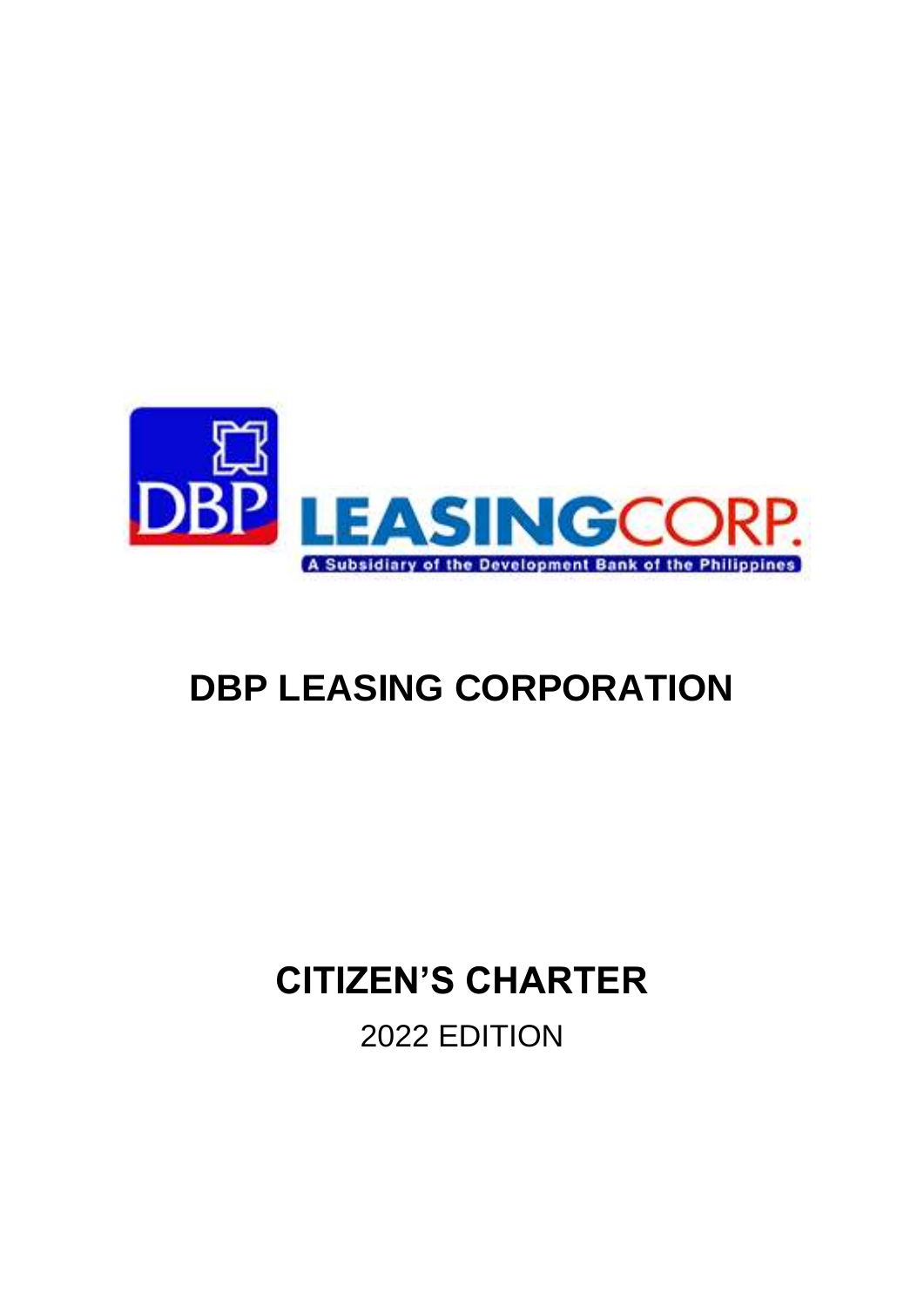# **TABLE OF CONTENTS**

|      |                                                                                                                                                                                                                                                                                                                                                    | <b>Page Number</b>                          |
|------|----------------------------------------------------------------------------------------------------------------------------------------------------------------------------------------------------------------------------------------------------------------------------------------------------------------------------------------------------|---------------------------------------------|
|      | <b>ORGANIZATIONAL PROFILE</b>                                                                                                                                                                                                                                                                                                                      | 3                                           |
|      | <b>INTERNAL AND EXTERNAL PROCESSES</b>                                                                                                                                                                                                                                                                                                             |                                             |
| L.   | <b>Accounts Management Group</b><br>A. Loan/Lease Initial Application Inquiry<br><b>B. Loan/Lease Evaluation and Approval Process</b><br>C. Loan/Lease Initial Availment Documentation                                                                                                                                                             | $7 - 9$<br>$9 - 10$<br>$11 - 14$            |
| Ш.   | <b>Credit Review and Evaluation Group</b><br>A. Loan/Lease Application Evaluation                                                                                                                                                                                                                                                                  | $15 - 16$                                   |
| III. | <b>Finance Group</b><br>A. Processing of Payment to Suppliers and Service Providers<br><b>B. Submission of Regulatory Reports</b><br>C. Release of Proceeds (Booking and Availments)<br>D. Petty Cash Fund<br><b>E. Collection</b>                                                                                                                 | $17 - 18$<br>18<br>19-20<br>20<br>$21 - 22$ |
| IV.  | <b>Legal Services Group</b><br>A. Contract Review and Legal Opinion<br><b>B. Issuance of a Demand Letter</b><br>C. Cases to be filed in court or for cases already filed<br><b>Corporate Secretary</b><br>A. Conduct of Regular Board Meeting<br><b>B. Conduct of Board-Level Committee Meeting</b><br>C. Secretary's Certificate of Certification | 23<br>$24 - 25$<br>26<br>27<br>28<br>29-30  |
| ۷.   | <b>Risk and Compliance Office</b><br>A. Compliance Services<br><b>B. Risk Management Services</b>                                                                                                                                                                                                                                                  | $31 - 32$<br>32                             |
| VI.  | <b>Support Services Unit</b><br>A. Request for IT Technical Support                                                                                                                                                                                                                                                                                | 33                                          |
| VII. | <b>Human Resources</b><br>A. Application for Leave<br><b>B.</b> Request for Employee Records                                                                                                                                                                                                                                                       | 34<br>35                                    |
|      | <b>VIII. Bids and Awards Committee</b><br>A. Procurement of Goods and Services                                                                                                                                                                                                                                                                     | 36-38                                       |

**LIST OF OFFICES 39**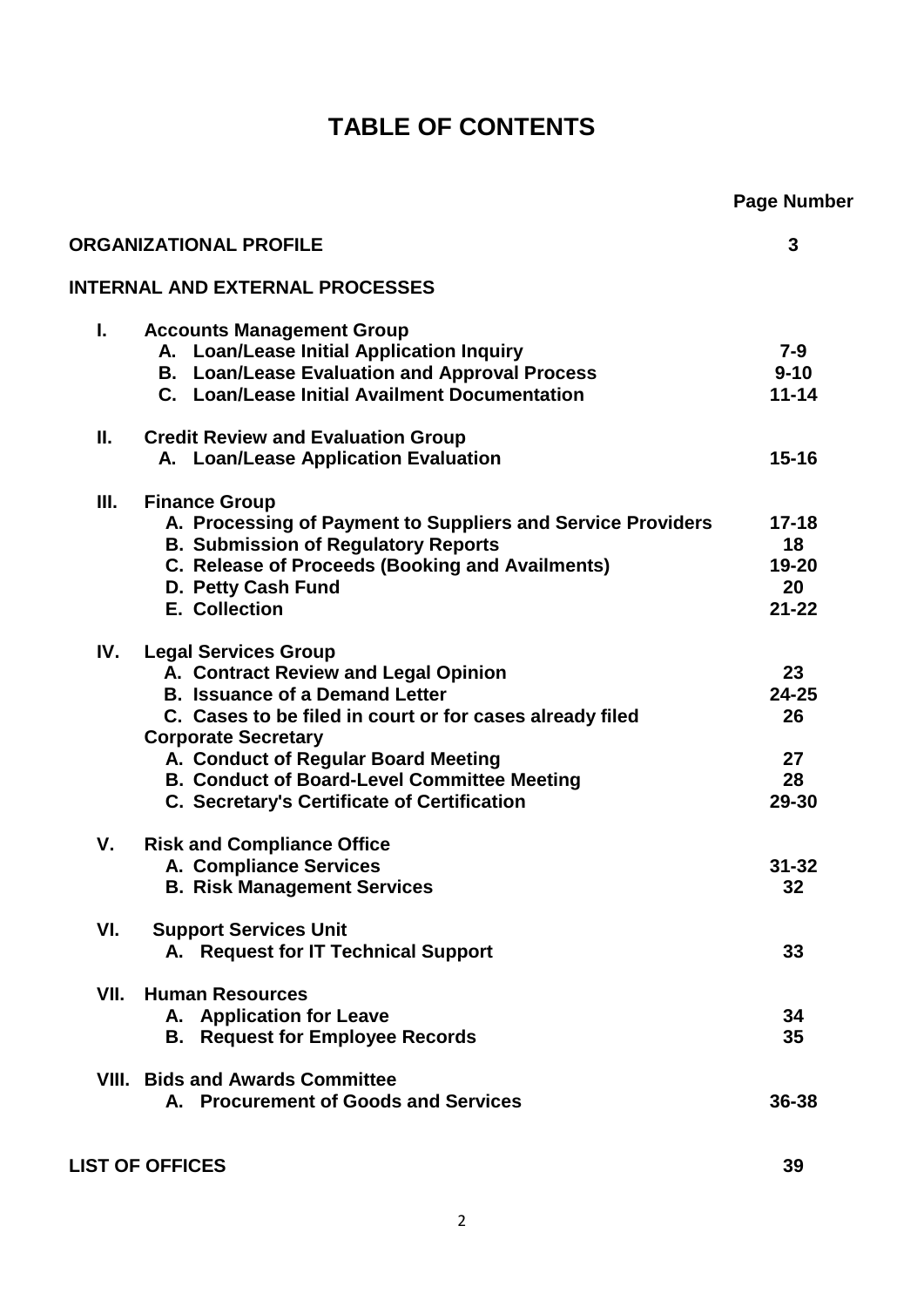# **ORGANIZATIONAL PROFILE**

#### **I. Mandate**

#### **A. Legal Basis**

The DBP Leasing Corporation (DBPLC), formerly named the National Development Corporation – Maritime Leasing Corporation, was acquired by the Development Bank of the Philippines (DBP) from the National Development Corporation (NDC) on 12 June 2008; DBP then renamed the company to the DBP Maritime Leasing Corporation (DMLC). On 14 January 2010, the DMLC became the DBP Leasing Corporation to reflect the change in the organization's business scope and objectives. DBPLC is a financing company wholly owned by the DBP and the company's primary purpose is to undertake leasing and financing activities complementary to DBP's development activities.

DBPLC provides financial products and services to help private enterprises and publicly owned entities acquire brand-new and/or second-hand equipment in good condition and other productive capital assets. The company offers alternative and easy lease-to-own financing solutions for the acquisition of new technology and capital-intensive equipment for transport, logistics, construction, manufacturing, plant machineries, hospital and medical equipment, sustainable energy or energy efficiency systems, warehouses, and office buildings. As a government financial institution, DBPLC is committed to assist in the economic growth and development of the Philippines by providing leasing and other relevant financing services responsive to the needs of its customers.

#### **B. Functions**

#### **1. Top Management (Board of Directors, and President and CEO)**

The DBPLC Top Management is composed of the Board of Directors and by the President and CEO. The Board is the highest policy-making body of DBPLC whose members are appointed by the President of the Republic of the Philippines. A Risk and Compliance Office (RCO) assists the Board in the performance of oversight functions in risk management and compliance with regulatory requirements.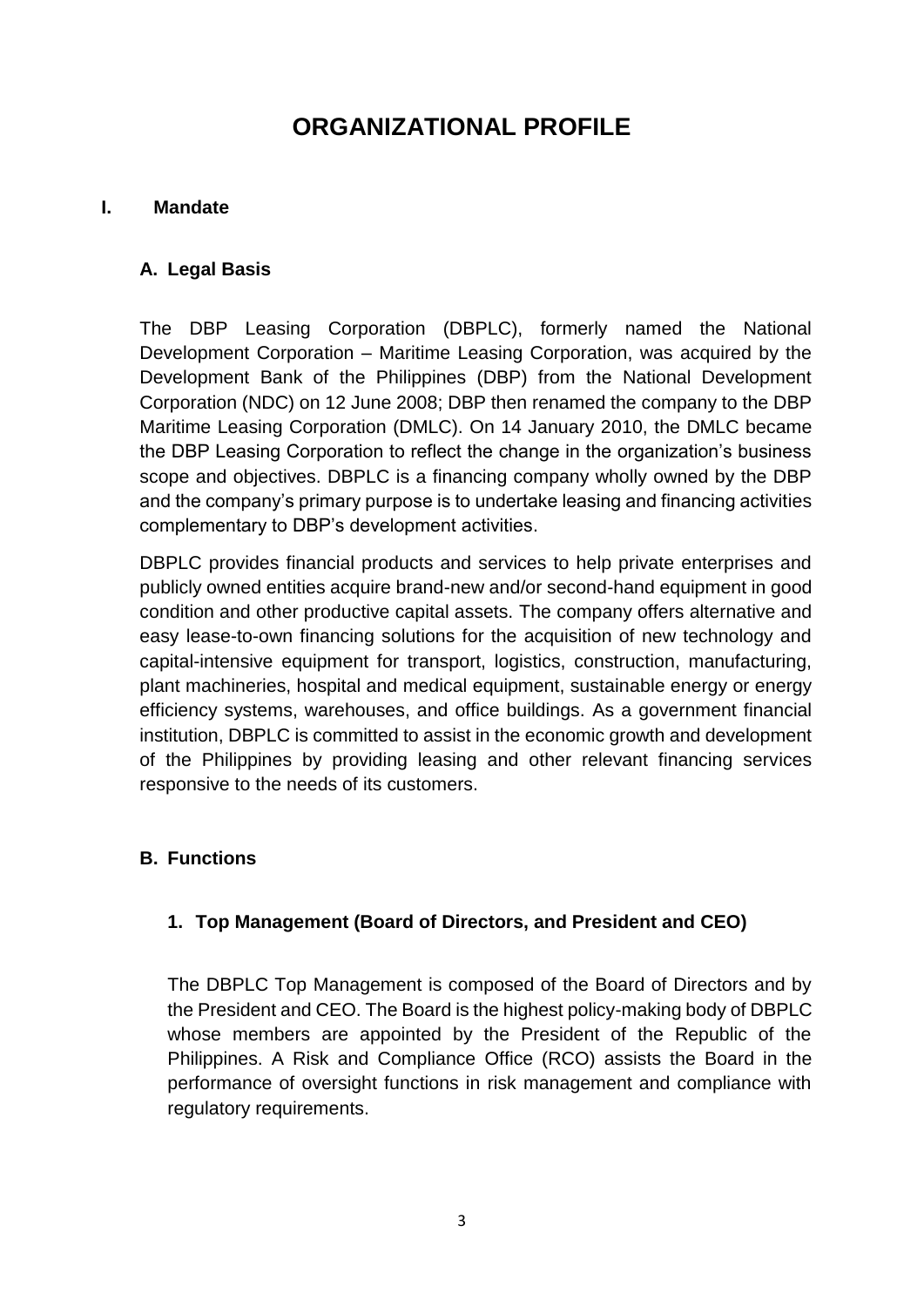#### **2. Accounts Management Group**

The Accounts Management Group (AMG) is responsible for the business development, account acquisitions, and product development / packaging of the company.

#### **3. Credit Review and Evaluation Group**

The Credit Review and Evaluation Group (CREG) is responsible for credit underwriting / evaluation, credit investigation, and industry research of the company.

#### **4. Operations Group**

The Operations Group (OG) is responsible for the availments and documentation, leased asset procurement, construction management, asset maintenance, and the strategic planning of the company.

#### **5. Finance Group**

The Finance Group (FG) is responsible for the accounting / booking, collection, treasury / funding, and financial accounting of the company.

#### **6. Legal Services Group**

The Legal Services Group (LSG) is responsible for litigation, administrative legal, documentation, and legal opinion research, remedial management, and corporate board secretariat services.

#### **7. Support Services Unit**

The Support Services Unit (SSU) is responsible for the general administration, human resources, information technology, and records management of the company.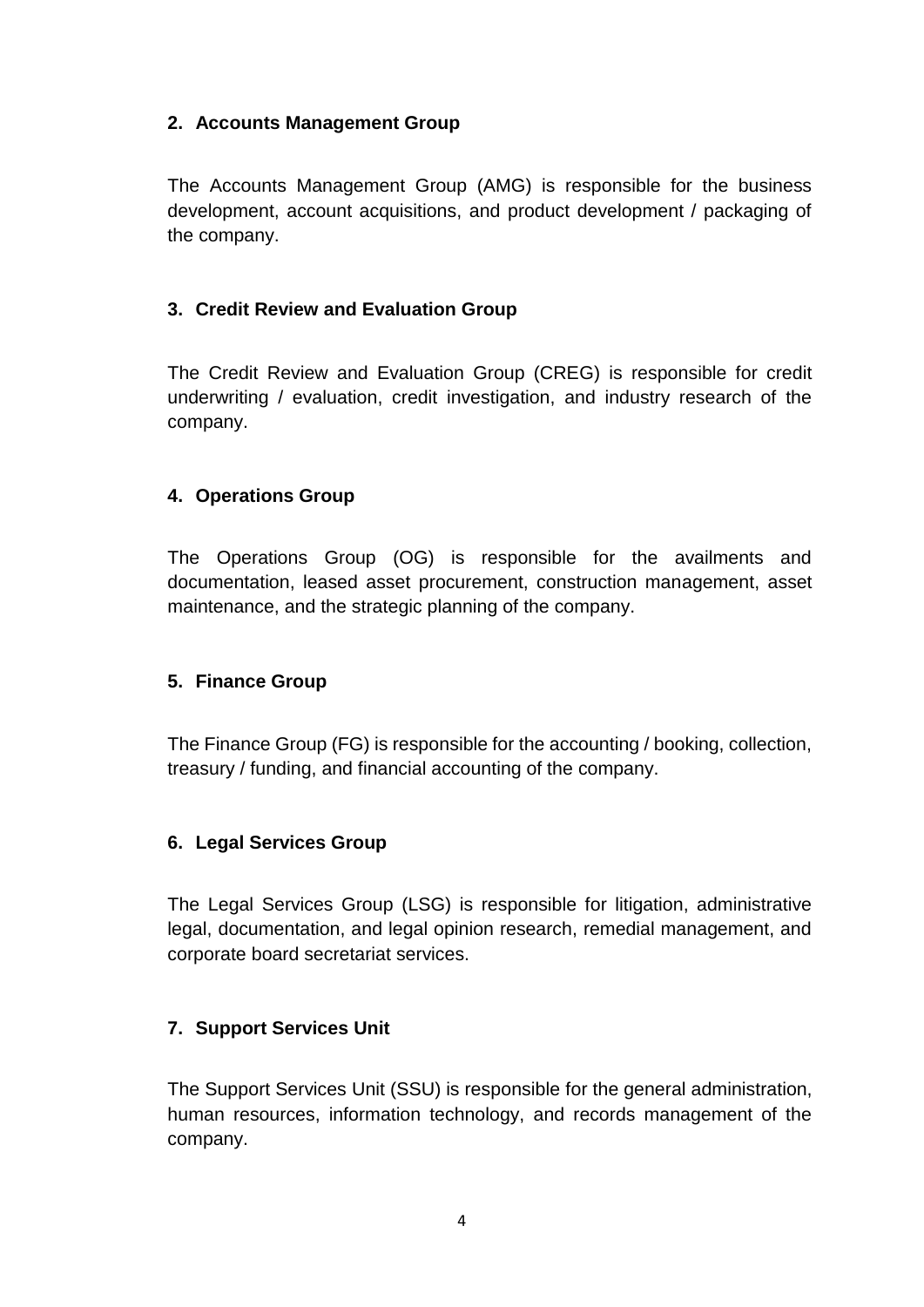#### **II. Vision Statement**

By 2023, DBPLC shall continue to be a major provider of leasing and other asset-based financing services to the public and private sectors, with emphasis on SMEs, in support of the government's priorities to bring about nationwide development.

#### **III. Mission Statement**

To provide public and private enterprises access to leasing and financing services in support of the government's priorities and nationwide development.

These are emphasized in the organization's Core Values of Integrity, Transparency, Quality, Relevance, and Teamwork.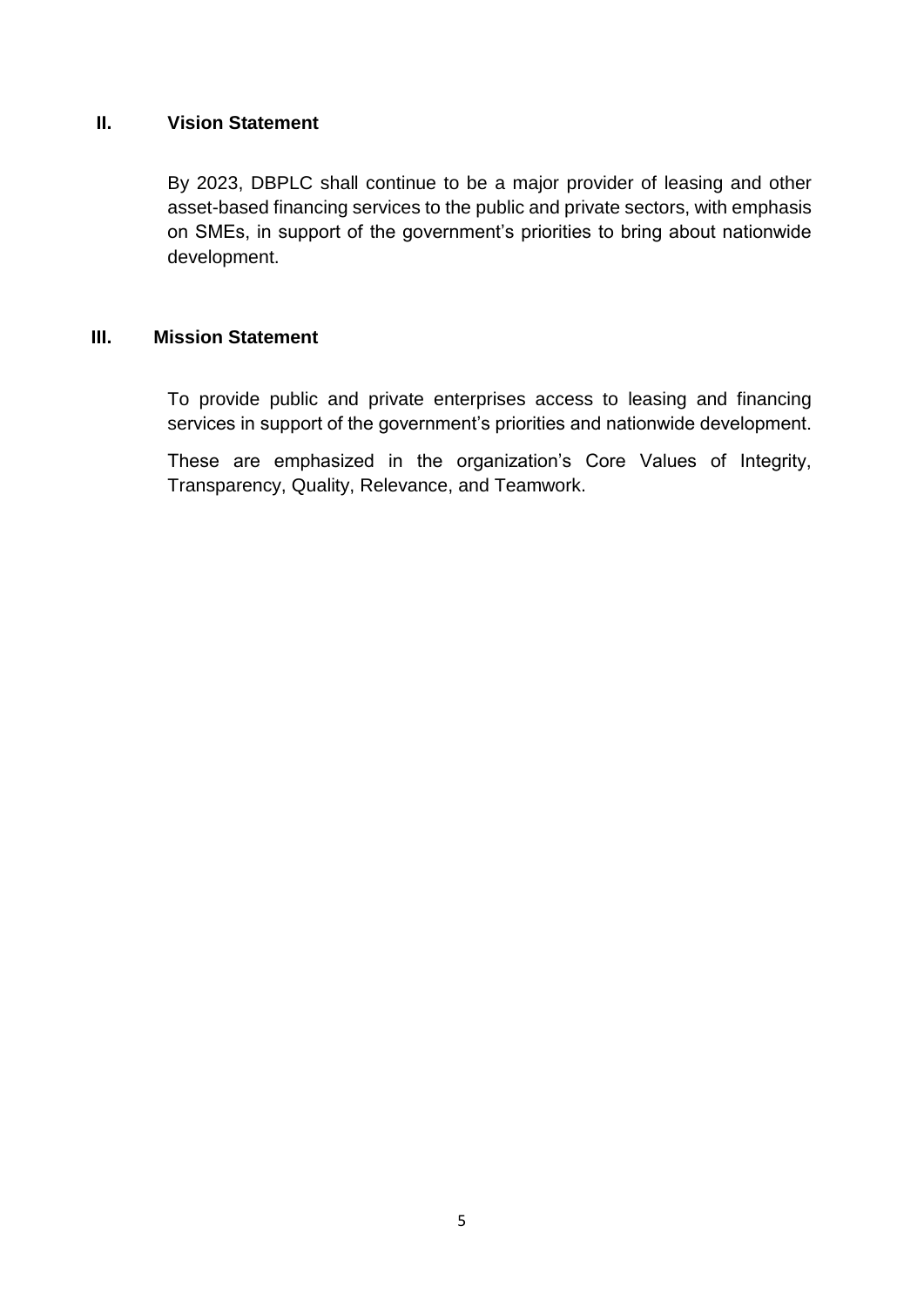# **DBPLC INTERNAL AND EXTERNAL PROCESSES**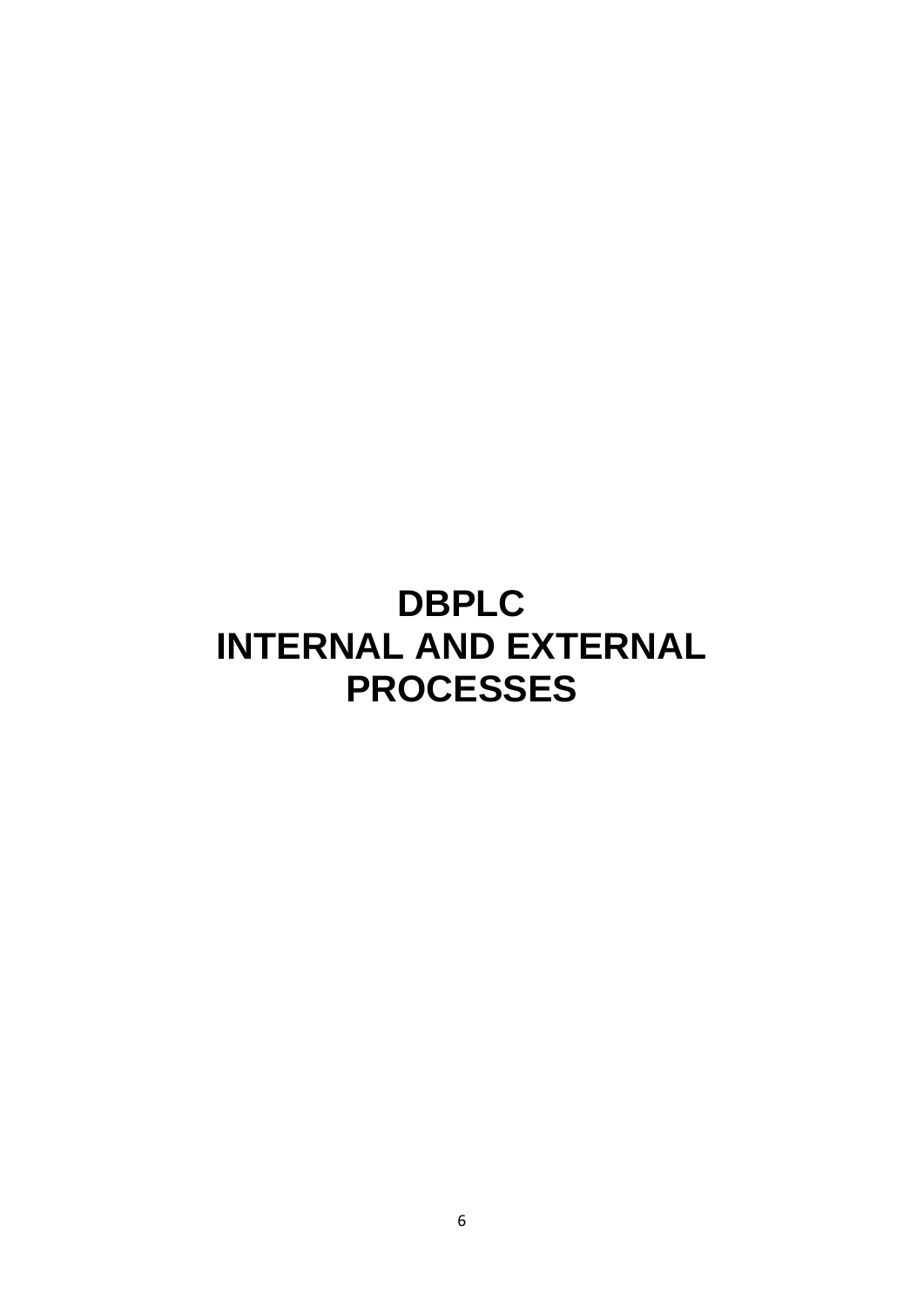# **I. ACCOUNTS MANAGEMENT GROUP**

# **A. Loan/Lease Initial Application Inquiry**

| <b>Process Name</b>                                           | Loan/Lease Initial Application Inquiry          |               |                                                 |                                        |  |
|---------------------------------------------------------------|-------------------------------------------------|---------------|-------------------------------------------------|----------------------------------------|--|
| <b>Classification</b>                                         |                                                 |               |                                                 |                                        |  |
| <b>Group or Unit</b>                                          | <b>Accounts Management Group (AMG)</b>          |               |                                                 |                                        |  |
| <b>Stakeholder/Recipient</b>                                  | DBP Leasing Corporation (DBPLC) is a Government |               |                                                 |                                        |  |
|                                                               | <b>Controlled Owned Corporation (GOCC)</b>      |               |                                                 |                                        |  |
| <b>Checklist of Requirements</b>                              |                                                 |               | <b>Where to Secure</b>                          |                                        |  |
| <b>Checklist of Pre-Approval Requirements</b>                 |                                                 | Designated    |                                                 |                                        |  |
| <b>DBPLC Application Form</b><br><b>Curriculum Vitae Form</b> |                                                 |               | Account Officer (AO) /<br><b>AMG Assistants</b> |                                        |  |
|                                                               |                                                 | <b>Fees</b>   |                                                 | <b>Officer</b>                         |  |
| <b>Client Action</b>                                          | <b>Group/Unit Action</b>                        | to be<br>Paid | <b>Processing</b><br><b>Time</b>                | <b>Primarily</b><br><b>Responsible</b> |  |
| <b>DBPLC</b><br>Proceed<br>to                                 | initial<br>Conduct                              | <b>None</b>   | 1 to 2 hours                                    | Designated                             |  |
| Office at the 2/F Pacific                                     | interview<br>and                                |               |                                                 | Account                                |  |
| Star Bldg., Makati Ave.                                       | discuss<br>the                                  |               |                                                 | Officer (AO) /                         |  |
| corner Sen. Gil Puyat                                         | lease/loan                                      |               |                                                 | <b>AMG</b>                             |  |
| Ave., Makati City                                             | preliminary<br>requirements.                    |               |                                                 | <b>Assistants</b>                      |  |
| Obtain<br>Credit                                              | Provide<br><b>DBPLC</b>                         | None          | 30 minutes                                      | Designated                             |  |
| Application<br>Form,                                          | Application<br>Form,                            |               |                                                 | Account                                |  |
| Curriculum Vitae Form                                         | Curriculum<br>Vitae                             |               |                                                 | Officer (AO) /                         |  |
| and Checklist of Pre-                                         | Form and Checklist                              |               |                                                 | <b>AMG</b>                             |  |
| <b>Approval Requirements</b>                                  | οf<br>Pre-Approval                              |               |                                                 | <b>Assistants</b>                      |  |
| which include:                                                | Requirements                                    |               |                                                 |                                        |  |
| Copy of Business                                              |                                                 |               |                                                 |                                        |  |
| Registration                                                  |                                                 |               |                                                 |                                        |  |
| Permit,<br>(Mayor's<br><b>Business</b>                        |                                                 |               |                                                 |                                        |  |
| Permit,<br>$etc.$ )                                           |                                                 |               |                                                 |                                        |  |
| Last 3yrs<br>Audited<br>$\bullet$                             |                                                 |               |                                                 |                                        |  |
| Financial                                                     |                                                 |               |                                                 |                                        |  |
| <b>Statements</b>                                             |                                                 |               |                                                 |                                        |  |
| Copy of last 3yr ITR                                          |                                                 |               |                                                 |                                        |  |
| Copy<br><b>of</b><br><b>SEC</b>                               |                                                 |               |                                                 |                                        |  |
| Registration,                                                 |                                                 |               |                                                 |                                        |  |
| <b>Articles</b><br>οf                                         |                                                 |               |                                                 |                                        |  |
| Incorporation & By-                                           |                                                 |               |                                                 |                                        |  |
| Laws (Corporations                                            |                                                 |               |                                                 |                                        |  |
| Partnerships)<br>&<br>and/or<br>DTI                           |                                                 |               |                                                 |                                        |  |
| Registration<br>for                                           |                                                 |               |                                                 |                                        |  |
| Single Proprietors                                            |                                                 |               |                                                 |                                        |  |
| <b>Articles</b><br>and<br>οf                                  |                                                 |               |                                                 |                                        |  |
| Cooperation<br>for                                            |                                                 |               |                                                 |                                        |  |
| Cooperatives                                                  |                                                 |               |                                                 |                                        |  |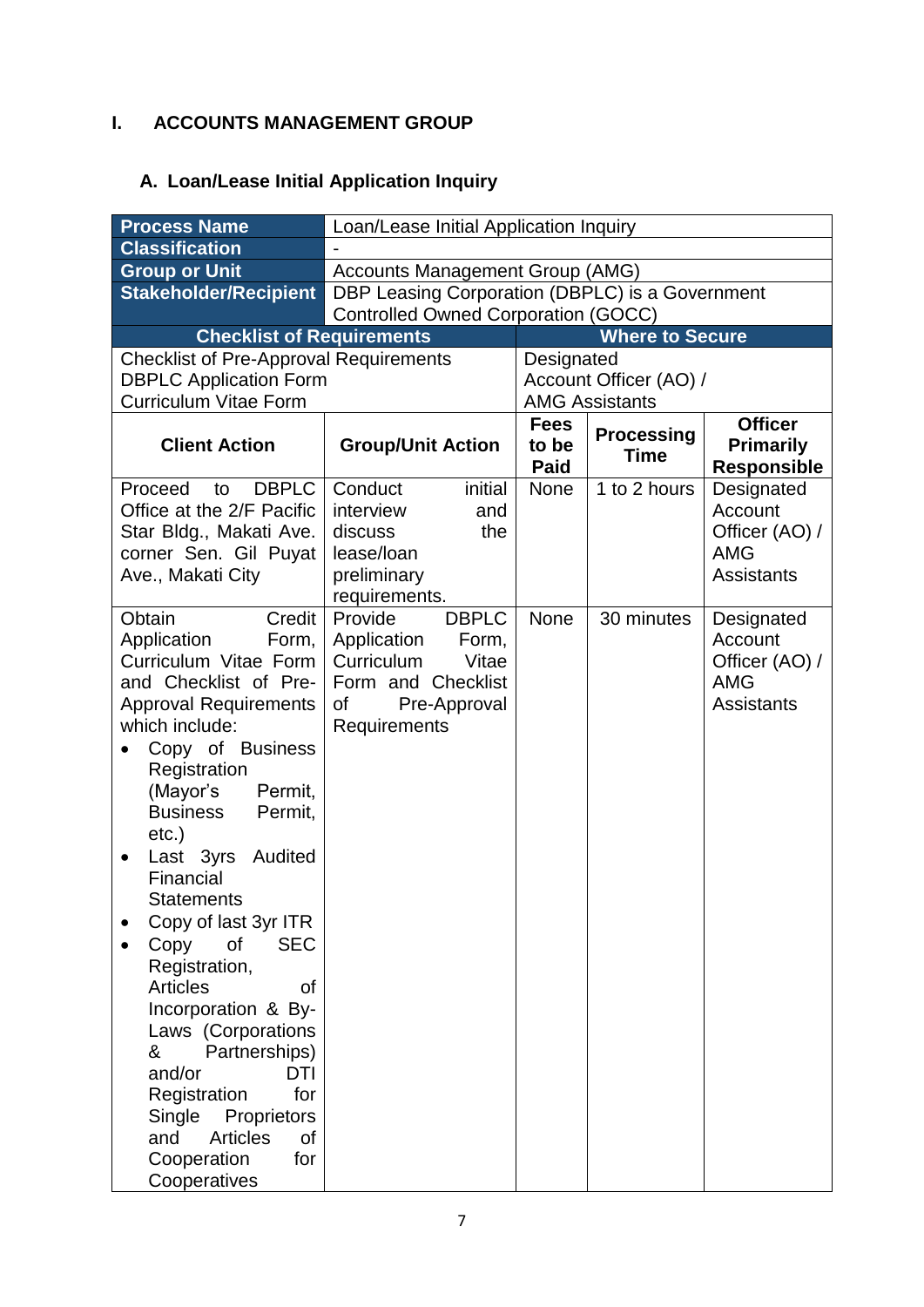| Info Sheet<br><b>Complete Company</b><br>History / Profile<br>Interim<br>Financial<br><b>Statement</b><br>(if<br>available)<br>List of Company's<br>Authorized<br>Signatories who can<br>transact<br>with<br>DBPLC w/ TIN & 2<br>Valid IDs<br>Community<br>Tax<br>Certificate<br>0f<br>the<br>Company<br>Company<br>latest 6<br>months<br>bank<br>statement<br>Listing<br>major<br>0f<br>clients and suppliers<br>with contact persons<br>and contact nos.<br>Listing of the assets<br>$\bullet$<br>be<br>financed<br>to<br>(preferably with a<br>formal<br>quotation<br>from suppliers)<br><b>Other Requirements</b><br>(will vary depending<br>on the company's<br>nature of business)<br>Client to take note of the<br>AO to brief the client<br>None<br>30 to 45<br>Designated<br>briefing of the AO on the<br>the<br>indicative<br>minutes<br>Account<br>on<br>Officer (AO)<br>terms and conditions<br>proper accomplishment<br>of the forms and the<br>of DBPLC's products<br>services.<br>pre-approval<br>and<br>requirements as well as<br>Furthermore,<br>AO<br>the indicative terms and<br>shall advise the client<br>condition of DBPLC's<br>that<br>preliminary<br>financing products and<br>evaluation/due<br>services.<br>diligence<br>shall<br>be<br>conducted<br>on<br>the<br>application<br>upon<br>submission<br>the<br>of<br>complete<br>pre-<br>approval<br>requirements. (Turn- |                 |  |  |
|------------------------------------------------------------------------------------------------------------------------------------------------------------------------------------------------------------------------------------------------------------------------------------------------------------------------------------------------------------------------------------------------------------------------------------------------------------------------------------------------------------------------------------------------------------------------------------------------------------------------------------------------------------------------------------------------------------------------------------------------------------------------------------------------------------------------------------------------------------------------------------------------------------------------------------------------------------------------------------------------------------------------------------------------------------------------------------------------------------------------------------------------------------------------------------------------------------------------------------------------------------------------------------------------------------------------------------------------------------------------------------------------------|-----------------|--|--|
|                                                                                                                                                                                                                                                                                                                                                                                                                                                                                                                                                                                                                                                                                                                                                                                                                                                                                                                                                                                                                                                                                                                                                                                                                                                                                                                                                                                                      | Copy of General |  |  |
|                                                                                                                                                                                                                                                                                                                                                                                                                                                                                                                                                                                                                                                                                                                                                                                                                                                                                                                                                                                                                                                                                                                                                                                                                                                                                                                                                                                                      |                 |  |  |
|                                                                                                                                                                                                                                                                                                                                                                                                                                                                                                                                                                                                                                                                                                                                                                                                                                                                                                                                                                                                                                                                                                                                                                                                                                                                                                                                                                                                      |                 |  |  |
|                                                                                                                                                                                                                                                                                                                                                                                                                                                                                                                                                                                                                                                                                                                                                                                                                                                                                                                                                                                                                                                                                                                                                                                                                                                                                                                                                                                                      |                 |  |  |
|                                                                                                                                                                                                                                                                                                                                                                                                                                                                                                                                                                                                                                                                                                                                                                                                                                                                                                                                                                                                                                                                                                                                                                                                                                                                                                                                                                                                      |                 |  |  |
|                                                                                                                                                                                                                                                                                                                                                                                                                                                                                                                                                                                                                                                                                                                                                                                                                                                                                                                                                                                                                                                                                                                                                                                                                                                                                                                                                                                                      |                 |  |  |
|                                                                                                                                                                                                                                                                                                                                                                                                                                                                                                                                                                                                                                                                                                                                                                                                                                                                                                                                                                                                                                                                                                                                                                                                                                                                                                                                                                                                      |                 |  |  |
|                                                                                                                                                                                                                                                                                                                                                                                                                                                                                                                                                                                                                                                                                                                                                                                                                                                                                                                                                                                                                                                                                                                                                                                                                                                                                                                                                                                                      |                 |  |  |
|                                                                                                                                                                                                                                                                                                                                                                                                                                                                                                                                                                                                                                                                                                                                                                                                                                                                                                                                                                                                                                                                                                                                                                                                                                                                                                                                                                                                      |                 |  |  |
|                                                                                                                                                                                                                                                                                                                                                                                                                                                                                                                                                                                                                                                                                                                                                                                                                                                                                                                                                                                                                                                                                                                                                                                                                                                                                                                                                                                                      |                 |  |  |
|                                                                                                                                                                                                                                                                                                                                                                                                                                                                                                                                                                                                                                                                                                                                                                                                                                                                                                                                                                                                                                                                                                                                                                                                                                                                                                                                                                                                      |                 |  |  |
|                                                                                                                                                                                                                                                                                                                                                                                                                                                                                                                                                                                                                                                                                                                                                                                                                                                                                                                                                                                                                                                                                                                                                                                                                                                                                                                                                                                                      |                 |  |  |
|                                                                                                                                                                                                                                                                                                                                                                                                                                                                                                                                                                                                                                                                                                                                                                                                                                                                                                                                                                                                                                                                                                                                                                                                                                                                                                                                                                                                      |                 |  |  |
|                                                                                                                                                                                                                                                                                                                                                                                                                                                                                                                                                                                                                                                                                                                                                                                                                                                                                                                                                                                                                                                                                                                                                                                                                                                                                                                                                                                                      |                 |  |  |
|                                                                                                                                                                                                                                                                                                                                                                                                                                                                                                                                                                                                                                                                                                                                                                                                                                                                                                                                                                                                                                                                                                                                                                                                                                                                                                                                                                                                      |                 |  |  |
|                                                                                                                                                                                                                                                                                                                                                                                                                                                                                                                                                                                                                                                                                                                                                                                                                                                                                                                                                                                                                                                                                                                                                                                                                                                                                                                                                                                                      |                 |  |  |
|                                                                                                                                                                                                                                                                                                                                                                                                                                                                                                                                                                                                                                                                                                                                                                                                                                                                                                                                                                                                                                                                                                                                                                                                                                                                                                                                                                                                      |                 |  |  |
|                                                                                                                                                                                                                                                                                                                                                                                                                                                                                                                                                                                                                                                                                                                                                                                                                                                                                                                                                                                                                                                                                                                                                                                                                                                                                                                                                                                                      |                 |  |  |
|                                                                                                                                                                                                                                                                                                                                                                                                                                                                                                                                                                                                                                                                                                                                                                                                                                                                                                                                                                                                                                                                                                                                                                                                                                                                                                                                                                                                      |                 |  |  |
|                                                                                                                                                                                                                                                                                                                                                                                                                                                                                                                                                                                                                                                                                                                                                                                                                                                                                                                                                                                                                                                                                                                                                                                                                                                                                                                                                                                                      |                 |  |  |
|                                                                                                                                                                                                                                                                                                                                                                                                                                                                                                                                                                                                                                                                                                                                                                                                                                                                                                                                                                                                                                                                                                                                                                                                                                                                                                                                                                                                      |                 |  |  |
|                                                                                                                                                                                                                                                                                                                                                                                                                                                                                                                                                                                                                                                                                                                                                                                                                                                                                                                                                                                                                                                                                                                                                                                                                                                                                                                                                                                                      |                 |  |  |
|                                                                                                                                                                                                                                                                                                                                                                                                                                                                                                                                                                                                                                                                                                                                                                                                                                                                                                                                                                                                                                                                                                                                                                                                                                                                                                                                                                                                      |                 |  |  |
|                                                                                                                                                                                                                                                                                                                                                                                                                                                                                                                                                                                                                                                                                                                                                                                                                                                                                                                                                                                                                                                                                                                                                                                                                                                                                                                                                                                                      |                 |  |  |
|                                                                                                                                                                                                                                                                                                                                                                                                                                                                                                                                                                                                                                                                                                                                                                                                                                                                                                                                                                                                                                                                                                                                                                                                                                                                                                                                                                                                      |                 |  |  |
|                                                                                                                                                                                                                                                                                                                                                                                                                                                                                                                                                                                                                                                                                                                                                                                                                                                                                                                                                                                                                                                                                                                                                                                                                                                                                                                                                                                                      |                 |  |  |
|                                                                                                                                                                                                                                                                                                                                                                                                                                                                                                                                                                                                                                                                                                                                                                                                                                                                                                                                                                                                                                                                                                                                                                                                                                                                                                                                                                                                      |                 |  |  |
|                                                                                                                                                                                                                                                                                                                                                                                                                                                                                                                                                                                                                                                                                                                                                                                                                                                                                                                                                                                                                                                                                                                                                                                                                                                                                                                                                                                                      |                 |  |  |
|                                                                                                                                                                                                                                                                                                                                                                                                                                                                                                                                                                                                                                                                                                                                                                                                                                                                                                                                                                                                                                                                                                                                                                                                                                                                                                                                                                                                      |                 |  |  |
|                                                                                                                                                                                                                                                                                                                                                                                                                                                                                                                                                                                                                                                                                                                                                                                                                                                                                                                                                                                                                                                                                                                                                                                                                                                                                                                                                                                                      |                 |  |  |
|                                                                                                                                                                                                                                                                                                                                                                                                                                                                                                                                                                                                                                                                                                                                                                                                                                                                                                                                                                                                                                                                                                                                                                                                                                                                                                                                                                                                      |                 |  |  |
|                                                                                                                                                                                                                                                                                                                                                                                                                                                                                                                                                                                                                                                                                                                                                                                                                                                                                                                                                                                                                                                                                                                                                                                                                                                                                                                                                                                                      |                 |  |  |
|                                                                                                                                                                                                                                                                                                                                                                                                                                                                                                                                                                                                                                                                                                                                                                                                                                                                                                                                                                                                                                                                                                                                                                                                                                                                                                                                                                                                      |                 |  |  |
|                                                                                                                                                                                                                                                                                                                                                                                                                                                                                                                                                                                                                                                                                                                                                                                                                                                                                                                                                                                                                                                                                                                                                                                                                                                                                                                                                                                                      |                 |  |  |
|                                                                                                                                                                                                                                                                                                                                                                                                                                                                                                                                                                                                                                                                                                                                                                                                                                                                                                                                                                                                                                                                                                                                                                                                                                                                                                                                                                                                      |                 |  |  |
|                                                                                                                                                                                                                                                                                                                                                                                                                                                                                                                                                                                                                                                                                                                                                                                                                                                                                                                                                                                                                                                                                                                                                                                                                                                                                                                                                                                                      |                 |  |  |
|                                                                                                                                                                                                                                                                                                                                                                                                                                                                                                                                                                                                                                                                                                                                                                                                                                                                                                                                                                                                                                                                                                                                                                                                                                                                                                                                                                                                      |                 |  |  |
|                                                                                                                                                                                                                                                                                                                                                                                                                                                                                                                                                                                                                                                                                                                                                                                                                                                                                                                                                                                                                                                                                                                                                                                                                                                                                                                                                                                                      |                 |  |  |
|                                                                                                                                                                                                                                                                                                                                                                                                                                                                                                                                                                                                                                                                                                                                                                                                                                                                                                                                                                                                                                                                                                                                                                                                                                                                                                                                                                                                      |                 |  |  |
|                                                                                                                                                                                                                                                                                                                                                                                                                                                                                                                                                                                                                                                                                                                                                                                                                                                                                                                                                                                                                                                                                                                                                                                                                                                                                                                                                                                                      |                 |  |  |
|                                                                                                                                                                                                                                                                                                                                                                                                                                                                                                                                                                                                                                                                                                                                                                                                                                                                                                                                                                                                                                                                                                                                                                                                                                                                                                                                                                                                      |                 |  |  |
|                                                                                                                                                                                                                                                                                                                                                                                                                                                                                                                                                                                                                                                                                                                                                                                                                                                                                                                                                                                                                                                                                                                                                                                                                                                                                                                                                                                                      |                 |  |  |
|                                                                                                                                                                                                                                                                                                                                                                                                                                                                                                                                                                                                                                                                                                                                                                                                                                                                                                                                                                                                                                                                                                                                                                                                                                                                                                                                                                                                      |                 |  |  |
|                                                                                                                                                                                                                                                                                                                                                                                                                                                                                                                                                                                                                                                                                                                                                                                                                                                                                                                                                                                                                                                                                                                                                                                                                                                                                                                                                                                                      |                 |  |  |
| <b>Around-Time (TAT)</b>                                                                                                                                                                                                                                                                                                                                                                                                                                                                                                                                                                                                                                                                                                                                                                                                                                                                                                                                                                                                                                                                                                                                                                                                                                                                                                                                                                             |                 |  |  |
|                                                                                                                                                                                                                                                                                                                                                                                                                                                                                                                                                                                                                                                                                                                                                                                                                                                                                                                                                                                                                                                                                                                                                                                                                                                                                                                                                                                                      |                 |  |  |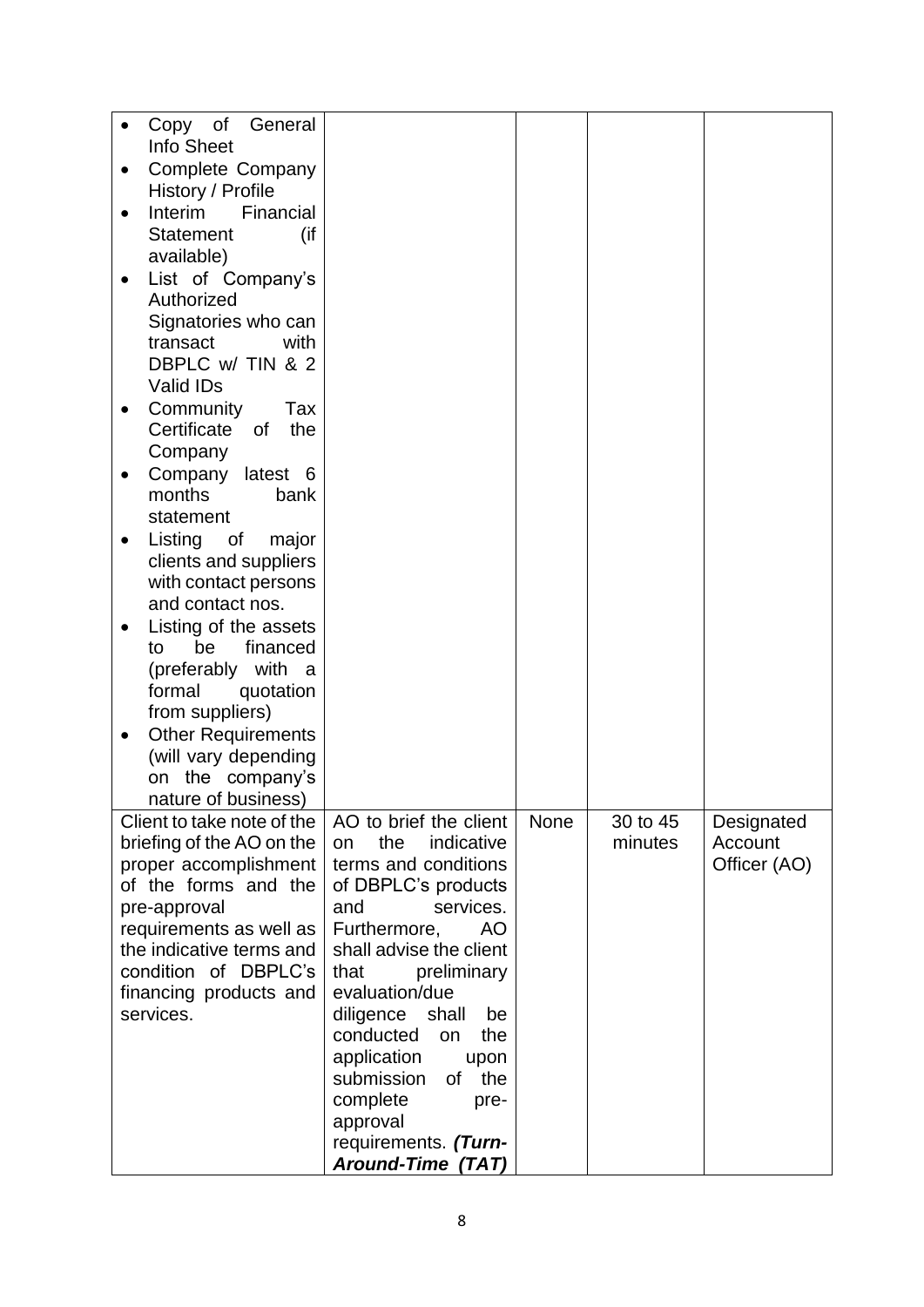|         | shall begin<br>complete<br>submission<br>documents) | upon<br><b>of</b> |             |           |  |
|---------|-----------------------------------------------------|-------------------|-------------|-----------|--|
| ' TOTAL |                                                     |                   | <b>NONE</b> | 3-4 hours |  |

# **B. Loan/Lease Application Evaluation and Approval Process**

| <b>Process Name</b>                        | Loan/Lease Application Evaluation and Approval Process |                                                 |                                  |                                        |
|--------------------------------------------|--------------------------------------------------------|-------------------------------------------------|----------------------------------|----------------------------------------|
| <b>Classification</b>                      |                                                        |                                                 |                                  |                                        |
| <b>Group or Unit</b>                       | <b>Accounts Management Group (AMG)</b>                 |                                                 |                                  |                                        |
| <b>Stakeholder/Recipient</b>               |                                                        | DBP Leasing Corporation (DBPLC) is a Government |                                  |                                        |
|                                            | <b>Controlled Owned Corporation (GOCC)</b>             |                                                 |                                  |                                        |
| <b>Checklist of Requirements</b>           |                                                        |                                                 | <b>Where to Secure</b>           |                                        |
| <b>Pre-Approval Documents List</b>         |                                                        | Designated                                      |                                  |                                        |
| <b>Pre-Approval Documents</b>              |                                                        |                                                 | Account Officer (AO) /           |                                        |
| <b>Other Supporting Documents</b>          |                                                        | <b>Client Submitted</b>                         |                                  |                                        |
| <b>Offer Sheet</b><br><b>Credit Advice</b> |                                                        |                                                 |                                  |                                        |
|                                            |                                                        | <b>Fees</b>                                     |                                  | <b>Officer</b>                         |
| <b>Client Action</b>                       | <b>Group/Unit Action</b>                               | to be<br><b>Paid</b>                            | <b>Processing</b><br><b>Time</b> | <b>Primarily</b><br><b>Responsible</b> |
| <b>DBPLC</b><br>Proceed<br>to              | <b>Review</b>                                          | None                                            | 30 minutes                       | Designated                             |
| Office at the 2/F Pacific                  | completeness<br>and                                    |                                                 | to                               | Account                                |
| Star Bldg., Makati Ave.                    | sufficiency<br>0f                                      |                                                 | 1 hour                           | Officer (AO) /                         |
| cor. Sen Gil Puyat                         | documents                                              |                                                 |                                  |                                        |
| Ave., Makati City MM<br>PH to              | submitted<br>by<br>the                                 |                                                 |                                  |                                        |
| deliver/submit complete                    | client                                                 |                                                 |                                  |                                        |
| pre-approval                               |                                                        |                                                 |                                  |                                        |
| requirements                               |                                                        |                                                 |                                  |                                        |
| Confirms/clarifies<br>the                  | Inform the client of                                   | <b>None</b>                                     | 30 minutes                       | Designated                             |
| deficiencies, if any                       | document<br>any                                        |                                                 | to                               | Account                                |
|                                            | deficiencies and/or                                    |                                                 | 1 hour                           | Officer (AO) /                         |
|                                            | inconsistencies,<br>if                                 |                                                 |                                  |                                        |
|                                            | any.                                                   |                                                 |                                  |                                        |
| Responds<br>and                            | Conduct credit pre-                                    | None                                            |                                  | Designated                             |
| completes                                  | of<br>the<br>screening                                 |                                                 |                                  | Account                                |
| documentary                                | account based<br>on                                    |                                                 |                                  | Officer (AO) /                         |
| deficiencies<br>(if<br>applicable)         | submitted<br>pre-<br>approval                          |                                                 |                                  |                                        |
|                                            | documents.                                             |                                                 |                                  |                                        |
| Conforms<br>the<br>to                      | Send proposal to                                       | None                                            |                                  | Designated                             |
| if<br>said<br>proposal,                    | the<br>client,<br>if                                   |                                                 |                                  | Account                                |
| quotation<br>deemed<br>is                  | account is initially                                   |                                                 |                                  | Officer (AO) /                         |
| acceptable                                 | established<br>to<br>be                                |                                                 |                                  |                                        |
|                                            | eligible for financing                                 |                                                 |                                  |                                        |
|                                            | - optional                                             |                                                 |                                  |                                        |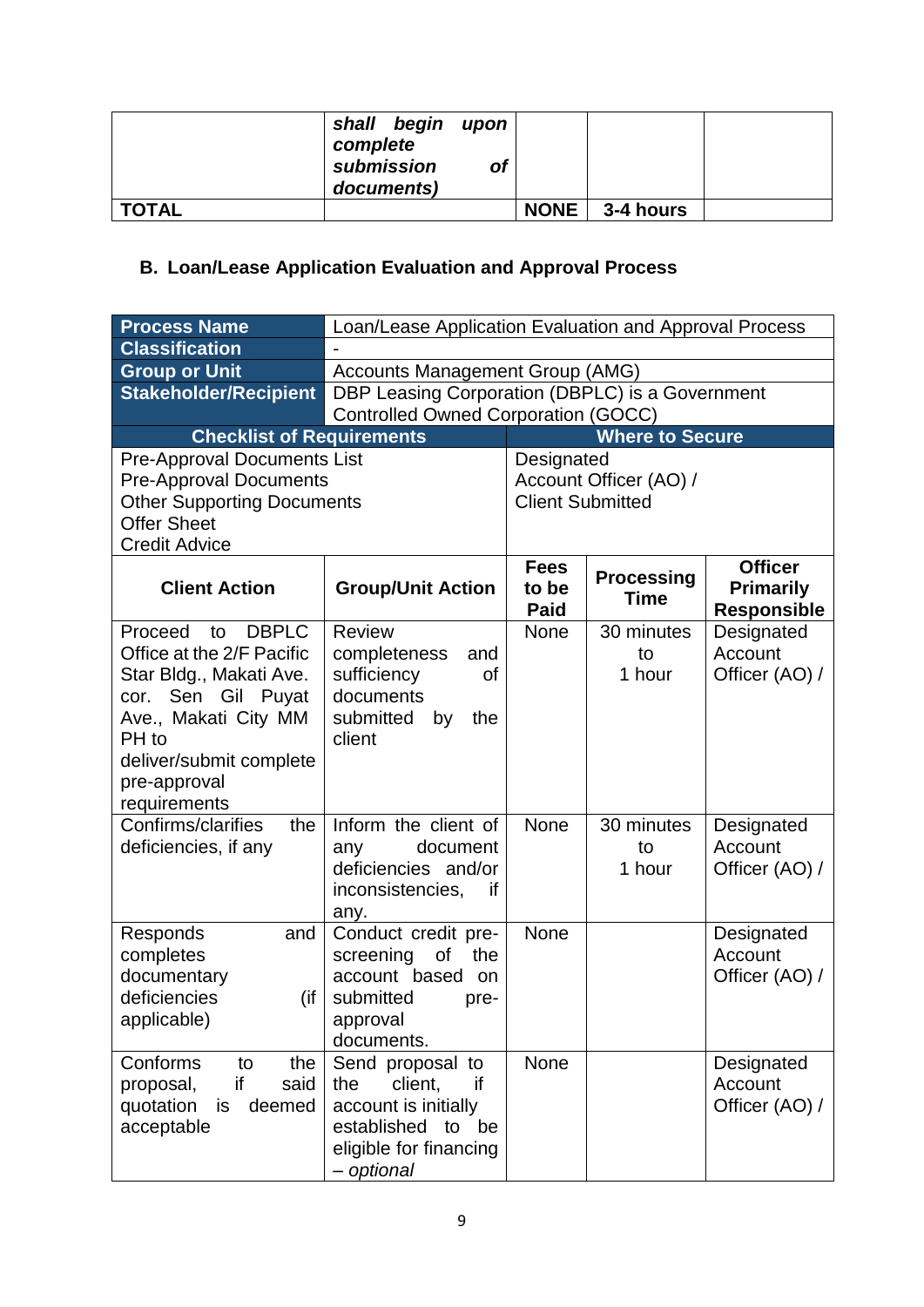|                                                                                                         | Conduct<br>Credit<br>Evaluation<br>of the<br>Account & Provide<br>Feedback on credit<br>related<br>issues,<br>if<br>any                                                         | <b>None</b> |                       | Designated<br>Credit<br>Analyst                                                            |
|---------------------------------------------------------------------------------------------------------|---------------------------------------------------------------------------------------------------------------------------------------------------------------------------------|-------------|-----------------------|--------------------------------------------------------------------------------------------|
| Replies and answers<br>the queries raised by<br>DBPLC's AO & Credit<br>Analyst (if applicable)          | Inform client of<br>inquiries<br>raised<br>the<br>Credit<br>by<br>Analyst<br>regarding<br>the<br>client's business<br>& credit related<br>condition<br>and<br>practices, if any | <b>None</b> |                       | Designated<br>Account<br>Officer (AO) /                                                    |
| shall<br>allow<br>Client<br><b>DBPLC</b><br>Personnel to<br>conduct<br>ocular<br>inspection of business | Ocular<br>inspection<br>and<br>validation<br>of<br>disclosures                                                                                                                  | <b>None</b> |                       | Designated<br>Account<br>Officer (AO) /<br>Designated<br>Credit<br>Analyst                 |
|                                                                                                         | Credit<br>Prepare<br>Application<br>proposal<br>for<br>Presentation<br>to Credit Approving<br><b>Authorities</b>                                                                | None        | 1 hour to 1<br>day    | Designated<br>Account<br>Officer (AO) /<br>Designated<br>Credit<br>Analyst                 |
|                                                                                                         | Presents account to<br>Approving<br><b>Authorities</b>                                                                                                                          | <b>None</b> |                       | <b>Marketing</b><br>(AMG)<br>Head<br>$&\sqrt{or}$<br>Designated<br>Account<br>Officer (AO) |
| Acknowledges decision<br>and confirms timetable<br>οf<br>availment<br>(if<br>available)                 | <b>Notify</b><br>client<br>$\overline{\text{of}}$<br>approval<br>thru a Credit Advice                                                                                           | None        |                       | Designated<br>Account<br>Officer (AO)                                                      |
| <b>TOTAL</b>                                                                                            |                                                                                                                                                                                 | <b>NONE</b> | 2-3 hours<br>to 1 day |                                                                                            |

Note:

- 1. The approval process may vary depending on the complexities of the financial package required by the client.
- 2. Processing and evaluation of the credit application is conducted simultaneously with other due diligence activities such as credit investigation, trade checkings, project and/or business site visit, industry studies etc.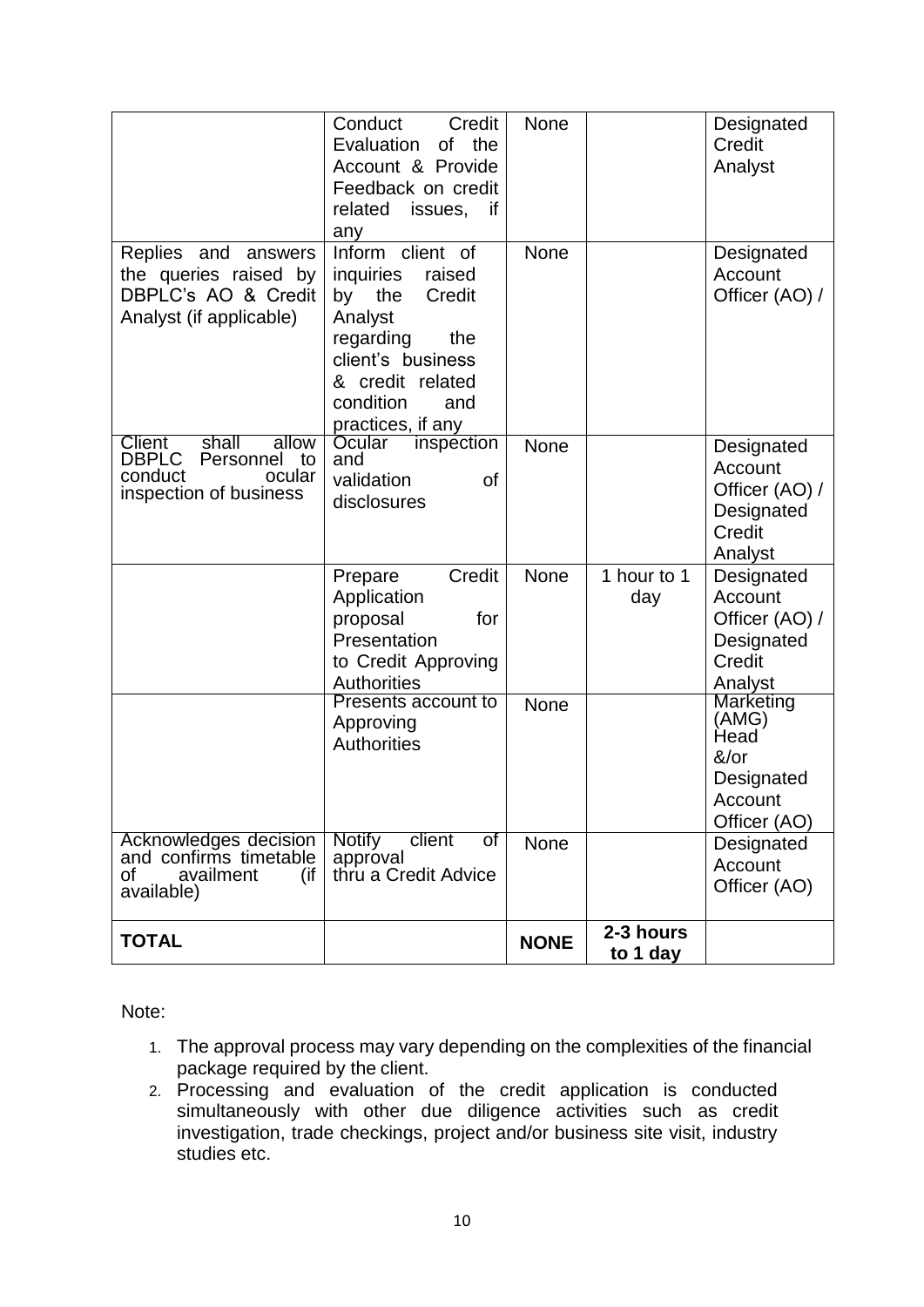### **C. Loan/Lease Availment Documentation**

| <b>Process Name</b>                                                                                                                                                                                                                                                                                                        | Loan/Lease Availment Documentation                                                                                 |                               |                                                   |                                                                                            |  |
|----------------------------------------------------------------------------------------------------------------------------------------------------------------------------------------------------------------------------------------------------------------------------------------------------------------------------|--------------------------------------------------------------------------------------------------------------------|-------------------------------|---------------------------------------------------|--------------------------------------------------------------------------------------------|--|
| <b>Classification</b>                                                                                                                                                                                                                                                                                                      |                                                                                                                    |                               |                                                   |                                                                                            |  |
| <b>Group or Unit</b>                                                                                                                                                                                                                                                                                                       | <b>Accounts Management Group (AMG)</b>                                                                             |                               |                                                   |                                                                                            |  |
| <b>Stakeholder/Recipient</b>                                                                                                                                                                                                                                                                                               | <b>Controlled Owned Corporation (GOCC)</b>                                                                         |                               | DBP Leasing Corporation (DBPLC) is a Government   |                                                                                            |  |
| <b>Checklist of Requirements</b>                                                                                                                                                                                                                                                                                           |                                                                                                                    |                               | <b>Where to Secure</b>                            |                                                                                            |  |
| <b>Credit Advice</b><br>Other documents mentioned below                                                                                                                                                                                                                                                                    |                                                                                                                    | Designated<br>Doc. Specialist | Account Officer (AO) /<br><b>AMG Assistants /</b> |                                                                                            |  |
| <b>Client Action</b>                                                                                                                                                                                                                                                                                                       | <b>Group/Unit</b><br><b>Action</b>                                                                                 | <b>Fees</b><br>to be<br>Paid  | <b>Processing</b><br><b>Time</b>                  | <b>Officer</b><br>Primarily<br><b>Responsible</b>                                          |  |
|                                                                                                                                                                                                                                                                                                                            | Advise<br>the<br>Client<br>that<br>Credit<br>Application is<br>approved                                            | None                          | 15 to 30<br>minutes                               | Designated<br><b>Account Officer</b><br>(AO) /<br><b>AMG Assistants</b>                    |  |
| <b>AO</b><br>of<br>Advise<br>the<br>of<br>intention<br>to<br>avail<br>approved credit facility                                                                                                                                                                                                                             | Request<br>for<br>supplier's<br>quotation from<br>the client                                                       | None                          | 5 to 30 minutes                                   | Designated<br><b>Account Officer</b><br>(AO)                                               |  |
| Submit<br>Provide<br>supplier's quotation                                                                                                                                                                                                                                                                                  | Provide<br>a<br>credit<br>advice<br>showing<br>the<br>particulars<br><b>of</b><br>the availment                    | None                          |                                                   | Designated<br><b>Account Officer</b><br>(AO)                                               |  |
| Conform to the credit<br>advice                                                                                                                                                                                                                                                                                            | Prepare<br>availment<br>documents<br>related<br>and<br>contracts                                                   | None                          |                                                   | Designated<br><b>Account Officer</b><br>(AO) /<br><b>AMG Assistants</b><br>Doc. Specialist |  |
| Obtain loan or lease<br>contracts<br>and<br>agreements as well as<br><b>of</b><br>the<br>List<br><b>Requirements</b><br>for<br>Release of Proceeds<br>(depending on the type<br>of facility):<br><b>Finance Lease</b><br><b>Lease Schedule</b><br>1)<br>2) Disclosure<br><b>Statement</b><br>3) Payment<br><b>Schedule</b> | Provide<br>contracts and<br>agreements<br>checklist<br>and<br><b>of</b><br>release<br>requirements<br>for proceeds | Initial<br>Cash<br>Outlay     | 1 to 2 days                                       | Designated<br><b>Account Officer</b><br>(AO) /<br><b>AMG Assistants</b>                    |  |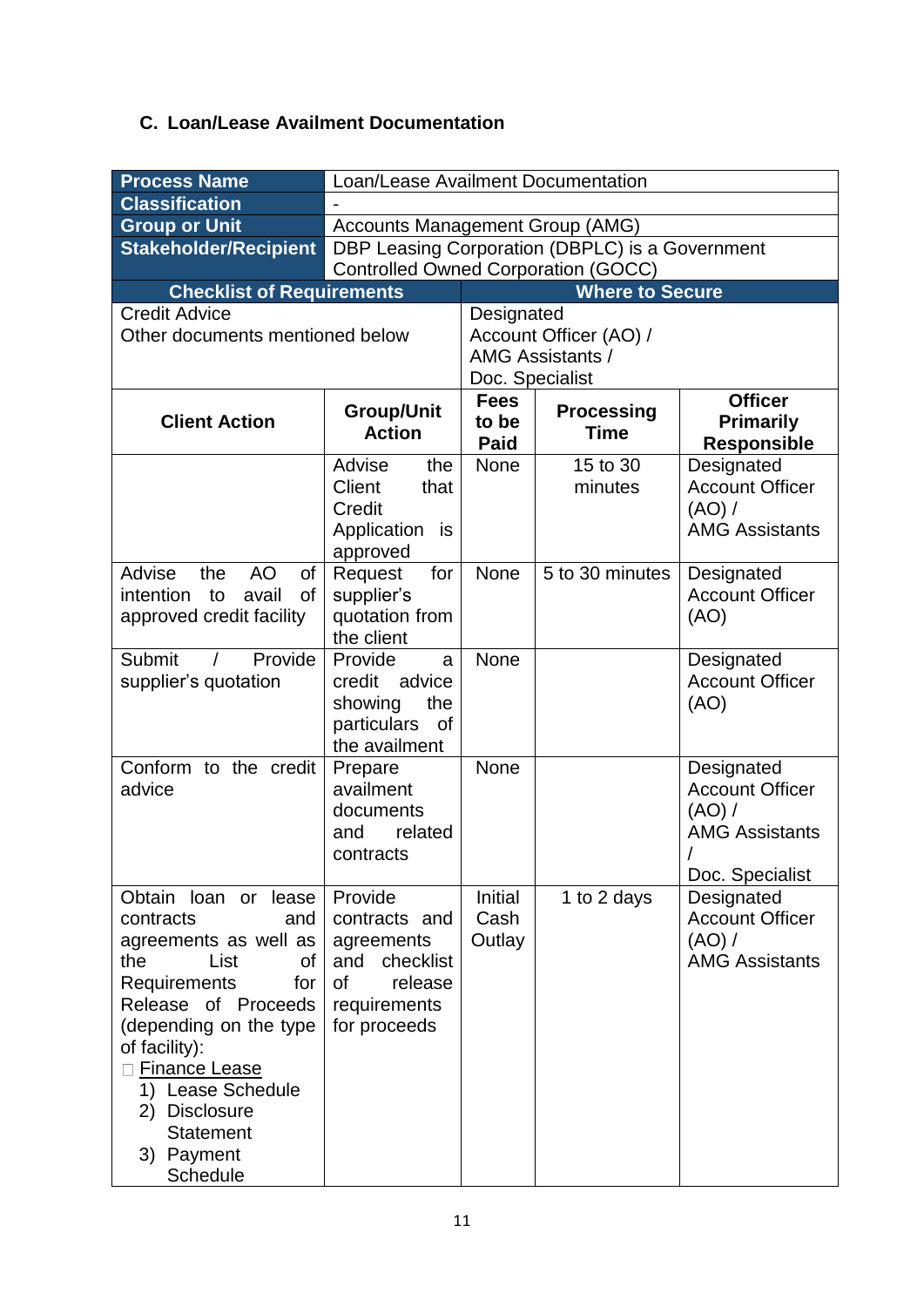| 4) Protocol<br>οf            |  |  |
|------------------------------|--|--|
| <b>Delivery</b><br>&         |  |  |
| Acceptance                   |  |  |
| 5) Sale and Lease            |  |  |
| <b>Back</b>                  |  |  |
| 6) Deed of Sale              |  |  |
|                              |  |  |
| 7) Affidavit<br>οf           |  |  |
| Ownership<br>and             |  |  |
| Non-                         |  |  |
| Encumbrance                  |  |  |
| Amortized                    |  |  |
| <b>Commercial</b>            |  |  |
| Loan                         |  |  |
| 1) Promissory Note           |  |  |
| 2) Amortization              |  |  |
| Schedule                     |  |  |
| 3) Chattel Mortgage          |  |  |
| 4) Affidavit of Good         |  |  |
| Faith                        |  |  |
|                              |  |  |
| 5) Affidavit<br>οf           |  |  |
| &<br>Ownership               |  |  |
| Non-                         |  |  |
| Encumbrance                  |  |  |
| 6) Disclosure                |  |  |
| <b>Statement</b>             |  |  |
| 7) Payment                   |  |  |
| <b>Schedule</b>              |  |  |
| <b>Others</b>                |  |  |
| 1) Signed<br>Credit          |  |  |
| Advice                       |  |  |
| 2) Signed                    |  |  |
| Continuing                   |  |  |
| Suretyship                   |  |  |
| (if<br>Agreement             |  |  |
| applicable)                  |  |  |
| 3) Filled-out                |  |  |
|                              |  |  |
| <b>Signature Card</b>        |  |  |
| 4) Signed                    |  |  |
| Memorandum<br>of             |  |  |
| (if<br>Agreement             |  |  |
| applicable)                  |  |  |
| 5) Signed & Filled-          |  |  |
| out DBP Account              |  |  |
| Opening                      |  |  |
| Certification<br>(if         |  |  |
| applicable)                  |  |  |
| 6) Notarized<br><b>Board</b> |  |  |
| Resolution                   |  |  |
| 7) Notarized<br>Sec          |  |  |
| Certificate                  |  |  |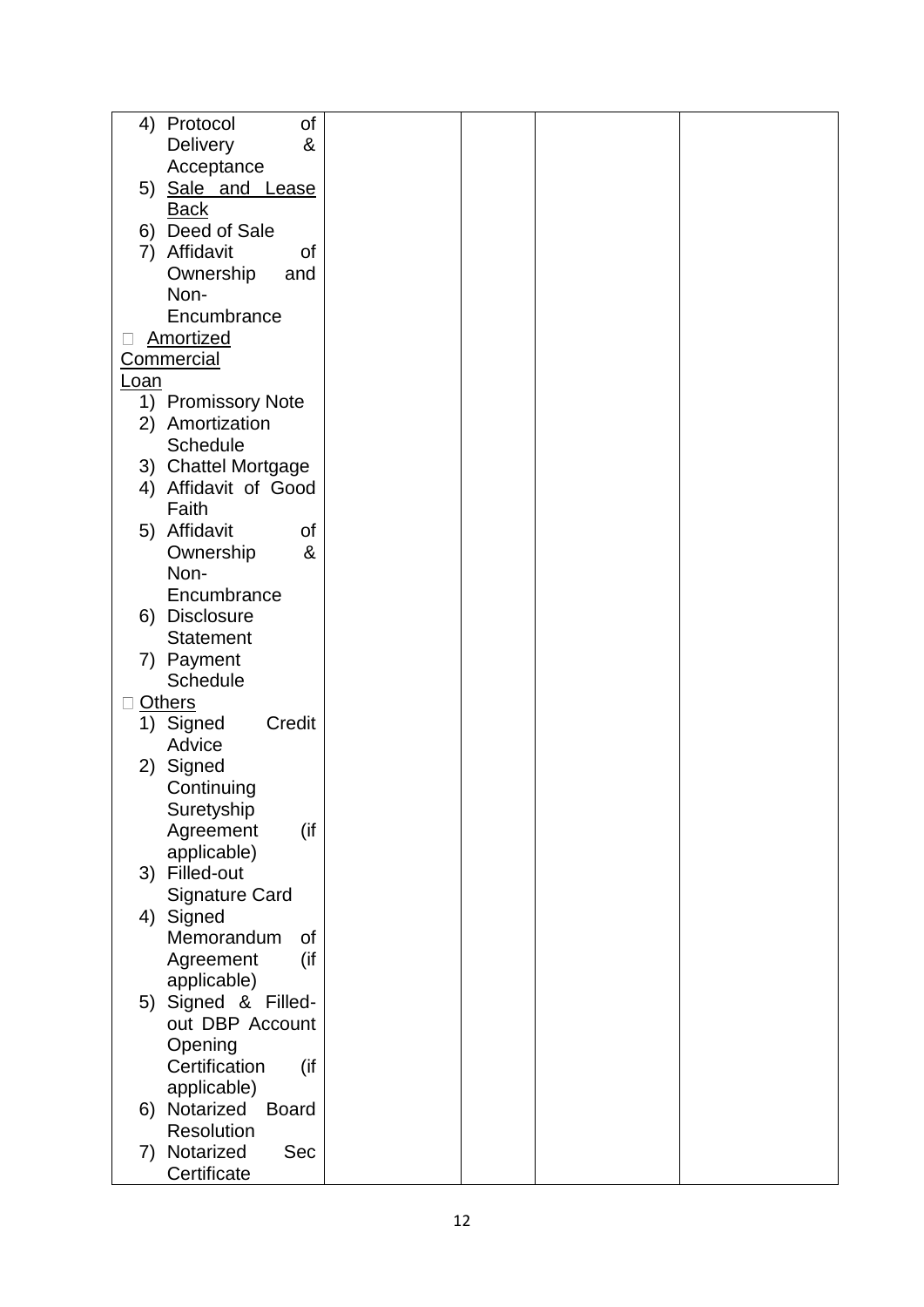| 8) Photocopy of<br>2<br>Valid<br><b>IDs</b><br>οf<br>Signatory & Corp<br>Sec.<br>9) Post<br>Dated<br><b>Checks</b><br>10) Insurance Policy<br>11) Initial<br>Cash<br><b>Outlay Check</b><br>12) Suppliers<br><b>Documents</b><br>13) Other Documents<br>Applicable to the<br>Asset and Type of<br>Approved<br>Credit<br>Facility |                                                                                                                                                                                                                                                                                                                                   |      |                         |                                                                                                                                                                                                        |
|----------------------------------------------------------------------------------------------------------------------------------------------------------------------------------------------------------------------------------------------------------------------------------------------------------------------------------|-----------------------------------------------------------------------------------------------------------------------------------------------------------------------------------------------------------------------------------------------------------------------------------------------------------------------------------|------|-------------------------|--------------------------------------------------------------------------------------------------------------------------------------------------------------------------------------------------------|
| <b>Submits</b><br>the<br>required<br>documents to the AO                                                                                                                                                                                                                                                                         | <b>Review</b><br>and<br>verify<br>the<br>completeness<br>of documents.<br>Send<br>feedback<br>to<br>clients in case<br>deficiency<br>οf<br>or incomplete<br>submission. In<br>0f<br>case<br>completeness,<br>prepare<br>booking<br>and<br>endorse<br>to<br>Finance<br>for<br>Group<br>funding<br>and<br>release<br>of<br>proceeds | None | 1 to 2 days             | Designated<br><b>Account Officer</b><br>(AO) /<br><b>AMG Assistants</b><br>Doc. Specialist                                                                                                             |
| Client and/or supplier<br>receives the lease/loan<br>proceeds.                                                                                                                                                                                                                                                                   | <b>of</b><br>Release<br>lease/loan<br>proceeds<br>to<br>client<br>or<br>supplier                                                                                                                                                                                                                                                  | None | 30 minutes to 1<br>hour | Payable<br>lf<br>by<br>Check:<br>OR,<br>FL<br>Authorization<br>of<br>Authorized<br>Signatory<br>&<br>Photocopy of ID<br>FL (Sale & Lease<br>Back)<br>Acknowledgment<br>Receipt,<br>Authorization<br>of |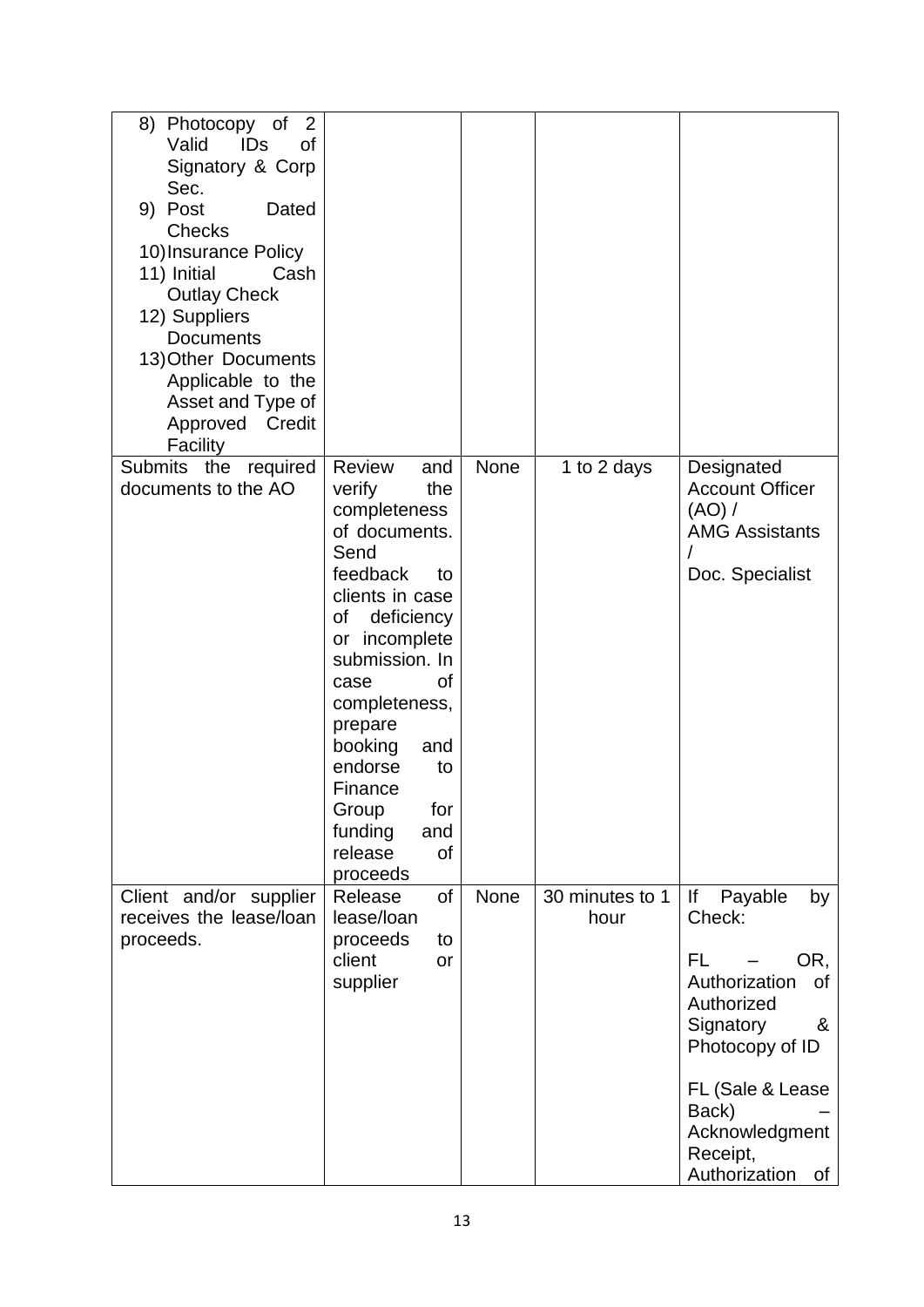| <b>TOTAL</b> | <b>NONE</b> | 1-2 days |                                               |
|--------------|-------------|----------|-----------------------------------------------|
|              |             |          | credit account                                |
|              |             |          | Account:<br>Authorization to                  |
|              |             |          | Credit to                                     |
|              |             |          | If Payable by                                 |
|              |             |          |                                               |
|              |             |          | Signatory,<br><u>&amp;</u><br>Photocopy of ID |
|              |             |          | Authorized                                    |
|              |             |          | Authorization<br>0f                           |
|              |             |          | Receipt,                                      |
|              |             |          | Client) & RD -<br>Acknowledgment              |
|              |             |          | ACL (Payable to                               |
|              |             |          |                                               |
|              |             |          | release proceeds<br>to supplier               |
|              |             |          | Signatory<br>to                               |
|              |             |          | Authorized                                    |
|              |             |          | Authorization<br><b>of</b>                    |
|              |             |          | ACL (Direct)<br>OR,                           |
|              |             |          |                                               |
|              |             |          | Photocopy of ID                               |
|              |             |          | Signatory,<br>- &                             |
|              |             |          | Authorized                                    |

Note:

- 1. The availment process may vary depending on the complexity of the acquisition processes of the asset subject of the availment.
- 2. Release of the proceeds of the credit facility is subject to the delivery and acceptance of the asset to be financed to and by the client. Submission of the complete release requirements is mandatory prior to the release of the proceeds of the loan or lease proceeds.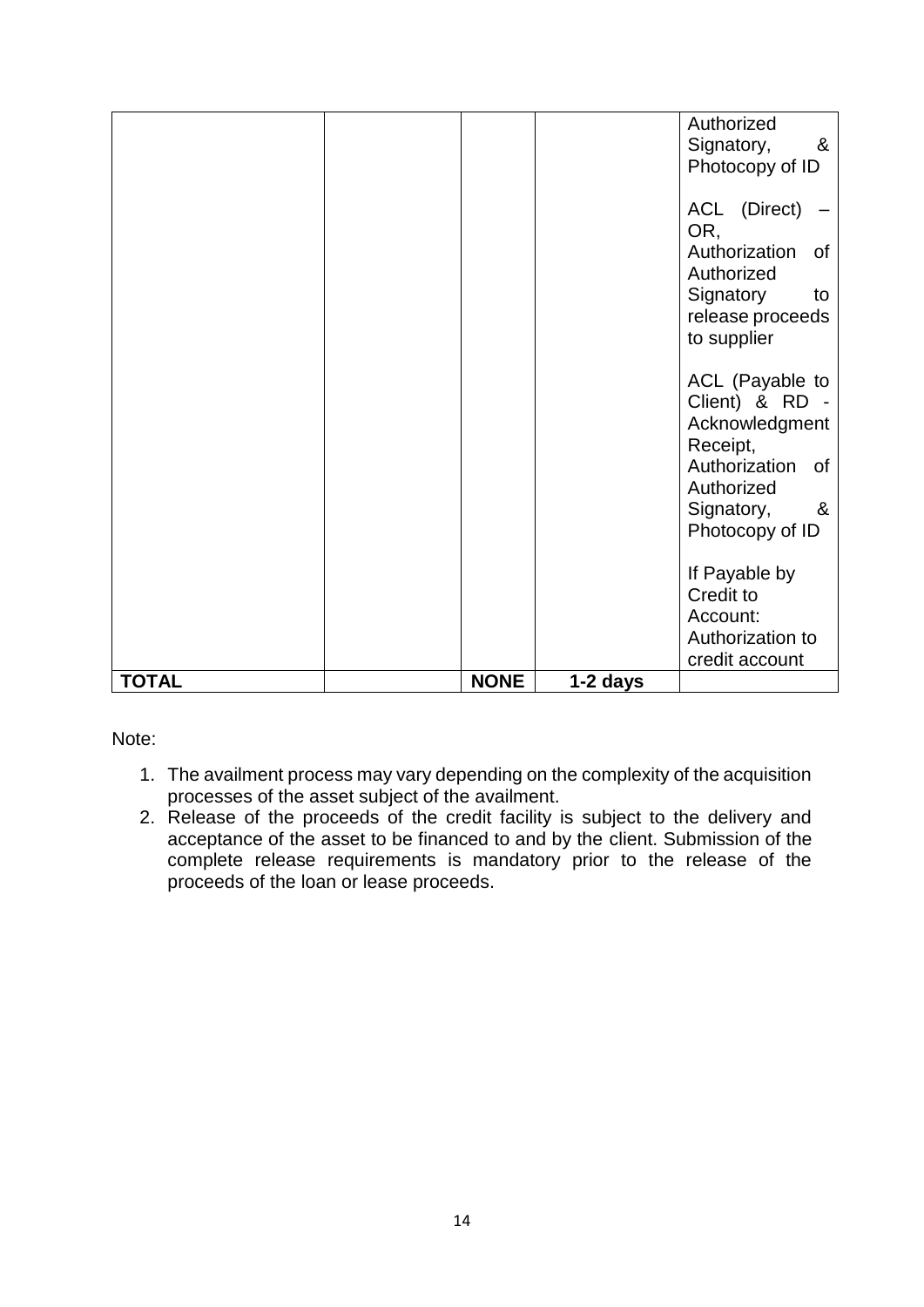### **II. CREDIT REVIEW AND EVALUATION GROUP**

# **A. Loan/Lease Application Evaluation**

| <b>Process Name</b>                                                                                                                                                                                                                                                                            | Loan/Lease Application Evaluation                                                                                                                                                                                                 |                                     |                                  |                                                          |  |
|------------------------------------------------------------------------------------------------------------------------------------------------------------------------------------------------------------------------------------------------------------------------------------------------|-----------------------------------------------------------------------------------------------------------------------------------------------------------------------------------------------------------------------------------|-------------------------------------|----------------------------------|----------------------------------------------------------|--|
| <b>Classification</b>                                                                                                                                                                                                                                                                          | <b>Highly Technical</b>                                                                                                                                                                                                           |                                     |                                  |                                                          |  |
| <b>Group or Unit</b>                                                                                                                                                                                                                                                                           | <b>Credit Review &amp; Evaluation Group</b>                                                                                                                                                                                       |                                     |                                  |                                                          |  |
| <b>Stakeholder/Recipient</b>                                                                                                                                                                                                                                                                   | <b>Accounts Management Group</b>                                                                                                                                                                                                  |                                     |                                  |                                                          |  |
|                                                                                                                                                                                                                                                                                                | <b>Checklist of Requirements</b>                                                                                                                                                                                                  |                                     |                                  | <b>Where to Secure</b>                                   |  |
| <b>Account Endorsement Checklist</b>                                                                                                                                                                                                                                                           |                                                                                                                                                                                                                                   |                                     |                                  | <b>Accounts Management Group</b>                         |  |
| <b>Client Action</b>                                                                                                                                                                                                                                                                           | Group/Unit<br><b>Action</b>                                                                                                                                                                                                       | <b>Fees</b><br>to be<br><b>Paid</b> | <b>Processing</b><br><b>Time</b> | <b>Officer</b><br><b>Primarily</b><br><b>Responsible</b> |  |
| Submit<br>pre-approval<br>documents;<br>Account<br>$\bullet$<br>Endorsement<br><b>Checklist</b><br>Initial<br>Call<br>$\bullet$<br>Report<br><b>Basic</b><br>Information<br>report<br><b>Risk</b><br>Profiling<br>(Customer<br><b>Risk</b><br>Assessment)<br>Credit<br><b>Application Form</b> | Conduct Initial<br>Credit<br>Evaluation<br>οf<br>Account<br>the<br>provide<br>and<br>inquiries<br>on<br>client's<br>business<br>&<br>credit<br>related<br>concern,<br>if<br>any, or<br>may<br>require<br>additional<br>documents. | <b>None</b>                         | 4 hours to 1<br>day              | <b>Credit Analyst</b>                                    |  |
| Inform<br>client,<br>thru<br>Officer,<br>of<br>Account<br>inquiries/additional<br>requirements raised by<br>Credit Analyst.                                                                                                                                                                    | <b>Replies</b><br>and<br>the<br>answers<br>queries raised<br>by DBP-LC's<br>Credit Analyst<br>(if applicable)                                                                                                                     | None                                | 1 to 2 hours                     | Account<br><b>Officer</b>                                |  |
| A joint client call maybe<br>conducted by the Credit<br>together<br>Analyst<br>with<br>the Account Officer                                                                                                                                                                                     | Validation<br>0f<br>disclosures<br>and further fill<br>the<br>(if<br>gaps<br>the<br>any)<br>in<br>requirements<br>submitted<br>for<br>evaluation.                                                                                 | None                                | 1 to 2 hours                     | Account<br>Officer / Credit<br>Analyst                   |  |
|                                                                                                                                                                                                                                                                                                | Prepare<br>and<br>submit<br>the<br>Credit<br>proposal<br>to<br>Account                                                                                                                                                            | None                                | 1 to 3 days                      | <b>Credit Analyst</b>                                    |  |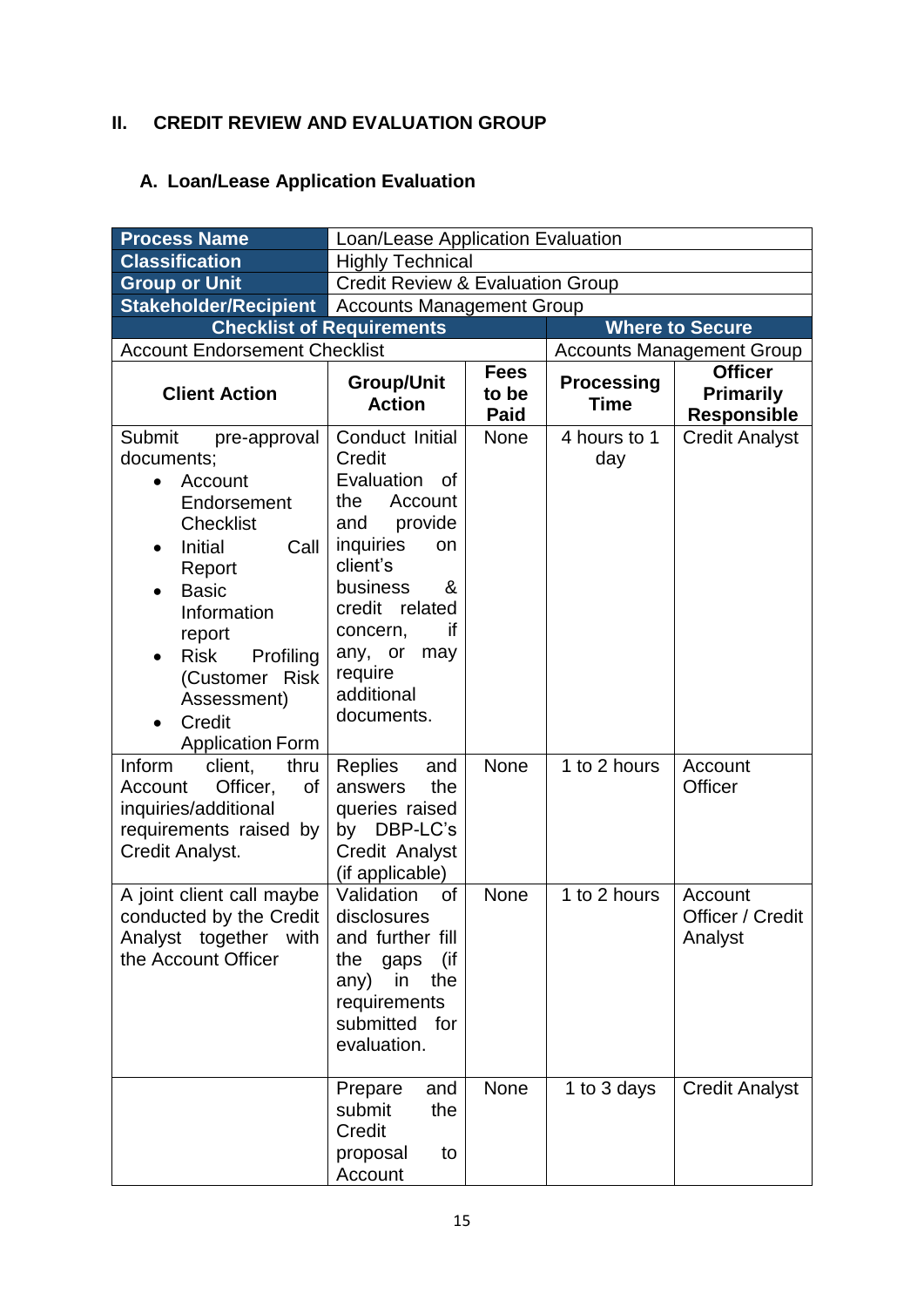|              | Management<br>for<br>Group<br>presentation<br>Credit<br>to<br>Approving<br>Authorities. |             |          |  |
|--------------|-----------------------------------------------------------------------------------------|-------------|----------|--|
| <b>TOTAL</b> |                                                                                         | <b>NONE</b> | 3-4 days |  |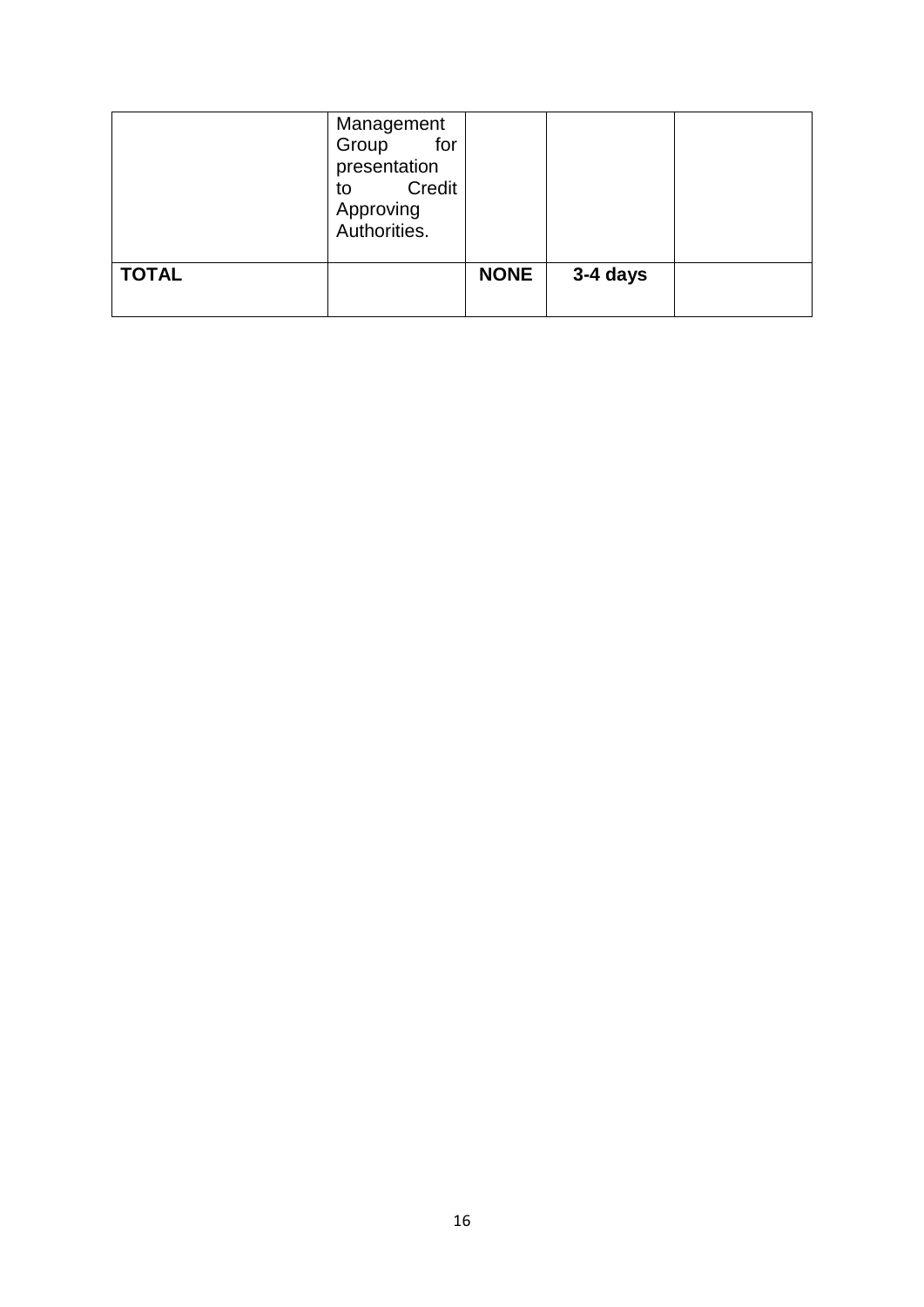### **III. FINANCE GROUP**

# **A. Processing of Payment to Suppliers and Service Providers**

| <b>Process Name</b>                                              | Processing of Payment to Suppliers and Service Providers                                                                                                  |                                                          |                                                                                                                              |                                                          |  |
|------------------------------------------------------------------|-----------------------------------------------------------------------------------------------------------------------------------------------------------|----------------------------------------------------------|------------------------------------------------------------------------------------------------------------------------------|----------------------------------------------------------|--|
| <b>Classification</b>                                            | Complex                                                                                                                                                   |                                                          |                                                                                                                              |                                                          |  |
| <b>Group or Unit</b>                                             | Finance Group - Accounting and Treasury Unit                                                                                                              |                                                          |                                                                                                                              |                                                          |  |
| <b>Stakeholder/Recipient G2B - Government-to-Business Entity</b> |                                                                                                                                                           |                                                          |                                                                                                                              |                                                          |  |
|                                                                  | <b>Checklist of Requirements</b>                                                                                                                          |                                                          |                                                                                                                              | <b>Where to Secure</b>                                   |  |
| 1.                                                               | Request for Voucher Preparation (1 Original Copy)<br>Supporting Documents such as Invoices, Billing<br>Statement, Statement of Accounts - 1 original copy |                                                          | \\server\Public\7 - NEW<br><b>FORMS effective February</b><br>1, 2019\FG<br><b>DBPLC</b> clients and/or<br>service providers |                                                          |  |
| <b>Client Action</b>                                             | <b>Group/Unit Action</b>                                                                                                                                  | <b>Fees</b><br><b>Processing</b><br>to be<br><b>Paid</b> |                                                                                                                              | <b>Officer</b><br><b>Primarily</b><br><b>Responsible</b> |  |
| 1. Submit required<br>documents for<br>processing of<br>payment  | 1.1. Compiles and<br>checks<br>documents<br>submitted to<br>ensure<br>correctness<br>and<br>completeness                                                  | <b>None</b>                                              | 2 days                                                                                                                       | Requesting<br>Party<br>Various<br>Group/Unit             |  |
|                                                                  | 1.2. Once<br>documents<br>are complete,<br>prepares<br><b>Request for</b><br>Voucher<br>Preparation<br>and secures<br>approval                            | None                                                     | 1 day                                                                                                                        | Requesting<br>Party<br>Various<br>Group/Unit             |  |
|                                                                  | 1.3. Prepares<br><b>Disbursement</b><br>Voucher,<br>prepares<br>check and<br>secures<br>approval and<br>signature                                         | None                                                     | 1 day                                                                                                                        | FG/Accounting<br>Unit<br>Authorized<br>Signatories       |  |
|                                                                  | 1.4. Releases<br>check to<br>suppliers<br>and/or<br>service<br>providers                                                                                  | None                                                     | 1 day                                                                                                                        | FG/Accounting<br>Unit                                    |  |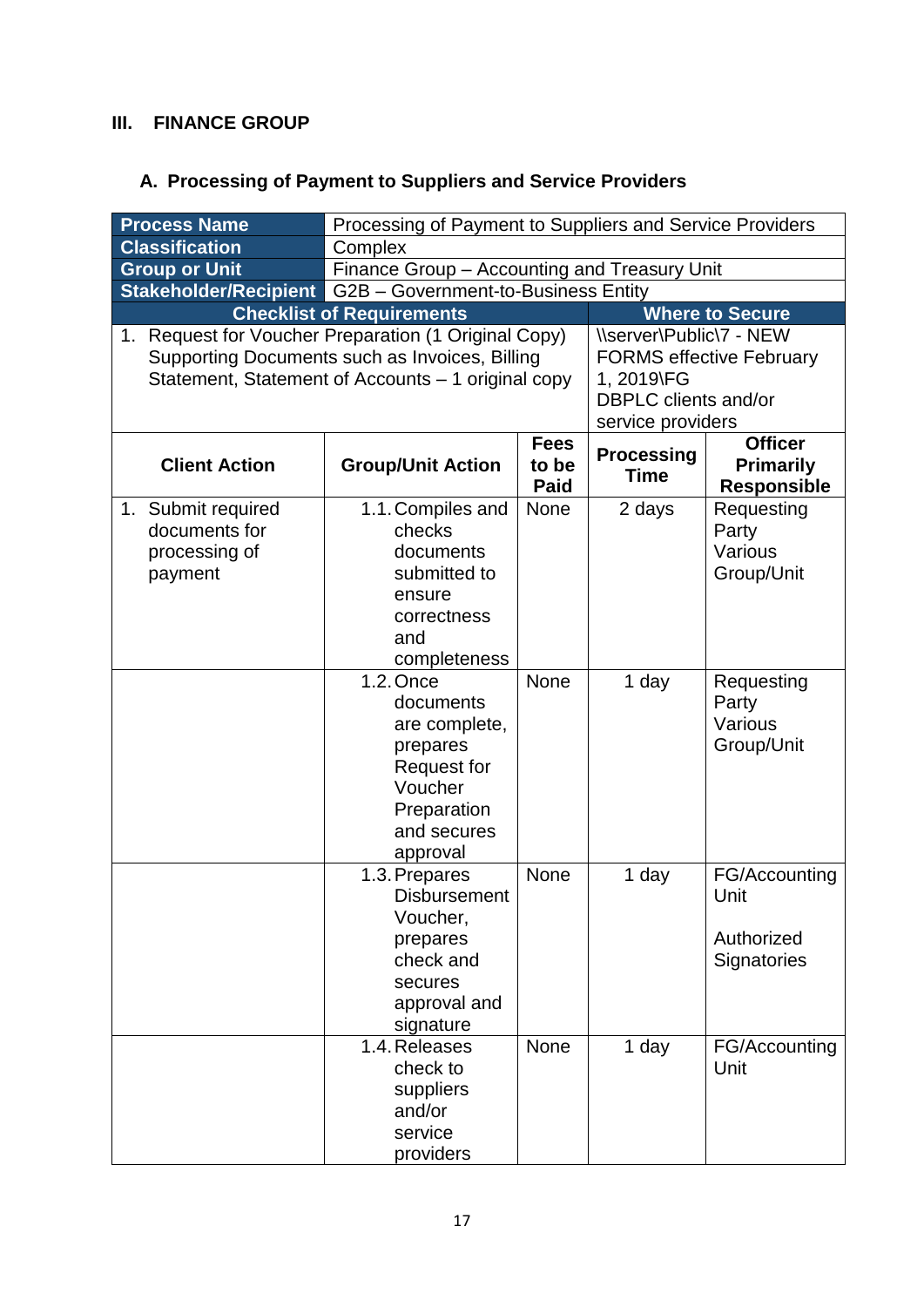| 2. Receives payment<br>and issues Official<br>Receipt | <b>None</b> | 1 day  | Supplies<br>and/or service<br>providers |
|-------------------------------------------------------|-------------|--------|-----------------------------------------|
| <b>TOTAL</b>                                          | <b>NONE</b> | 6 days |                                         |

# **B. Submission of Regulatory Reports**

| <b>Process Name</b>                   | <b>Submission of Regulatory Reports</b> |                                     |                                  |                                                          |  |
|---------------------------------------|-----------------------------------------|-------------------------------------|----------------------------------|----------------------------------------------------------|--|
| <b>Classification</b>                 | Complex                                 |                                     |                                  |                                                          |  |
| <b>Group or Unit</b>                  | Finance Group - Accounting Unit         |                                     |                                  |                                                          |  |
| Stakeholder/Recipient                 | G2G - Government-to-Government          |                                     |                                  |                                                          |  |
|                                       | <b>Checklist of Requirements</b>        |                                     |                                  | <b>Where to Secure</b>                                   |  |
| 1. Regulatory issuances (1 photocopy) |                                         |                                     | Website, DBP, Risk and           |                                                          |  |
|                                       |                                         |                                     | <b>Compliance Office</b>         |                                                          |  |
| <b>Client Action</b>                  | <b>Group/Unit</b><br><b>Action</b>      | <b>Fees</b><br>to be<br><b>Paid</b> | <b>Processing</b><br><b>Time</b> | <b>Officer</b><br><b>Primarily</b><br><b>Responsible</b> |  |
| 1. Prescribes deadline                | 1.1. Gathers                            | <b>None</b>                         | 3 days                           | FG/Accounting                                            |  |
| for report                            | required                                |                                     |                                  | Specialist                                               |  |
| submission.                           | information                             |                                     |                                  |                                                          |  |
|                                       | and                                     |                                     |                                  | FG/Accounting                                            |  |
|                                       | prepares                                |                                     |                                  | Supervisor                                               |  |
|                                       | report                                  |                                     |                                  |                                                          |  |
|                                       | based on<br>the                         |                                     |                                  |                                                          |  |
|                                       | deadline                                |                                     |                                  |                                                          |  |
|                                       | 1.2. Submit                             | None                                | 2 days                           | FG/Accounting                                            |  |
|                                       | report/s for                            |                                     |                                  | Specialist                                               |  |
|                                       | review and                              |                                     |                                  |                                                          |  |
|                                       | approval                                |                                     |                                  | FG/Accounting                                            |  |
|                                       | prior to                                |                                     |                                  | Supervisor                                               |  |
|                                       | submission                              |                                     |                                  |                                                          |  |
|                                       |                                         |                                     |                                  | FG/Group                                                 |  |
|                                       |                                         |                                     |                                  | Head                                                     |  |
|                                       | 1.3. Finalizes                          | None                                | 1 day                            | FG/Accounting                                            |  |
|                                       | report and<br>transmits                 |                                     |                                  | Specialist                                               |  |
|                                       | to                                      |                                     |                                  | FG/Accounting                                            |  |
|                                       | concerned                               |                                     |                                  | Supervisor                                               |  |
|                                       | regulatory                              |                                     |                                  |                                                          |  |
|                                       | agencies                                |                                     |                                  |                                                          |  |
| 2. Receives and                       |                                         | <b>None</b>                         | 1 day                            | Government                                               |  |
| acknowledges                          |                                         |                                     |                                  | Regulatory                                               |  |
| reports submitted                     |                                         |                                     |                                  | Agencies                                                 |  |
| <b>TOTAL</b>                          |                                         | <b>NONE</b>                         | 7 days                           |                                                          |  |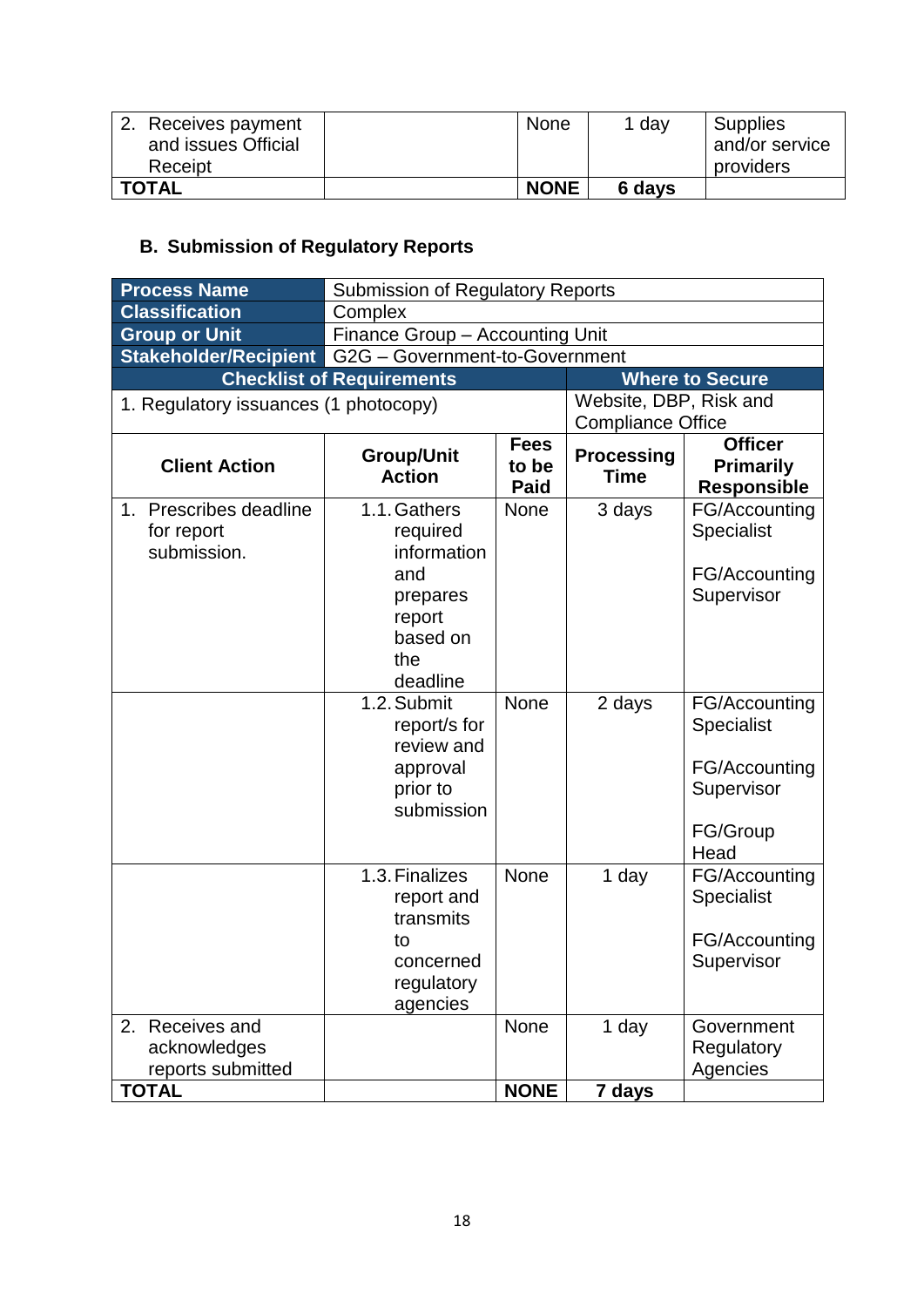# **C. Release of Proceeds (Booking and Availments)**

| <b>Process Name</b>                                                                              | Release of Proceeds (Booking and Availments)                                                                     |                    |                                  |                                                                               |  |
|--------------------------------------------------------------------------------------------------|------------------------------------------------------------------------------------------------------------------|--------------------|----------------------------------|-------------------------------------------------------------------------------|--|
| <b>Classification</b>                                                                            | Simple                                                                                                           |                    |                                  |                                                                               |  |
| <b>Group or Unit</b>                                                                             | Finance Group - Accounting Unit                                                                                  |                    |                                  |                                                                               |  |
| Stakeholder/Reci                                                                                 | G2G - Government-to-Government                                                                                   |                    |                                  |                                                                               |  |
| pient                                                                                            |                                                                                                                  |                    |                                  |                                                                               |  |
|                                                                                                  | <b>Checklist of Requirements</b>                                                                                 |                    |                                  | <b>Where to Secure</b>                                                        |  |
| original copy)                                                                                   | 1. Approved Request for Voucher Preparation (1                                                                   |                    |                                  | <b>\\server\Public\7 - NEW FORMS</b><br>effective February 1, 2019\FG         |  |
| <b>Client Action</b>                                                                             | <b>Group/Unit</b><br><b>Action</b>                                                                               | Fees to<br>be Paid | <b>Processing</b><br><b>Time</b> | <b>Officer Primarily</b><br><b>Responsible</b>                                |  |
| 1. Submit<br>required<br>documents for<br>booking of<br>availments/pro<br>cessing of<br>payments | 1.1. Receives<br>required<br>document,<br>prepares<br><b>Disburseme</b><br>nt Voucher<br>and secures<br>approval | <b>None</b>        | 15 minutes                       | <b>Operations Group</b><br>FG/Accounting<br>Unit<br>Authorized<br>Signatories |  |
|                                                                                                  | 1.2. Prepares<br>Check or<br>Letter of<br>Authority                                                              | <b>None</b>        | 15 minutes                       | FG/Accounting<br>Unit                                                         |  |
|                                                                                                  | 1.3. Routes the<br>Check or<br>Letter of<br>Instruction<br>and secure<br>approval<br>and<br>signature            | <b>None</b>        | 4 hours                          | FG/Accounting<br>Unit<br>Authorized<br>Signatories                            |  |
|                                                                                                  | Release<br>1.4.<br>Check or<br>fund<br>transfer                                                                  | <b>None</b>        | 3 hours                          | FG/Accounting<br>Unit                                                         |  |
|                                                                                                  | 1.5. Cheeks the<br>details in<br>the payee's<br>OR /<br>Acknowledg<br>ment<br>Receipt, if<br>applicable          | None               | 15 minutes                       | FG/Accounting<br>Unit                                                         |  |
|                                                                                                  | 1.6.<br>Stamp as<br>"PAID" the<br>DV and all<br>supporting<br>documents                                          | None               | 5 minutes                        | FG/Accounting<br>Unit                                                         |  |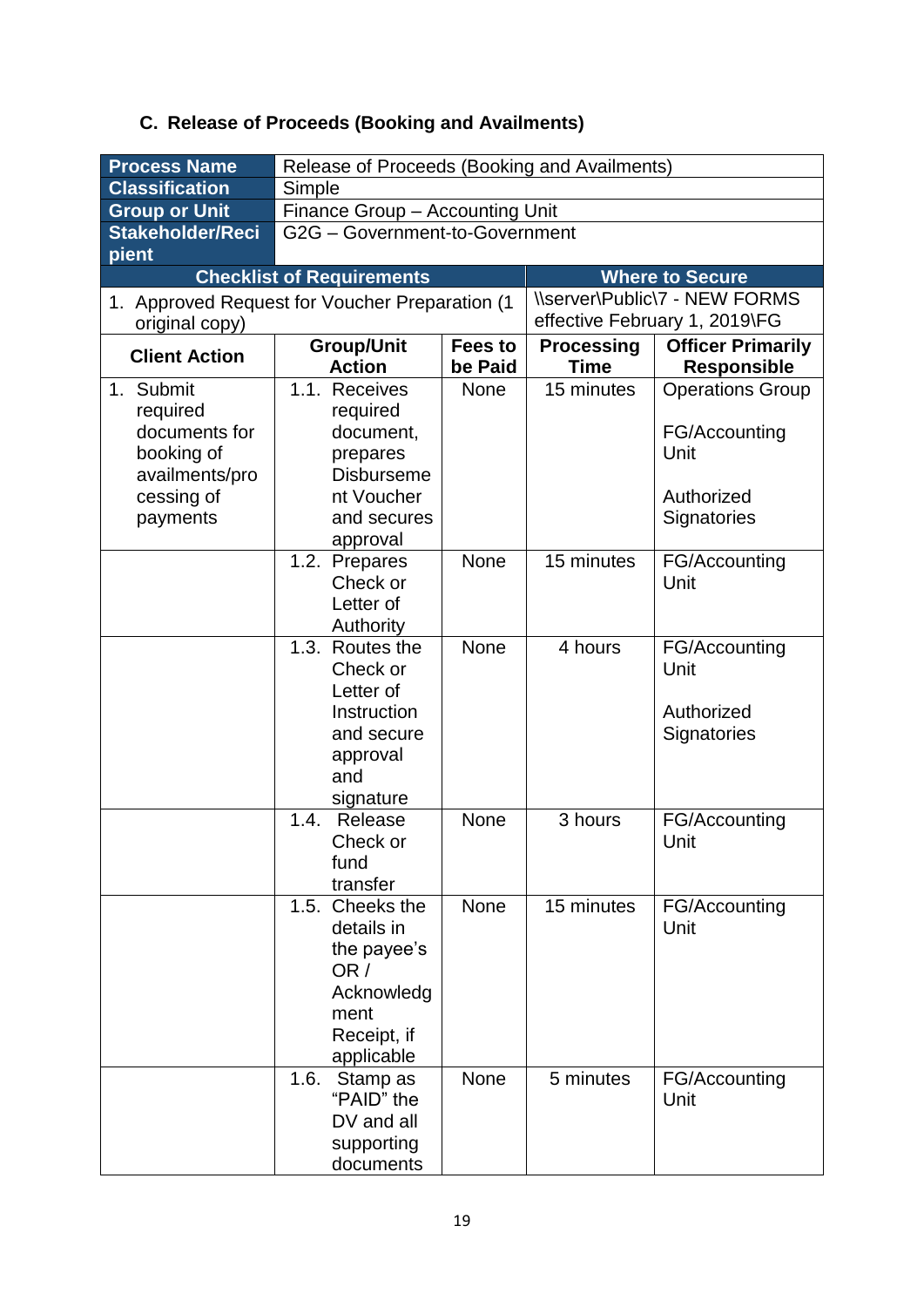| 2. Receives<br>payment<br>and issues<br>Official /<br>Collection<br>Receipt /<br>signs<br>Acknowledg<br>ement<br>Receipt,<br>receives<br>Letter of | None        | 15 minutes       | Client / Supplier /<br><b>Bank</b> |
|----------------------------------------------------------------------------------------------------------------------------------------------------|-------------|------------------|------------------------------------|
| <b>Instructions</b>                                                                                                                                |             |                  |                                    |
| <b>TOTAL</b>                                                                                                                                       | <b>NONE</b> | 1 working<br>day |                                    |

# **D. Petty Cash Fund**

| <b>Process Name</b>                                          |           | Petty Cash Fund                                                          |                                                                                                       |                                  |                                                                |  |
|--------------------------------------------------------------|-----------|--------------------------------------------------------------------------|-------------------------------------------------------------------------------------------------------|----------------------------------|----------------------------------------------------------------|--|
| <b>Classification</b>                                        |           | <b>Simple Transactions</b>                                               |                                                                                                       |                                  |                                                                |  |
| <b>Group or Unit</b>                                         |           | <b>Finance Group</b>                                                     |                                                                                                       |                                  |                                                                |  |
| <b>Stakeholder/Recipient</b>                                 |           | <b>DBPLC Employees</b>                                                   |                                                                                                       |                                  |                                                                |  |
| <b>Checklist of Requirements</b>                             |           |                                                                          | <b>Where to Secure</b>                                                                                |                                  |                                                                |  |
| 1. Petty Cash Fund Voucher<br>(PCFV)                         |           |                                                                          | 1. \\server\Public\7 - NEW FORMS<br>effective February 1, 2019\FG<br>2. \\server\Public\7 - NEW FORMS |                                  |                                                                |  |
| 2. Liquidation of Cash Advance /<br><b>Original Receipts</b> |           |                                                                          | effective February 1, 2019\FG                                                                         |                                  |                                                                |  |
| <b>Client Action</b>                                         |           | <b>Group/Unit</b><br><b>Action</b>                                       | Fees to<br>be Paid                                                                                    | <b>Processing</b><br><b>Time</b> | <b>Officer Primarily</b><br><b>Responsible</b>                 |  |
| <b>DBPLC Personnel</b><br>requests for petty<br>cash fund    | Receives, | reviews, and<br>approves the<br><b>PCFV</b> from the<br>requesting party | <b>None</b>                                                                                           | 15 minutes                       | Accounting<br>Assistant-<br>Treasury / Petty<br>Cash Custodian |  |
|                                                              | party     | Releases the cash<br>to the requesting                                   | <b>None</b>                                                                                           | 15 minutes                       | Accounting<br>Assistant-<br>Treasury / Petty<br>Cash Custodian |  |
| <b>TOTAL</b>                                                 |           |                                                                          | <b>NONE</b>                                                                                           | 30 minutes                       |                                                                |  |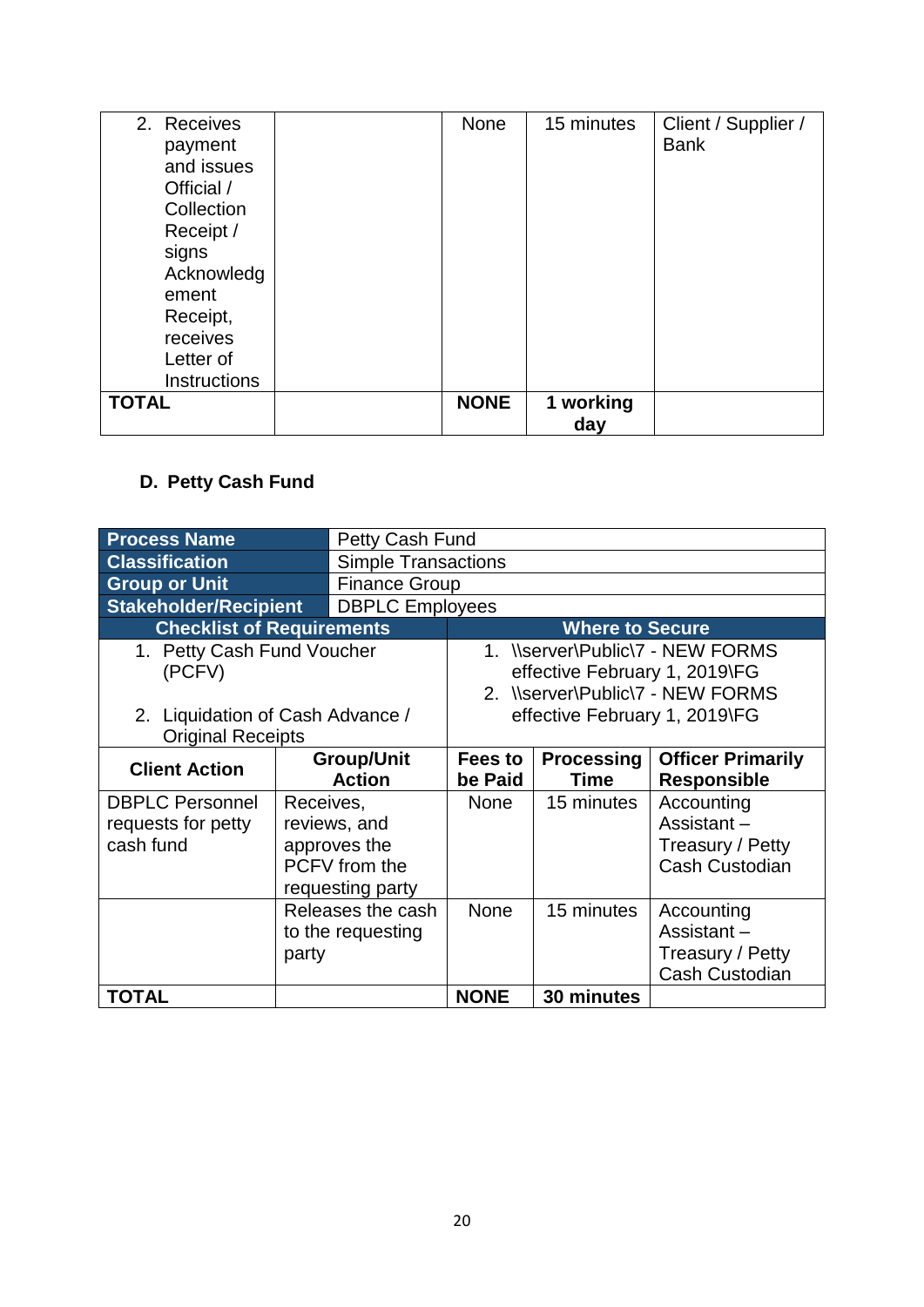### **E. Collection**

| <b>Process Name</b>                                                                                   | Collection                                                                                                                                                          |              |                                     |                                  |                                                                                             |  |
|-------------------------------------------------------------------------------------------------------|---------------------------------------------------------------------------------------------------------------------------------------------------------------------|--------------|-------------------------------------|----------------------------------|---------------------------------------------------------------------------------------------|--|
| <b>Classification</b>                                                                                 | <b>Simple Transactions</b>                                                                                                                                          |              |                                     |                                  |                                                                                             |  |
| <b>Group or Unit</b>                                                                                  | <b>Finance Group</b>                                                                                                                                                |              |                                     |                                  |                                                                                             |  |
| <b>Stakeholder/Recipient</b>                                                                          | <b>DBPLC Clients / Lessees</b>                                                                                                                                      |              |                                     |                                  |                                                                                             |  |
| <b>Checklist of Requirements</b>                                                                      |                                                                                                                                                                     |              |                                     | <b>Where to Secure</b>           |                                                                                             |  |
| 1. Postdated Checks (PDCs)                                                                            |                                                                                                                                                                     |              | 1. Clients / Lessees                |                                  |                                                                                             |  |
| 2. Statement of Account (SOA)                                                                         |                                                                                                                                                                     |              |                                     | 2. DBP Finance Center (DBP FC)   |                                                                                             |  |
| <b>Client Action</b>                                                                                  | <b>Group/Unit</b><br><b>Action</b>                                                                                                                                  |              | <b>Fees</b><br>to be<br><b>Paid</b> | <b>Processing</b><br><b>Time</b> | <b>Officer</b><br><b>Primarily</b><br><b>Responsible</b>                                    |  |
| <b>DBPLC Clients /</b><br><b>Lessees send Post</b><br>Dated Checks as<br>payments to<br>Amortizations | Receives,<br>prepares List,<br>and safe<br>keeps the<br><b>PDCs</b>                                                                                                 |              | <b>None</b>                         | 1 hour                           | Accounting<br>Assistant $-$<br>Treasury and<br>Finance<br>Specialist                        |  |
|                                                                                                       | Confirms<br>deposits of<br>of checks                                                                                                                                | PDCs on date |                                     | 1 hour                           | Account<br>Management<br>Group<br>(AMG)/Account<br>Officer                                  |  |
|                                                                                                       | Prepares<br>deposit slips<br>and deposits<br>checks in the<br>bank                                                                                                  |              | <b>None</b>                         | 1 hour                           | Accounting<br>Assistant $-$<br><b>Treasury and</b><br>Finance<br><b>Specialist</b>          |  |
|                                                                                                       | Validates<br>against the<br>Credits from<br>the DBP FC<br>SOA clearing<br>of the<br>deposited<br><b>PDCs</b>                                                        |              | None                                | 15 minutes                       | Accounting<br>Assistant $-$<br><b>Treasury and</b><br>Finance<br>Specialist                 |  |
|                                                                                                       | Coordinates<br>with Clients /<br>Lessees<br>redeposit of<br>returned<br>checks/direct<br>deposits /<br>sources of<br>unknown<br>credits /<br>replacement<br>checks/ |              | <b>None</b>                         | 15 minutes                       | Account<br>Management<br>Group (AMG)/<br><b>Account Officer</b><br>/ Marketing<br>Assistant |  |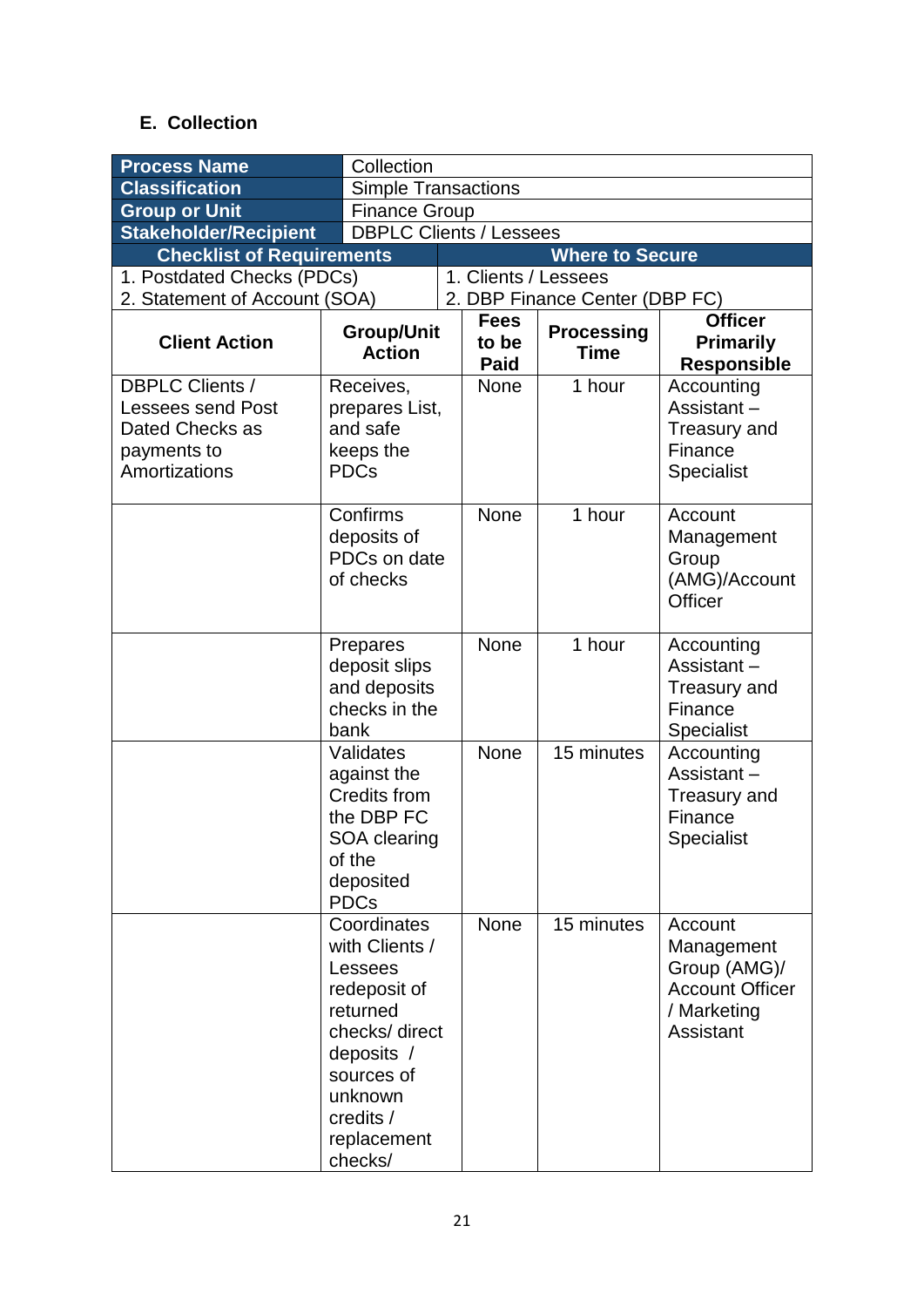| <b>TOTAL</b> |                                                                        | <b>NONE</b> | 1 day, $4$<br>hours, |                                                                             |
|--------------|------------------------------------------------------------------------|-------------|----------------------|-----------------------------------------------------------------------------|
|              | Prepares<br>Collection<br>Report                                       | <b>None</b> | 1 day                | Accounting<br>Assistant-<br>Treasury and<br>Finance<br><b>Specialist</b>    |
|              | checks<br>replenishment<br><b>Issues Official</b><br>Receipts<br>(ORs) | <b>None</b> | 1 hour               | Accounting<br>Assistant $-$<br>Treasury and<br>Finance<br><b>Specialist</b> |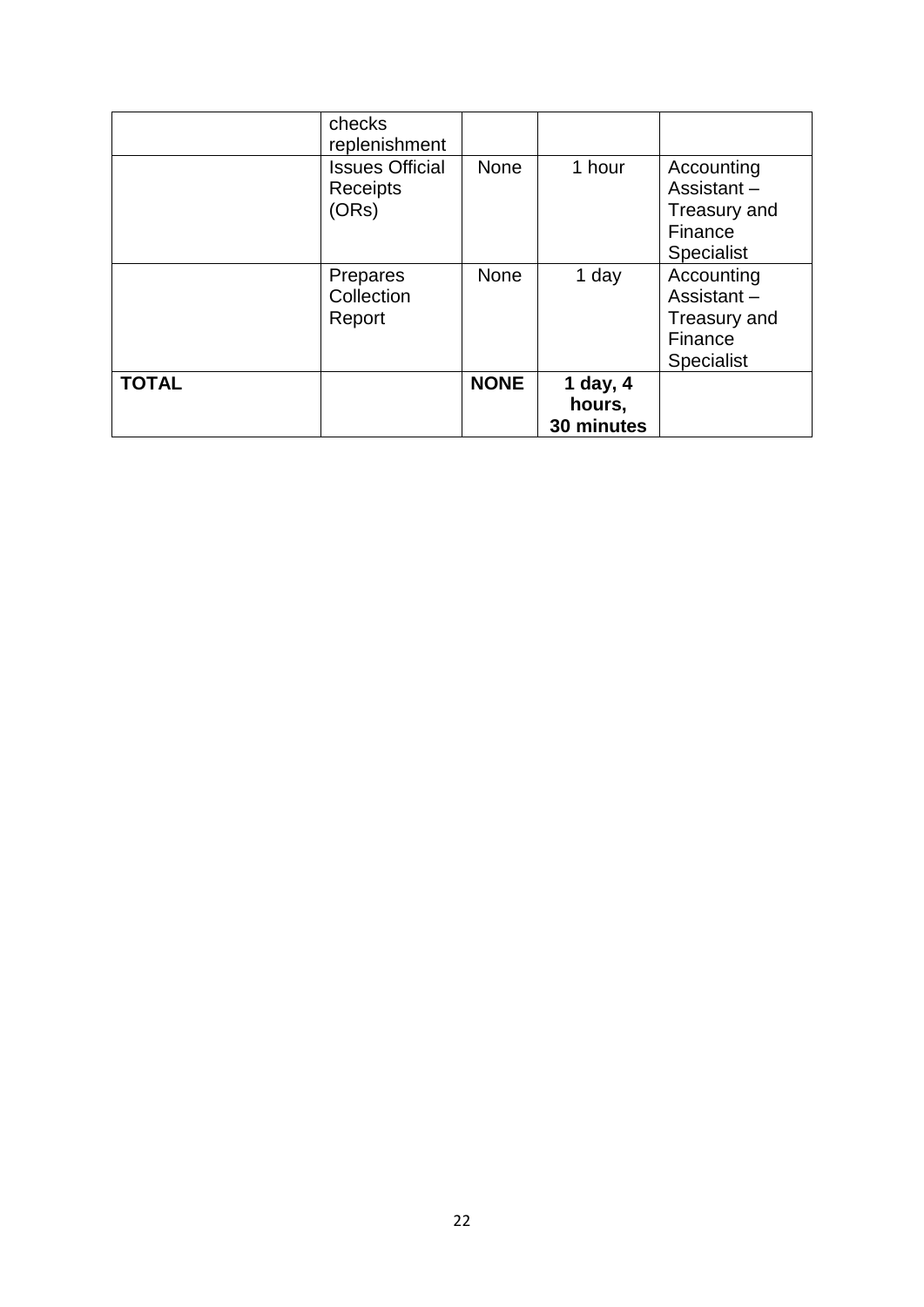#### **IV. LEGAL SERVICES GROUP**

Handles contract review, gives legal opinion, and in-charge of direct coordination with the Office of the Government Corporate Counsel (OGCC).

### **A. Contract Review and Legal Opinion**

| <b>Process Name</b>                                          |                                                                                                                                                                                                          |                                                                                                      | <b>Contract Review and Legal Opinion</b> |                                                  |                                                          |  |
|--------------------------------------------------------------|----------------------------------------------------------------------------------------------------------------------------------------------------------------------------------------------------------|------------------------------------------------------------------------------------------------------|------------------------------------------|--------------------------------------------------|----------------------------------------------------------|--|
| <b>Classification</b>                                        |                                                                                                                                                                                                          | Simple                                                                                               |                                          |                                                  |                                                          |  |
| <b>Group or Unit</b>                                         |                                                                                                                                                                                                          |                                                                                                      |                                          | Legal Services Group (LSG)                       |                                                          |  |
| <b>Stakeholder/Recipient</b>                                 |                                                                                                                                                                                                          | All Groups of DBPLC                                                                                  |                                          |                                                  |                                                          |  |
| <b>Checklist of Requirements</b>                             |                                                                                                                                                                                                          |                                                                                                      | <b>Where to Secure</b>                   |                                                  |                                                          |  |
|                                                              | 1. Legal document or any paper to be<br>acted upon and reviewed $-1$ soft copy<br>2. Supporting documents in relation to the<br>said legal document or paper to be<br>$\alpha$ acted upon $-1$ photocopy |                                                                                                      | Group                                    | From the requesting party, Unit, or              |                                                          |  |
| <b>Client Action</b>                                         | <b>Group/Unit Action</b>                                                                                                                                                                                 |                                                                                                      | <b>Fees</b><br>to be<br><b>Paid</b>      | <b>Processing</b><br><b>Time</b>                 | <b>Officer</b><br><b>Primarily</b><br><b>Responsible</b> |  |
| 1. Request for<br><b>Contract Review</b><br>or Legal Opinion | 1.1. Received<br>request for<br>legal opinion or<br>for contract<br>review                                                                                                                               |                                                                                                      | None                                     | 10 minutes                                       | <b>Head of LSG</b><br>/ JLO                              |  |
|                                                              | 1.2. Review the<br>contract and do<br>legal research,<br>when<br>necessary                                                                                                                               |                                                                                                      | None                                     | 2 working<br>days                                | <b>Head of LSG</b>                                       |  |
|                                                              |                                                                                                                                                                                                          | 1.3. Discuss the<br>legal issues<br>involved in the<br>concern or<br>contract with<br>the requesting |                                          | 5 hours                                          | <b>Head of LSG</b><br>/ JLO                              |  |
| <b>TOTAL</b>                                                 |                                                                                                                                                                                                          | party                                                                                                |                                          | 2 working<br>days, 5<br>hours, and<br>10 minutes |                                                          |  |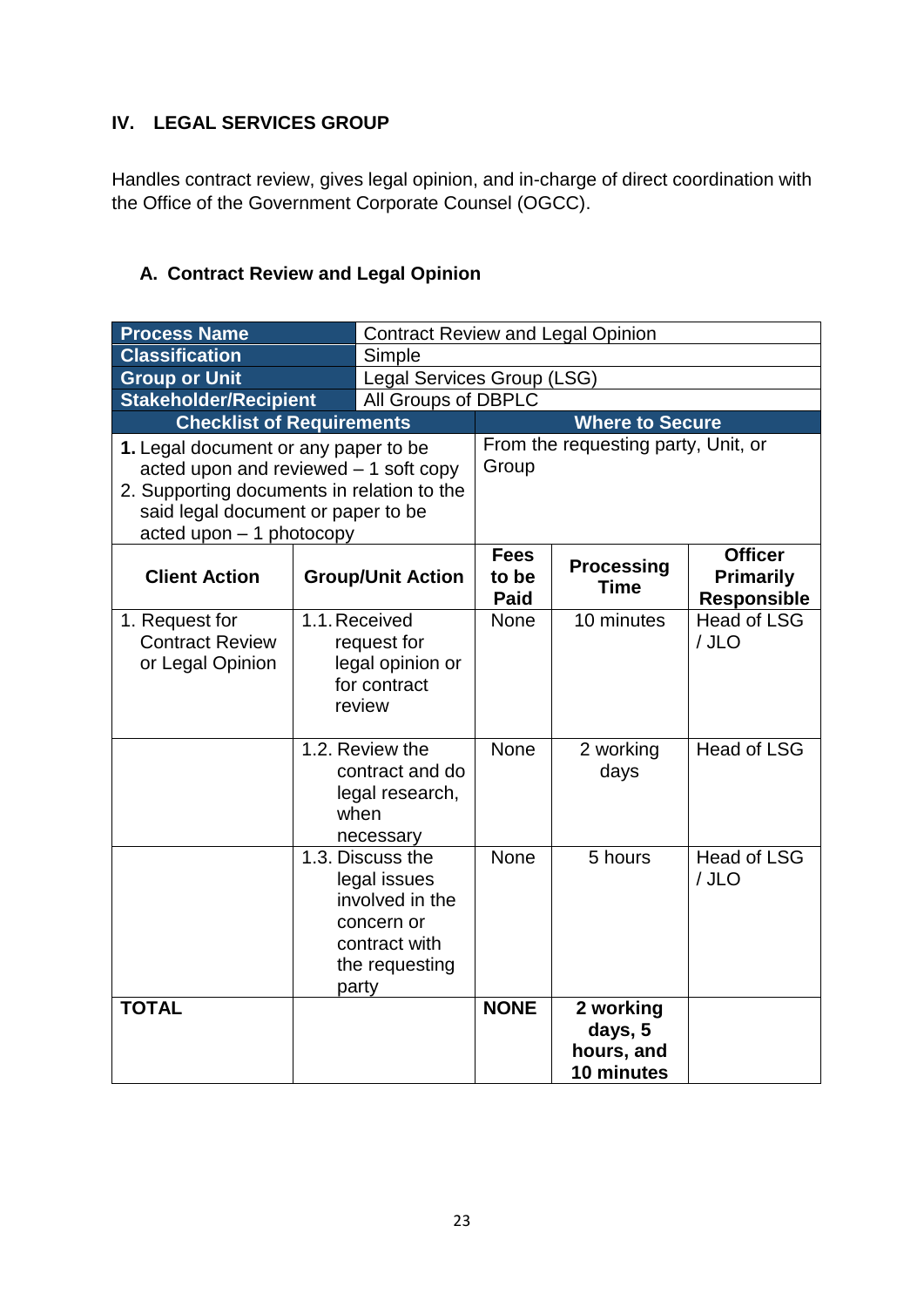### **B. Issuance of a Demand Letter**

| <b>Process Name</b>                 |                            | <b>Issuance of a Demand Letter</b> |                            |                                  |                                                          |  |
|-------------------------------------|----------------------------|------------------------------------|----------------------------|----------------------------------|----------------------------------------------------------|--|
| <b>Classification</b><br>Simple     |                            |                                    |                            |                                  |                                                          |  |
| <b>Group or Unit</b>                |                            |                                    | Legal Services Group (LSG) |                                  |                                                          |  |
| <b>Stakeholder/Recipient</b>        |                            | All Groups of DBPLC                |                            |                                  |                                                          |  |
| <b>Checklist of Requirements</b>    |                            |                                    |                            | <b>Where to Secure</b>           |                                                          |  |
| 1. History of the account from the  |                            |                                    |                            | <b>Accounts Management Group</b> |                                                          |  |
| beginning;                          |                            |                                    |                            | Account Officer (AMG-AO)         |                                                          |  |
| 2. Promissory Note/s;               |                            |                                    | AMG-AO<br>AMG-AO           |                                  |                                                          |  |
| 3. Loan Agreement;                  |                            |                                    | AMG-AO                     |                                  |                                                          |  |
| 4. Master Lease Agreement;          |                            |                                    | AMG-AO                     |                                  |                                                          |  |
| 5. Lease Schedule;                  |                            |                                    | AMG-AO                     |                                  |                                                          |  |
| 6. Real Estate Mortgage or Chattel  |                            |                                    | AMG-AO                     |                                  |                                                          |  |
| Mortgage;                           |                            |                                    |                            |                                  |                                                          |  |
| 7. Statement of Account (SOA); and  |                            | FG                                 |                            |                                  |                                                          |  |
| 8. Previous Demand Letters Sent     |                            | AMG-AO                             |                            |                                  |                                                          |  |
| <b>Client Action</b>                | <b>Group/Unit Action</b>   |                                    | <b>Fees to</b><br>be Paid  | <b>Processing</b><br><b>Time</b> | <b>Officer</b><br><b>Primarily</b><br><b>Responsible</b> |  |
| 1. Request for Filing               | On Cases to be             |                                    | None                       | 10 minutes                       |                                                          |  |
| of Cases in Court                   | Filed:                     |                                    |                            |                                  |                                                          |  |
| or with the Office                  |                            |                                    |                            |                                  |                                                          |  |
| of the City                         |                            | 1.1. Receives the                  |                            |                                  | AMG-AO                                                   |  |
| Prosecutor (OCP)<br>as the case may |                            | request for<br>filing of a case    |                            |                                  | <b>Head of LSG</b>                                       |  |
| be                                  |                            | against a                          |                            |                                  |                                                          |  |
|                                     |                            | delinquent                         |                            |                                  |                                                          |  |
|                                     |                            | client/customer                    |                            |                                  |                                                          |  |
|                                     |                            |                                    |                            |                                  |                                                          |  |
|                                     | 1.2. Review all            |                                    | None                       | 1 working                        | <b>Head of LSG</b>                                       |  |
|                                     |                            | documents                          |                            | day                              |                                                          |  |
|                                     |                            | attached to the                    |                            |                                  |                                                          |  |
|                                     | request<br>1.3. Confer and |                                    | None                       | 1 working                        | AMG-AO                                                   |  |
|                                     |                            | discuss with                       |                            | day                              |                                                          |  |
|                                     |                            | AMG-AO the                         |                            |                                  | <b>Head of LSG</b>                                       |  |
|                                     |                            | account and                        |                            |                                  |                                                          |  |
|                                     |                            | the legal                          |                            |                                  |                                                          |  |
|                                     |                            | remedies that                      |                            |                                  |                                                          |  |
|                                     |                            | can be taken                       |                            |                                  |                                                          |  |
|                                     | 1.4. Prepare the           |                                    | None                       | 1 working                        | <b>Head of LSG</b>                                       |  |
|                                     |                            | necessary                          |                            | day                              |                                                          |  |
|                                     |                            | endorsement<br>letter to OGCC      |                            |                                  |                                                          |  |
|                                     |                            | as well as                         |                            |                                  |                                                          |  |
|                                     |                            | evidence and                       |                            |                                  |                                                          |  |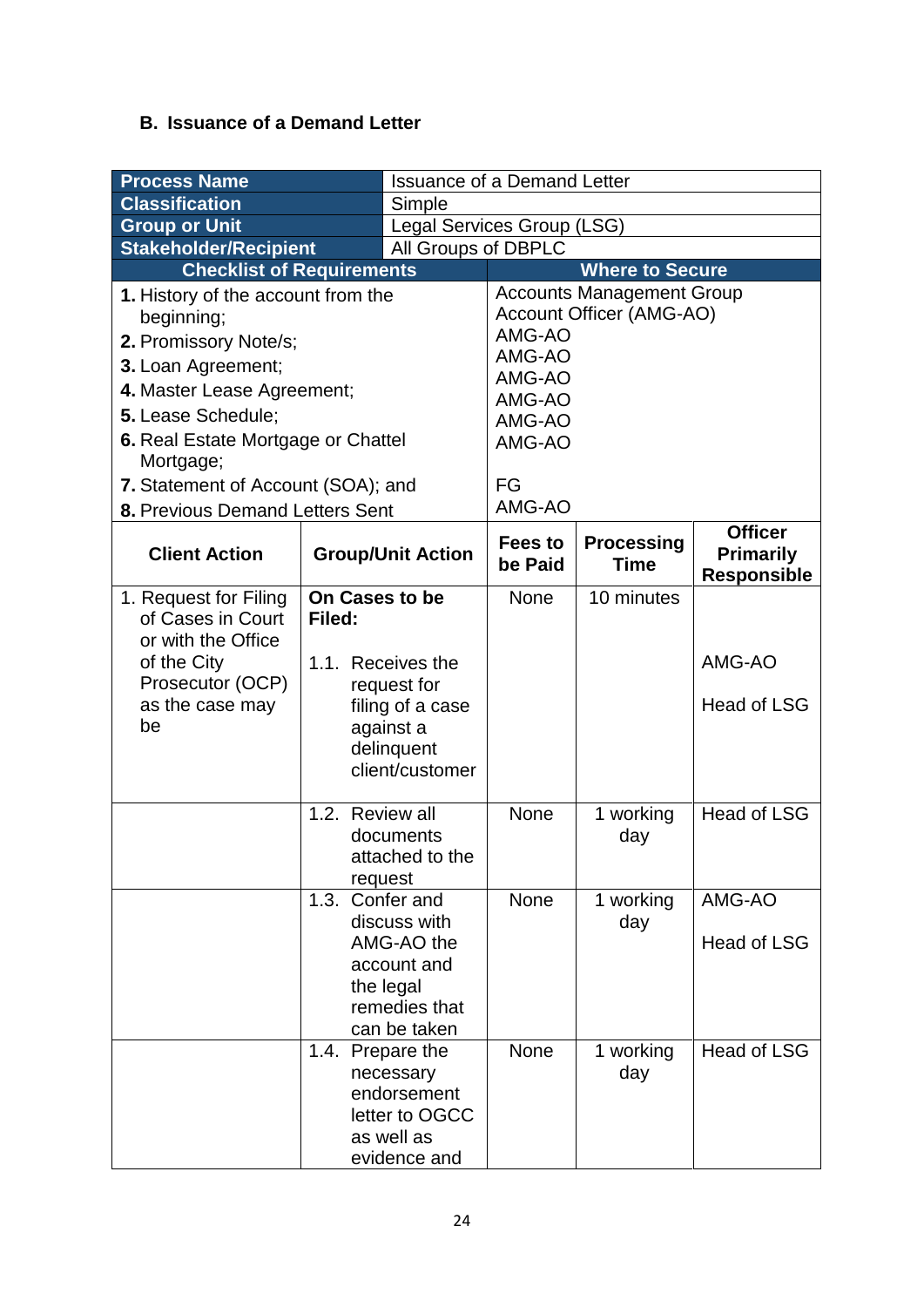|              | necessary<br>documents                                                                                                                                                 |                                                                                   |                                     |                    |
|--------------|------------------------------------------------------------------------------------------------------------------------------------------------------------------------|-----------------------------------------------------------------------------------|-------------------------------------|--------------------|
|              | <b>On Pending</b><br>Cases:                                                                                                                                            | <b>None</b>                                                                       |                                     |                    |
|              |                                                                                                                                                                        |                                                                                   |                                     |                    |
|              | 1.5. Review the<br>papers in the                                                                                                                                       |                                                                                   | 1 working<br>day                    | <b>Head of LSG</b> |
|              | case dockets                                                                                                                                                           |                                                                                   |                                     |                    |
|              | 1.6. Make a<br>summary of the<br>pleadings filed<br>in court by both<br>parties in the<br>case, including<br>the orders<br>issued by the<br>court or by<br>OCP, as the | None                                                                              | 2 working<br>days                   | <b>Head of LSG</b> |
|              | case may be<br>1.7. Follow-up the                                                                                                                                      | None                                                                              | 1 working                           | <b>Head of LSG</b> |
|              | status of the<br>case with the<br>OGCC                                                                                                                                 |                                                                                   | day                                 |                    |
|              | 1.8. Coordinate with<br>the Group<br>concerned<br>regarding the<br>next course of<br>action to be<br>taken on the<br>case/s                                            | None                                                                              | 1 working<br>day                    | <b>Head of LSG</b> |
|              | 1.9. Take the<br>necessary<br>action that<br>should be done<br>in the pending<br>case/s                                                                                | None                                                                              | 1 working<br>day                    | <b>Head of LSG</b> |
| <b>TOTAL</b> |                                                                                                                                                                        | <b>Filing</b><br>fee: 2%<br>based<br>on the<br>total<br>amount<br>of the<br>claim | 9 working<br>days and<br>10 minutes |                    |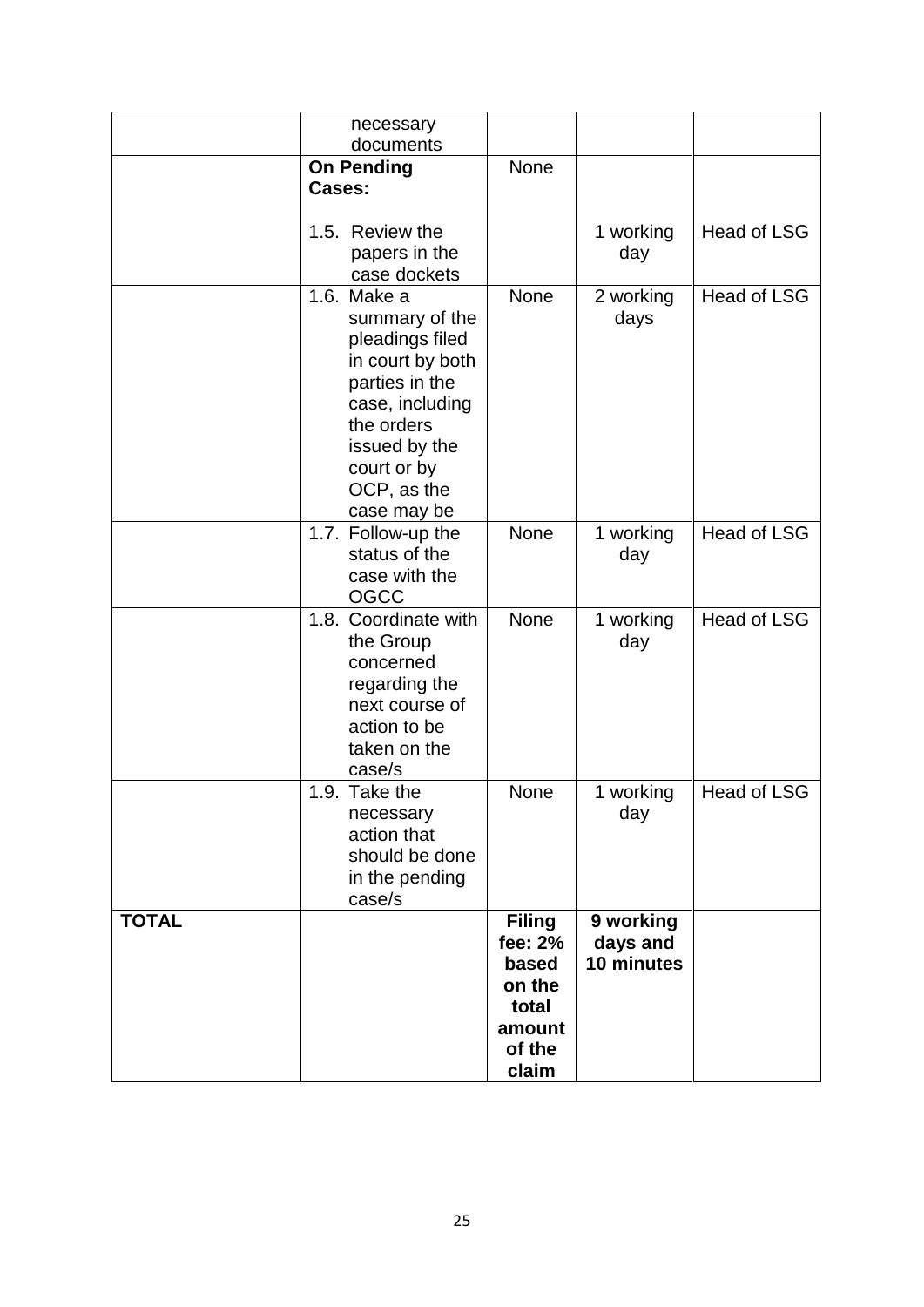# **C. Cases to be filed in court or for cases already filed**

| <b>Process Name</b>                                            |  | Cases to be filed in court or for cases already filed |                |                        |                    |
|----------------------------------------------------------------|--|-------------------------------------------------------|----------------|------------------------|--------------------|
| <b>Classification</b>                                          |  | <b>Highly Technical</b>                               |                |                        |                    |
| <b>Group or Unit</b>                                           |  | Legal Services Group (LSG)                            |                |                        |                    |
| <b>Stakeholder/Recipient</b>                                   |  | All Groups of DBPLC                                   |                |                        |                    |
| <b>Checklist of Requirements</b>                               |  |                                                       |                | <b>Where to Secure</b> |                    |
| 1. Case dockets for existing pending cases                     |  |                                                       | <b>LSG</b>     |                        |                    |
| $-1$ photocopy                                                 |  |                                                       |                |                        |                    |
| 2. History of the account from the beginning<br>$-1$ photocopy |  |                                                       | AMG-AO         |                        |                    |
| 3. Promissory Note/s - 1 photocopy                             |  |                                                       | AMG-AO         |                        |                    |
| 4. Loan Agreement - 1 photocopy                                |  |                                                       |                |                        |                    |
| 5. Master Lease Agreement - 1 photocopy                        |  |                                                       | AMG-AO         |                        |                    |
| <b>6.</b> Lease Schedule $-1$ photocopy                        |  |                                                       |                |                        |                    |
| 7. Real Estate Mortgage or Chattel                             |  |                                                       | AMG-AO         |                        |                    |
| Mortgage $-1$ photocopy                                        |  |                                                       | AMG-AO         |                        |                    |
| 8. Statements of Account (SOA) - 1                             |  |                                                       |                |                        |                    |
| original copy                                                  |  |                                                       | FG             |                        |                    |
| 9. Previous Demand Letters Sent - 1                            |  |                                                       |                |                        |                    |
| photocopy                                                      |  |                                                       | AMG-AO         |                        |                    |
|                                                                |  |                                                       | <b>Fees to</b> |                        | <b>Officer</b>     |
| <b>Client Action</b>                                           |  | <b>Group/Unit Action</b>                              | be             | <b>Processing</b>      | <b>Primarily</b>   |
|                                                                |  |                                                       | <b>Paid</b>    | <b>Time</b>            | <b>Responsible</b> |
| 1. Request for                                                 |  | 1.1. Received request                                 | None           | 10 minutes             | AMG-AO             |
| <b>Issuance of</b>                                             |  | for issuance of                                       |                |                        |                    |
| <b>Demand Letter</b>                                           |  | the Demand                                            |                |                        | <b>Head of LSG</b> |
|                                                                |  | Letter                                                |                |                        |                    |
|                                                                |  | 1.2. Review all                                       | <b>None</b>    |                        | AMG-AO             |
|                                                                |  | documents                                             |                | 1 working<br>day       |                    |
|                                                                |  | attached to the                                       |                |                        | Head of LSG        |
|                                                                |  | request                                               |                |                        |                    |
|                                                                |  | 1.3. Confer and                                       | <b>None</b>    | 1 working              | Head of LSG        |
|                                                                |  | discuss with                                          |                | day                    |                    |
|                                                                |  | AMG-AO the                                            |                |                        |                    |
|                                                                |  | legal remedies                                        |                |                        |                    |
|                                                                |  |                                                       |                |                        |                    |
|                                                                |  | that can be                                           |                |                        |                    |
|                                                                |  | taken                                                 |                |                        |                    |
|                                                                |  | 1.4. Prepare the                                      | None           | 1 working              |                    |
|                                                                |  | <b>Demand Letter</b><br>and forward to                |                | day                    |                    |
|                                                                |  | AMG-AO for                                            |                |                        |                    |
|                                                                |  | mailing                                               | <b>NONE</b>    |                        |                    |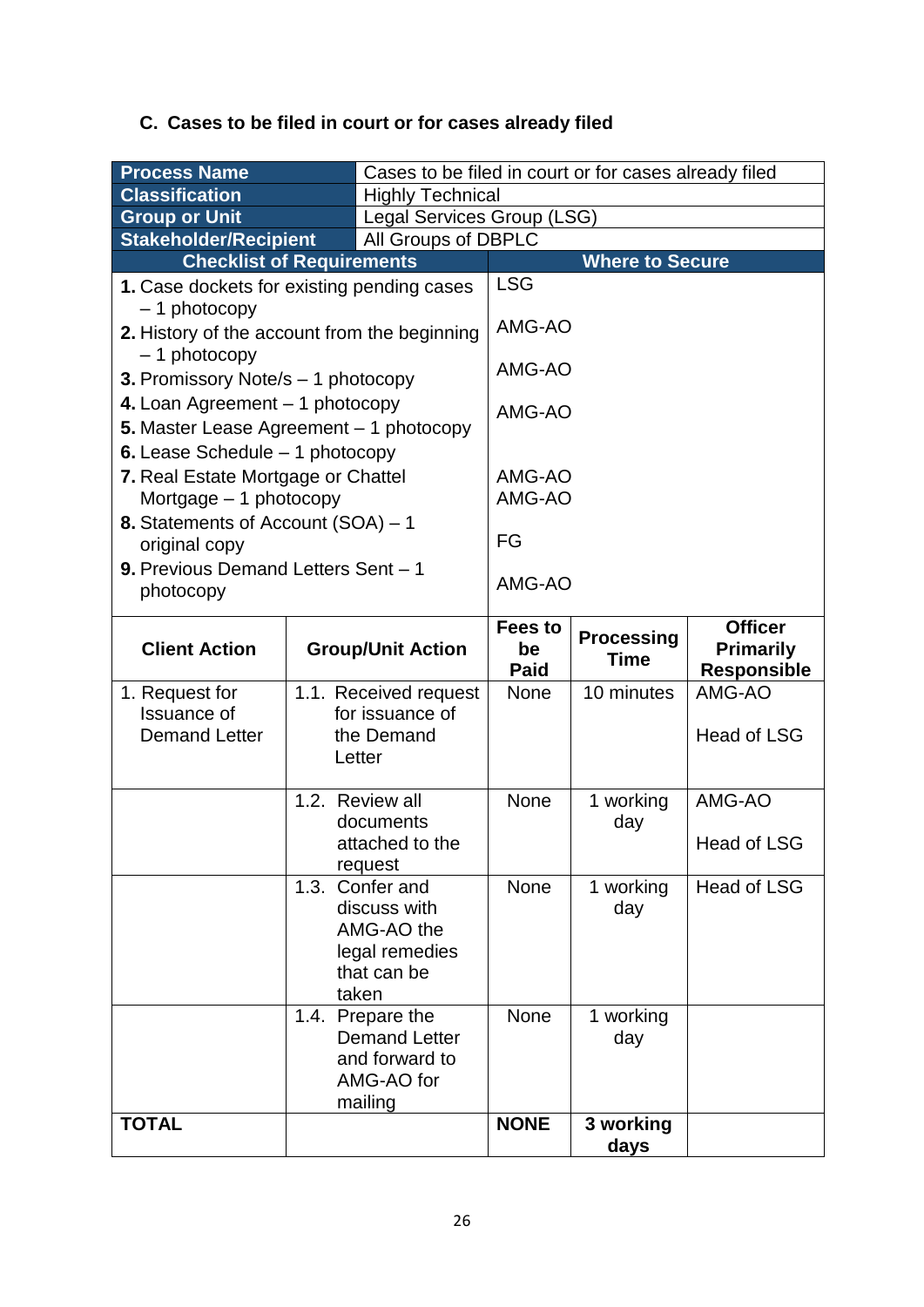### **CORPORATE SECRETARY**

Handles the conduct of Regular Board Meetings, Board-Level Committee Meetings, Annual Stockholders Meeting, in-charge of direct coordination with all Directors of DBPLC and issuance of Secretary Certificates/Board Resolutions.

#### **A. Conduct of Regular Board Meeting**

| <b>Process Name</b>                                                                                   |  | <b>Conduct of Regular Board Meeting (RBM)</b>                                                                                                |                              |                                  |                                                          |  |
|-------------------------------------------------------------------------------------------------------|--|----------------------------------------------------------------------------------------------------------------------------------------------|------------------------------|----------------------------------|----------------------------------------------------------|--|
| <b>Classification</b>                                                                                 |  | Simple                                                                                                                                       |                              |                                  |                                                          |  |
| Legal Services Group (LSG)<br><b>Group or Unit</b>                                                    |  |                                                                                                                                              |                              |                                  |                                                          |  |
| <b>Stakeholder/Recipient</b>                                                                          |  | All Groups of DBPLC                                                                                                                          |                              |                                  |                                                          |  |
| <b>Checklist of Requirements</b>                                                                      |  |                                                                                                                                              |                              | <b>Where to Secure</b>           |                                                          |  |
| 10. Email/written request for inclusion of                                                            |  |                                                                                                                                              |                              | Concerned Group / Officer        |                                                          |  |
| matter or material as part of RBM                                                                     |  |                                                                                                                                              |                              | <b>Corporate Secretary</b>       |                                                          |  |
| Agenda $-1$ softcopy and/or photocopy                                                                 |  |                                                                                                                                              |                              |                                  |                                                          |  |
| 11. Material documents for perusal of the                                                             |  |                                                                                                                                              |                              |                                  |                                                          |  |
| Board – 1 softcopy and/or photocopy                                                                   |  |                                                                                                                                              |                              |                                  |                                                          |  |
| <b>Client Action</b>                                                                                  |  | <b>Group/Unit Action</b>                                                                                                                     | <b>Fees to</b><br>be<br>Paid | <b>Processing</b><br><b>Time</b> | <b>Officer</b><br><b>Primarily</b><br><b>Responsible</b> |  |
| 1. Request for<br>inclusion of<br>matter or<br>material as part<br>of Regular<br><b>Board Meeting</b> |  | 1.1. Receive request<br>for inclusion of<br>matter or<br>material as part<br>of RBM Agenda                                                   | None                         | 15 minutes                       | Corporate<br>Secretary /<br><b>JLO</b>                   |  |
|                                                                                                       |  | 1.2. Review the<br>request and<br>submitted<br>materials                                                                                     | <b>None</b>                  | 5 hours                          | Corporate<br>Secretary                                   |  |
|                                                                                                       |  | 1.3. Inclusion in the<br><b>RBM</b> Agenda                                                                                                   |                              | $\overline{10}$ minutes          | Corporate<br>Secretary /<br><b>JLO</b>                   |  |
|                                                                                                       |  | 1.4. Collation and<br>sending of<br>Agenda items<br>and Materials to<br>the Board three<br>(3) working days<br>prior to the<br>scheduled RBM | <b>None</b>                  | 2 hours                          | Corporate<br>Secretary /<br><b>JLO</b>                   |  |
| <b>TOTAL</b>                                                                                          |  |                                                                                                                                              | <b>NONE</b>                  | 1 working<br>day                 |                                                          |  |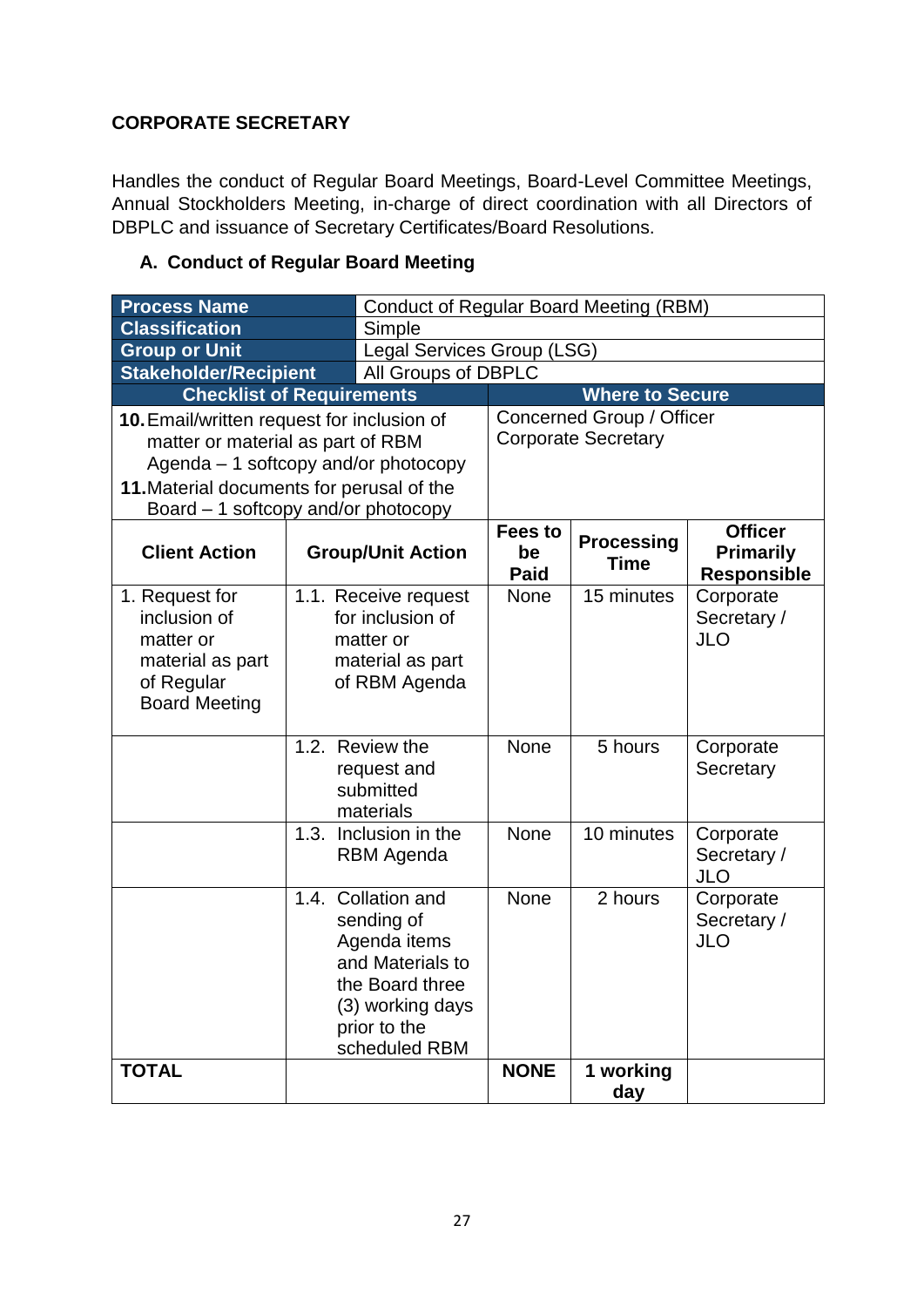# **B. Conduct of Board-Level Committee Meetings**

| <b>Process Name</b>                                                                        |                                                                                                     | <b>Conduct of Board-Level Committee Meetings</b>                                                                                                                                                  |                   |                                  |                                        |  |
|--------------------------------------------------------------------------------------------|-----------------------------------------------------------------------------------------------------|---------------------------------------------------------------------------------------------------------------------------------------------------------------------------------------------------|-------------------|----------------------------------|----------------------------------------|--|
| <b>Classification</b><br>Simple                                                            |                                                                                                     |                                                                                                                                                                                                   |                   |                                  |                                        |  |
| <b>Group or Unit</b><br>Legal Services Group (LSG)                                         |                                                                                                     |                                                                                                                                                                                                   |                   |                                  |                                        |  |
| <b>Stakeholder/Recipient</b>                                                               |                                                                                                     | All Groups of DBPLC                                                                                                                                                                               |                   |                                  |                                        |  |
| <b>Checklist of Requirements</b>                                                           |                                                                                                     |                                                                                                                                                                                                   |                   | <b>Where to Secure</b>           |                                        |  |
| 1. Email/written request for inclusion of                                                  |                                                                                                     |                                                                                                                                                                                                   |                   | Concerned Group / Officer        |                                        |  |
| matter or material as part of RBM                                                          |                                                                                                     |                                                                                                                                                                                                   |                   |                                  |                                        |  |
| Agenda $-1$ softcopy and/or photocopy                                                      |                                                                                                     |                                                                                                                                                                                                   |                   |                                  |                                        |  |
| 2. Material documents for perusal of the                                                   |                                                                                                     |                                                                                                                                                                                                   |                   |                                  |                                        |  |
| Board $-1$ softcopy and/or photocopy                                                       |                                                                                                     |                                                                                                                                                                                                   |                   | Concerned Group / Officer        |                                        |  |
|                                                                                            |                                                                                                     |                                                                                                                                                                                                   | <b>Fees to</b>    |                                  | <b>Officer</b>                         |  |
| <b>Client Action</b>                                                                       |                                                                                                     | <b>Group/Unit Action</b>                                                                                                                                                                          | be<br><b>Paid</b> | <b>Processing</b><br><b>Time</b> | <b>Primarily</b><br><b>Responsible</b> |  |
| 1. Request for<br>inclusion of<br>matter or<br>material as part<br>of Committee<br>Meeting | 1.1. Receive request<br>for inclusion of<br>matter or<br>material as part<br>of Committee<br>Agenda |                                                                                                                                                                                                   | <b>None</b>       | 15 minutes                       | Corporate<br>Secretary /<br><b>JLO</b> |  |
|                                                                                            |                                                                                                     | 1.2. Review the<br>request and<br>submitted<br>materials                                                                                                                                          | None              | 5 hours                          | Corporate<br>Secretary                 |  |
|                                                                                            | 1.3.                                                                                                | Inclusion in the<br>Committee<br>Agenda                                                                                                                                                           | None              | 10 minutes                       | Corporate<br>Secretary /<br><b>JLO</b> |  |
|                                                                                            | 1.4.                                                                                                | Collation and<br>sending of<br>Agenda items<br>and Materials to<br>the Committee<br>members three<br>(3) working days<br>prior to the<br>scheduled<br><b>Board-Level</b><br>Committee<br>Meetings | None              | 2 hours                          | Corporate<br>Secretary /<br><b>JLO</b> |  |
| <b>TOTAL</b>                                                                               |                                                                                                     |                                                                                                                                                                                                   | <b>NONE</b>       | 1 working<br>day                 |                                        |  |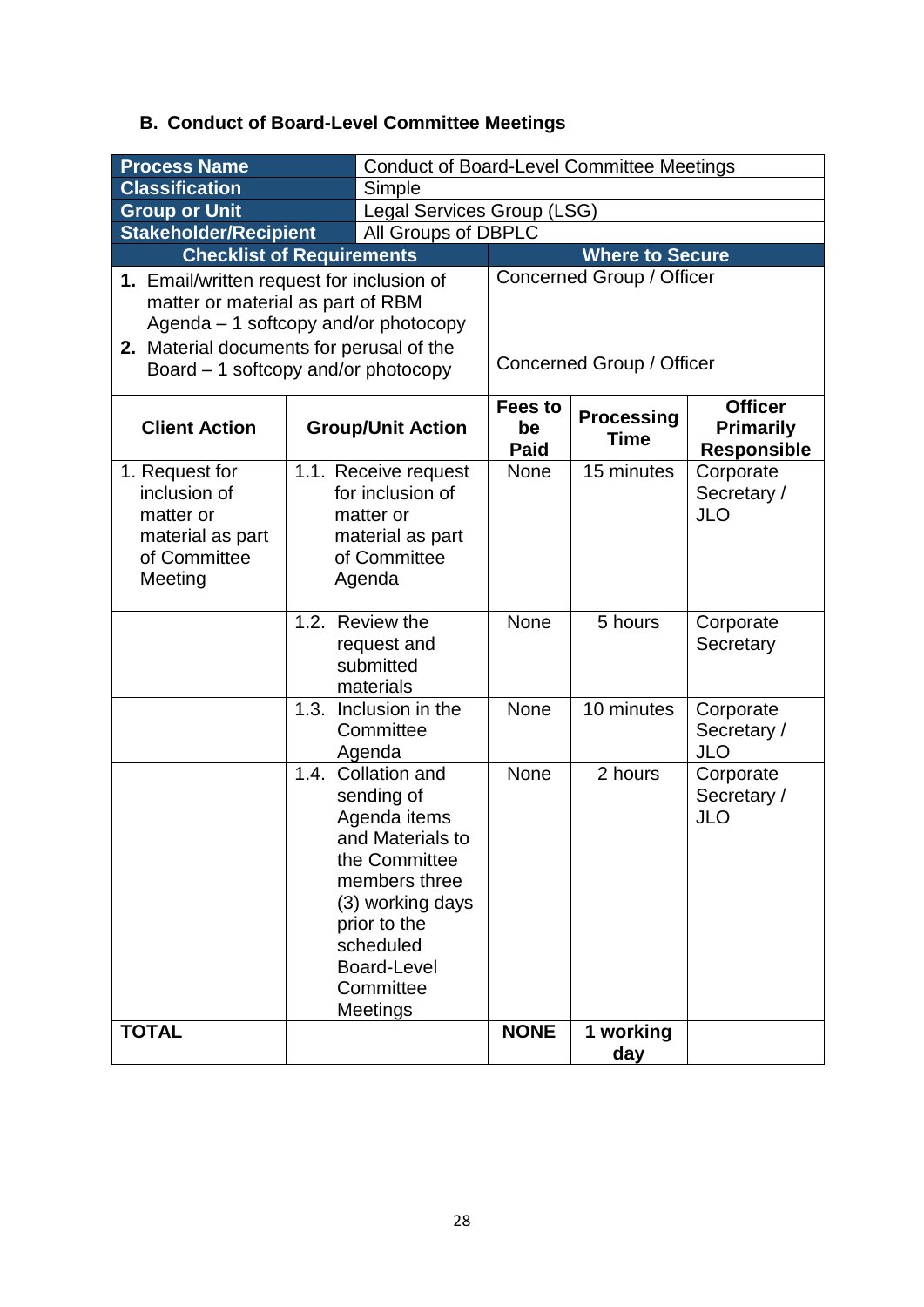# **C. Secretary's Certificate or Certification**

| <b>Process Name</b>                                                                                                                             |                                                                                                                        | Request for Issuance of Secretary's Certificate or<br>Certification                                                                        |                                                  |                                  |                                                          |  |  |
|-------------------------------------------------------------------------------------------------------------------------------------------------|------------------------------------------------------------------------------------------------------------------------|--------------------------------------------------------------------------------------------------------------------------------------------|--------------------------------------------------|----------------------------------|----------------------------------------------------------|--|--|
| <b>Classification</b>                                                                                                                           |                                                                                                                        | Complex                                                                                                                                    |                                                  |                                  |                                                          |  |  |
| <b>Group or Unit</b>                                                                                                                            |                                                                                                                        |                                                                                                                                            | Legal Services Group (LSG) / Corporate Secretary |                                  |                                                          |  |  |
| <b>Stakeholder/Recipient</b>                                                                                                                    |                                                                                                                        | All Groups of DBPLC, DBPLC Clients, Other                                                                                                  |                                                  |                                  |                                                          |  |  |
|                                                                                                                                                 |                                                                                                                        | <b>Regulatory / Government Agencies</b>                                                                                                    |                                                  |                                  |                                                          |  |  |
| <b>Checklist of Requirements</b>                                                                                                                |                                                                                                                        |                                                                                                                                            |                                                  | <b>Where to Secure</b>           |                                                          |  |  |
| 1. Email, Memorandum, or Letter request<br>indicating the purpose of the request<br>and details of the transaction                              |                                                                                                                        |                                                                                                                                            | Requesting party                                 |                                  |                                                          |  |  |
| 2. Relevant supporting documents<br>3. Valid ID of the requesting party, SPA, or<br>authorization letter, if acting through a<br>representative |                                                                                                                        |                                                                                                                                            | Requesting party<br>Requesting party             |                                  |                                                          |  |  |
| <b>Client Action</b>                                                                                                                            |                                                                                                                        | <b>Group/Unit Action</b>                                                                                                                   | Fees to<br>be<br><b>Paid</b>                     | <b>Processing</b><br><b>Time</b> | <b>Officer</b><br><b>Primarily</b><br><b>Responsible</b> |  |  |
| 1. Request for<br>issuance of<br>Secretary<br>Certificate                                                                                       | 1.1. Receive, verify,<br>and acknowledge<br>completeness of<br>written/email<br>request and<br>supporting<br>documents |                                                                                                                                            | <b>None</b>                                      | 2 hours                          | Corporate<br>Secretary /<br><b>JLO</b>                   |  |  |
|                                                                                                                                                 | 1.2. Verifies details of<br>the requests and<br>supporting<br>documents<br>submitted                                   |                                                                                                                                            | <b>None</b>                                      | 1-3 working<br>days              | Corporate<br>Secretary /<br><b>Head of LSG</b>           |  |  |
|                                                                                                                                                 | 1.3.                                                                                                                   | Conduct further<br>search / request<br>additional<br>documents from<br>other business<br>units for<br>transactions<br>beyond five<br>years | None                                             | 1-3 working<br>days              | Corporate<br>Secretary /<br><b>Head of LSG</b>           |  |  |
|                                                                                                                                                 | 1.4.                                                                                                                   | Preparation of<br>Secretary<br>Certificate                                                                                                 |                                                  | 1 working<br>day                 | Corporate<br>Secretary /<br>Head of LSG                  |  |  |
|                                                                                                                                                 |                                                                                                                        | 1.5. Facilitation for<br>the notarization<br>of the Secretary<br>Certificate                                                               | None                                             | 2 hours                          | <b>JLO</b>                                               |  |  |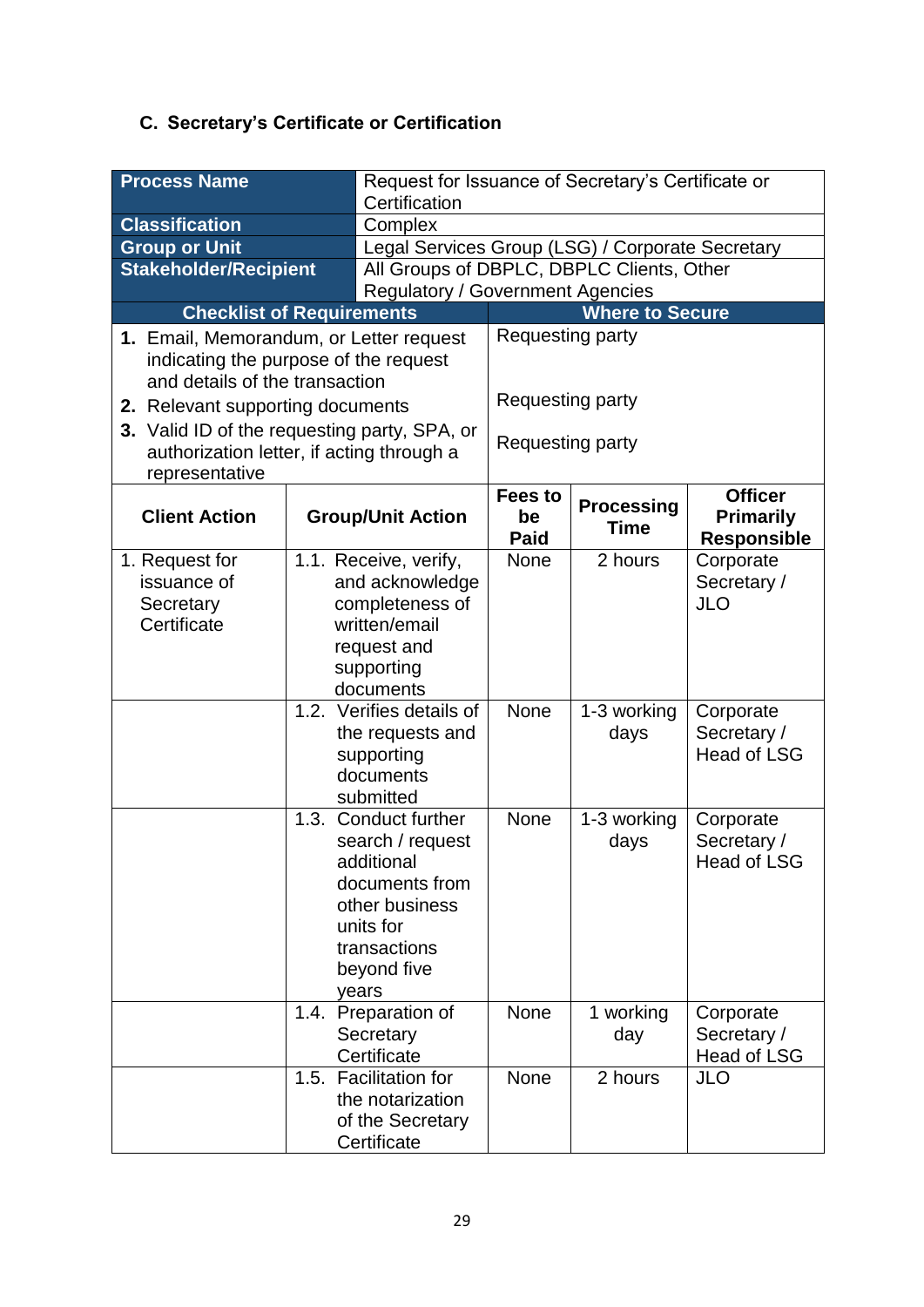|              | 1.6. Transmittal of<br>scanned/original<br>copy of duly<br>notarized<br>Secretary<br>Certificate to<br>requesting party | <b>None</b> | 1 hour                   | Corporate<br>Secretary /<br><b>JLO</b> |
|--------------|-------------------------------------------------------------------------------------------------------------------------|-------------|--------------------------|----------------------------------------|
| <b>TOTAL</b> |                                                                                                                         | <b>NONE</b> | $3-5$<br>working<br>days |                                        |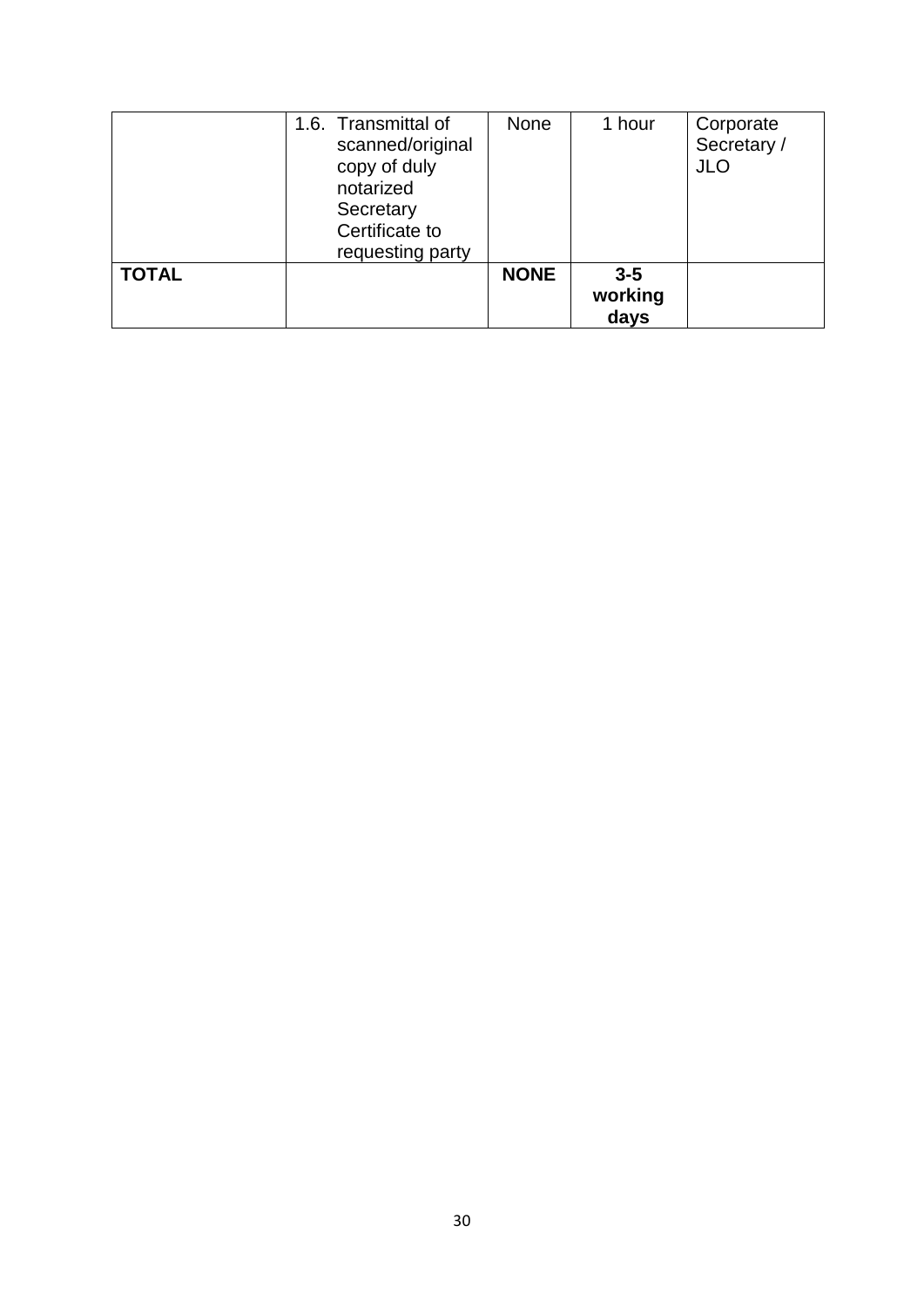### **V. RISK AND COMPLIANCE OFFICE**

Monitoring and dissemination of regulatory issuances, preparation of compliance documents, and submission of reports and requirements to the regulatory agencies.

### **A. Compliance Services**

| <b>Process Name</b>                                                            |  | Compliance                                                                                                                                                                                                              |                            |                                     |                                           |                                                                                    |  |
|--------------------------------------------------------------------------------|--|-------------------------------------------------------------------------------------------------------------------------------------------------------------------------------------------------------------------------|----------------------------|-------------------------------------|-------------------------------------------|------------------------------------------------------------------------------------|--|
| <b>Classification</b>                                                          |  | Complex                                                                                                                                                                                                                 |                            |                                     |                                           |                                                                                    |  |
| <b>Group or Unit</b>                                                           |  |                                                                                                                                                                                                                         | Risk and Compliance Office |                                     |                                           |                                                                                    |  |
| <b>Stakeholder/Recipient</b>                                                   |  |                                                                                                                                                                                                                         |                            |                                     | Regulatory Agencies, DBP (Parent Company) |                                                                                    |  |
| <b>Checklist of Requirements</b>                                               |  |                                                                                                                                                                                                                         |                            |                                     | <b>Where to Secure</b>                    |                                                                                    |  |
| 1. Reports, Certifications                                                     |  |                                                                                                                                                                                                                         |                            |                                     | 1. Issuing Regulatory Agencies            |                                                                                    |  |
| <b>Client Action</b>                                                           |  | <b>Group/Unit Action</b>                                                                                                                                                                                                |                            | <b>Fees</b><br>to be<br><b>Paid</b> | <b>Processing</b><br><b>Time</b>          | <b>Officer</b><br><b>Primarily</b><br><b>Responsible</b>                           |  |
| 1. Issues new<br>circulars,<br>memoranda, laws,<br>policies, and<br>guidelines |  | 1.1. Monitors daily<br>issuances<br>through<br>website, media<br>reports, and<br><b>DBP</b> emails<br>and<br>determines the<br>regulatory<br>requirements;<br>identifies<br>business risks<br>and processes<br>affected |                            | None                                | 2 hours                                   | <b>Risk and</b><br>Compliance<br>Officer                                           |  |
|                                                                                |  | 1.2. Clarifies with<br>the issuing<br>agency any<br>issues that are<br>not clear                                                                                                                                        |                            | <b>None</b>                         | 3 hours                                   | <b>Risk and</b><br>Compliance<br>Officer                                           |  |
|                                                                                |  | 1.3. Disseminates<br>to the<br>concerned<br>unit/group                                                                                                                                                                  |                            | None                                | 3 hours                                   | Risk and<br>Compliance<br>Officer                                                  |  |
|                                                                                |  | 1.4. Monitors<br>compliance<br>and<br>implementation<br>of action plan<br>and other<br>requirements<br>in the<br>issuances                                                                                              |                            | None                                | 5 working<br>days                         | Group/Unit<br>Head<br>Process<br>Owner<br><b>Risk and</b><br>Compliance<br>Officer |  |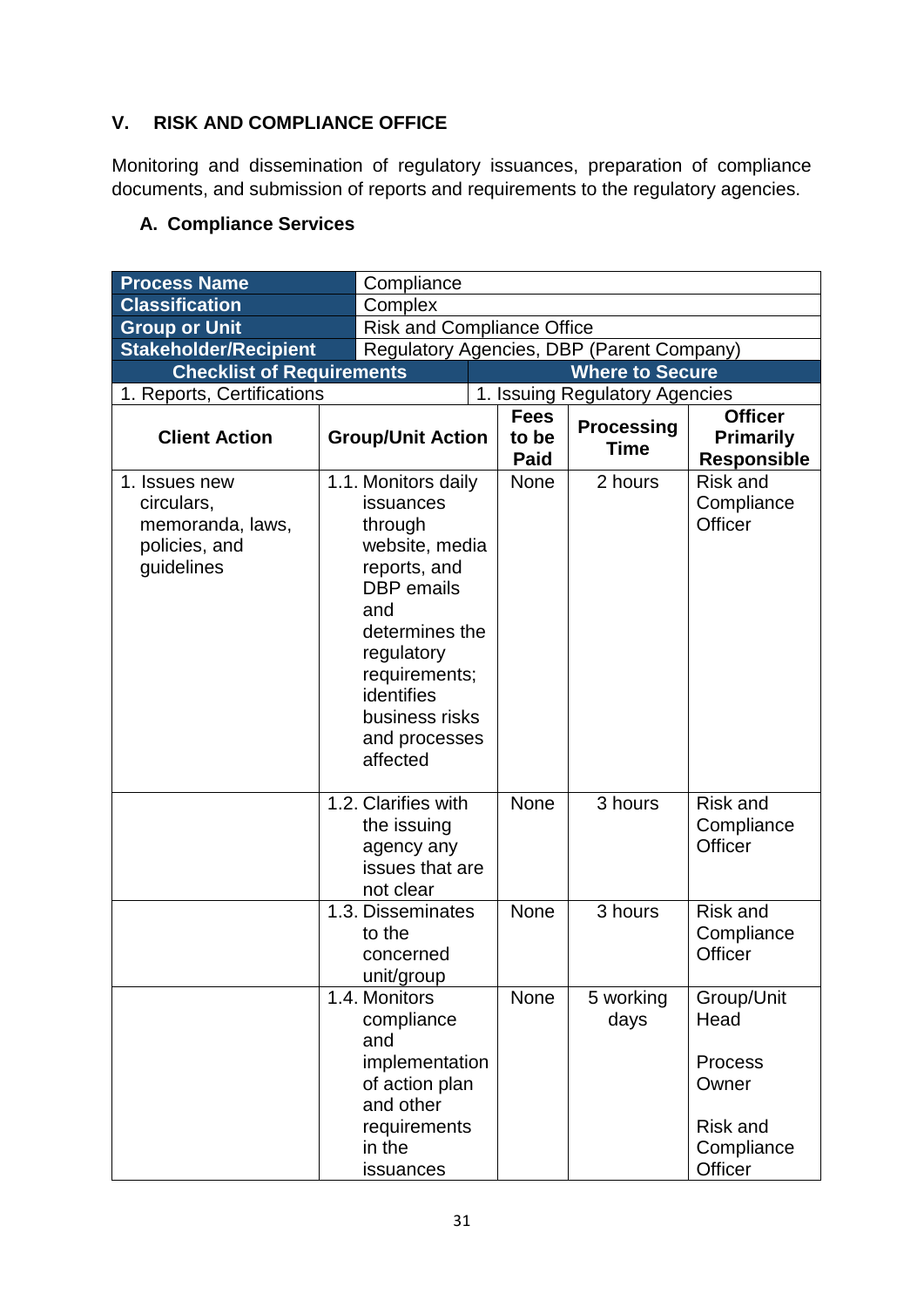|              | 1.5. Submits the<br>reports,<br>certifications,<br>and other<br>requirements<br>to regulatory<br>government<br>agencies | <b>None</b> | 1 working<br>day  | <b>Risk and</b><br>Compliance<br>Officer |
|--------------|-------------------------------------------------------------------------------------------------------------------------|-------------|-------------------|------------------------------------------|
| <b>TOTAL</b> |                                                                                                                         | <b>NONE</b> | 7 working<br>days |                                          |

# **B. Risk Management Services**

| <b>Process Name</b>                                        |                          | <b>Risk Management</b>                                                                                                 |  |                                     |                                              |                                                          |
|------------------------------------------------------------|--------------------------|------------------------------------------------------------------------------------------------------------------------|--|-------------------------------------|----------------------------------------------|----------------------------------------------------------|
| <b>Classification</b>                                      |                          | <b>Highly Technical</b>                                                                                                |  |                                     |                                              |                                                          |
| <b>Group or Unit</b>                                       |                          | <b>Risk and Compliance Office</b>                                                                                      |  |                                     |                                              |                                                          |
| <b>Stakeholder/Recipient</b>                               |                          |                                                                                                                        |  |                                     | DBP - Operational Risk Management Department |                                                          |
| <b>Checklist of Requirements</b>                           |                          |                                                                                                                        |  |                                     | <b>Where to Secure</b>                       |                                                          |
| 1. Risk Control and Self-Assessment                        |                          |                                                                                                                        |  |                                     |                                              | 1. DBP - Operational Risk Management                     |
|                                                            |                          |                                                                                                                        |  | Department                          |                                              |                                                          |
| <b>Client Action</b>                                       | <b>Group/Unit Action</b> |                                                                                                                        |  | <b>Fees</b><br>to be<br><b>Paid</b> | <b>Processing</b><br><b>Time</b>             | <b>Officer</b><br><b>Primarily</b><br><b>Responsible</b> |
| 1. Prescribes deadline<br>for submission of<br><b>RCSA</b> |                          | 1.1. Gathers<br>required<br>information<br>and prepares<br>report/risk<br>management<br>tools based on<br>the deadline |  | None                                | 5 working<br>days                            | Group/Unit<br>Head                                       |
|                                                            |                          | 1.2. Submits<br>report/s and/or<br>accomplished<br>templates for<br>review and<br>approval prior<br>to submission      |  | None                                | 2 working<br>days                            | <b>Risk and</b><br>Compliance<br>Officer                 |
|                                                            |                          | 1.3. Finalizes<br>report and<br>transmits to<br>DBP-ORMD                                                               |  | None                                | 1 working<br>day                             | Risk and<br>Compliance<br>Officer                        |
| 2.<br>Receives and<br>acknowledges<br>reports submitted    |                          |                                                                                                                        |  | None                                | 1 working<br>day                             | DBP-ORMD                                                 |
| <b>TOTAL</b>                                               |                          |                                                                                                                        |  | <b>NONE</b>                         | 8 working<br>days                            |                                                          |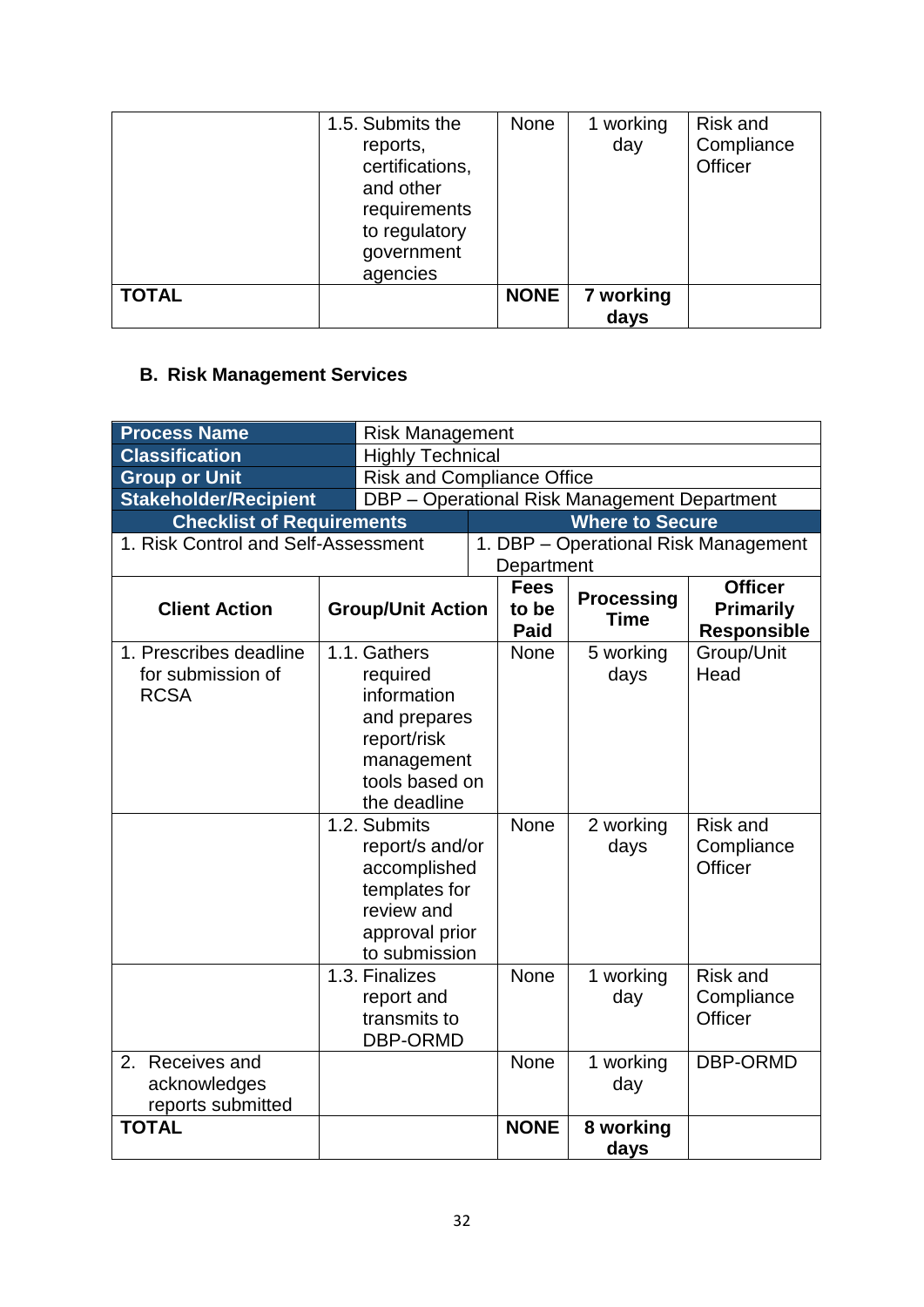### **VI. SUPPORT SERVICES UNIT – IT TECHNICAL SUPPORT**

# **A. Request for IT Technical Support**

| <b>Process Name</b>                                                                                  | <b>Request for IT Technical Support</b>                                                   |                                     |                                  |                                                          |  |  |  |
|------------------------------------------------------------------------------------------------------|-------------------------------------------------------------------------------------------|-------------------------------------|----------------------------------|----------------------------------------------------------|--|--|--|
| <b>Classification</b>                                                                                |                                                                                           |                                     |                                  |                                                          |  |  |  |
| <b>Group or Unit</b>                                                                                 | <b>Support Services Unit - IT</b>                                                         |                                     |                                  |                                                          |  |  |  |
| <b>Stakeholder/Recipient</b>                                                                         | All DBP Leasing Corporation Employees                                                     |                                     |                                  |                                                          |  |  |  |
| <b>Checklist of Requirements</b>                                                                     |                                                                                           |                                     | <b>Where to Secure</b>           |                                                          |  |  |  |
| Service Request/ Report                                                                              |                                                                                           | <b>IT Personnel</b>                 |                                  |                                                          |  |  |  |
| <b>Client Action</b>                                                                                 | Group/Unit<br><b>Action</b>                                                               | <b>Fees</b><br>to be<br><b>Paid</b> | <b>Processing</b><br><b>Time</b> | <b>Officer</b><br><b>Primarily</b><br><b>Responsible</b> |  |  |  |
| Inform the IT personnel<br>of IT-related concern                                                     | Conducts<br>preliminary<br>inspection/<br>diagnosis                                       | <b>None</b>                         | 30 minutes                       | <b>IT Personnel</b>                                      |  |  |  |
| lf<br>technical<br>more<br>services are<br>required,<br>employee<br>requesting<br>must file a report | Conducts<br>thorough<br>diagnosis/<br>troubleshooting                                     | <b>None</b>                         | 1 hour                           | <b>IT Personnel</b>                                      |  |  |  |
|                                                                                                      | Relays required<br>troubleshooting<br>activities to the<br>service requestor              | <b>None</b>                         | 30 minutes                       | <b>IT Personnel</b>                                      |  |  |  |
|                                                                                                      | If<br>no<br>procurement<br>is<br>required, repairs<br>will be done on<br>the IT equipment | <b>None</b>                         | 4 hours                          | <b>IT Personnel</b>                                      |  |  |  |
|                                                                                                      | Relays<br>needed<br>parts<br>to<br>for<br>requestor<br>if<br>procurement,<br>necessary    | None                                | 10 minutes                       | <b>IT Personnel</b>                                      |  |  |  |
|                                                                                                      | Once procured,<br>the IT equipment<br>will be repaired                                    | <b>None</b>                         | 6 hours                          | <b>IT Personnel</b>                                      |  |  |  |
| <b>TOTAL</b>                                                                                         |                                                                                           | <b>NONE</b>                         | 1 day                            |                                                          |  |  |  |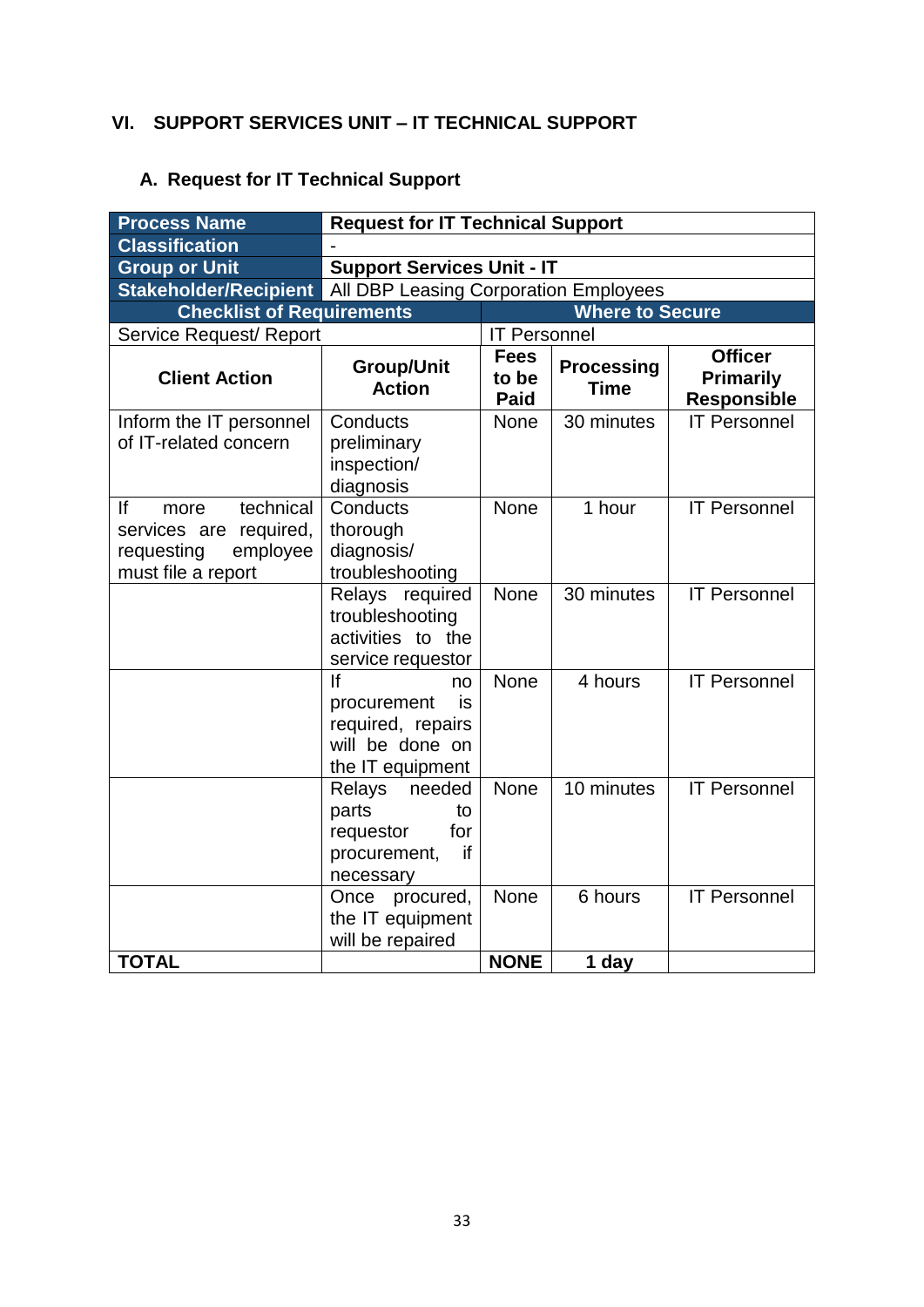#### **VII. HUMAN RESOURCES**

#### **A. Application for Leave**

All regular employees may avail of the following leave privileges: Vacation Leave, Sick Leave, Special Leave, Maternity / Paternity Leave, and other specialized Leave (e.g. Solo Parent, etc.)

| <b>Process Name</b>                                                                                                      | <b>Application for Leave</b>                                                            |                              |                                  |                                                          |  |  |  |
|--------------------------------------------------------------------------------------------------------------------------|-----------------------------------------------------------------------------------------|------------------------------|----------------------------------|----------------------------------------------------------|--|--|--|
| <b>Classification</b>                                                                                                    | Simple                                                                                  |                              |                                  |                                                          |  |  |  |
| <b>Group or Unit</b>                                                                                                     | Human Resources (HR)                                                                    |                              |                                  |                                                          |  |  |  |
| Stakeholder/Recipient All regular officials and employees                                                                |                                                                                         |                              |                                  |                                                          |  |  |  |
|                                                                                                                          | <b>Checklist of Requirements</b>                                                        |                              | <b>Where to Secure</b>           |                                                          |  |  |  |
| • Accomplished Leave Form                                                                                                |                                                                                         |                              | • HR Files                       |                                                          |  |  |  |
| • Medical Certificate or Fit to Work                                                                                     |                                                                                         |                              |                                  |                                                          |  |  |  |
| (Sickness/Maternity)                                                                                                     |                                                                                         |                              |                                  |                                                          |  |  |  |
| <b>Client Action</b>                                                                                                     | <b>Group/Unit</b><br><b>Action</b>                                                      | <b>Fees</b><br>to be<br>Paid | <b>Processing</b><br><b>Time</b> | <b>Officer</b><br><b>Primarily</b><br><b>Responsible</b> |  |  |  |
| 1. Submit<br>accomplished leave<br>form to HR with<br>other documents,<br>when necessary<br>(ex. Medical<br>Certificate) | 1.1. Record the<br>data file and<br>updating of<br>leave<br>credits for<br>verification | <b>None</b>                  | 15 minutes                       | Employee<br>Human<br><b>Resources</b>                    |  |  |  |
|                                                                                                                          | 1.2. Send to<br>group head<br>for approval                                              | <b>None</b>                  | 1 hour                           | Employee<br>Human<br><b>Resources</b>                    |  |  |  |
|                                                                                                                          | 1.3. Approve or<br><b>Disapprove</b><br>leave                                           | <b>None</b>                  | 1 hour                           | Immediate<br>Superior or<br><b>Group Head</b>            |  |  |  |
|                                                                                                                          | 1.4. Return<br>approved<br>leave form<br>to personnel                                   | None                         | 1 hour                           | Employee                                                 |  |  |  |
|                                                                                                                          | 1.5. Submit the<br>approved<br>leave form<br>to HR                                      | None                         | 1 hour                           | Employee<br>Human<br><b>Resources</b>                    |  |  |  |
| <b>TOTAL</b>                                                                                                             |                                                                                         | <b>NONE</b>                  | 4 hours, 15<br>minutes           |                                                          |  |  |  |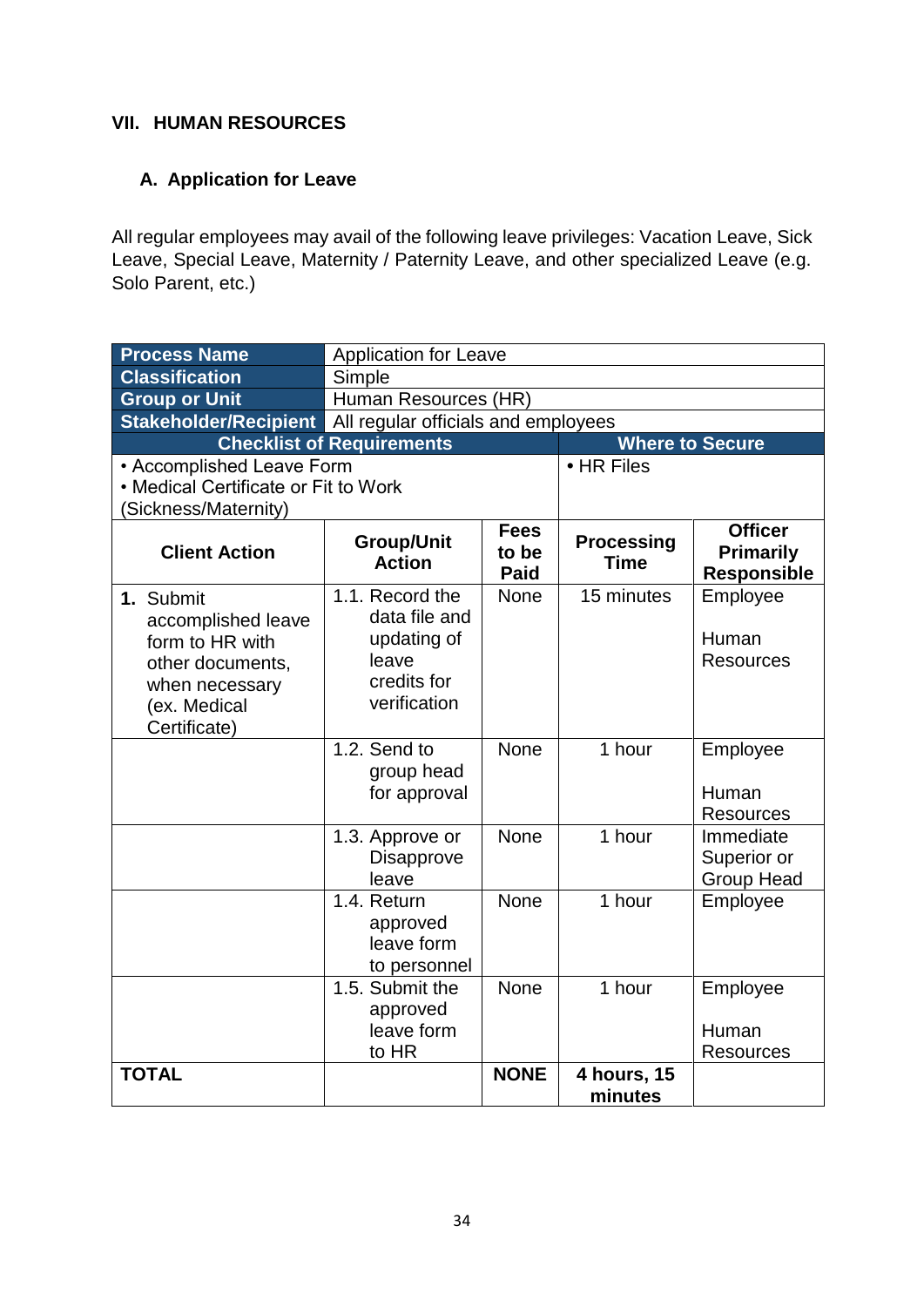# **B. Request for Employee Records**

- Certified True Copy of 201 Records
- Certificate of Employment
- Training Records
- Leave Credits

| <b>Process Name</b>                                                                             | <b>Request for Employee Records</b>                                                                                                                                          |                                     |                                  |                                                                                                 |  |  |  |
|-------------------------------------------------------------------------------------------------|------------------------------------------------------------------------------------------------------------------------------------------------------------------------------|-------------------------------------|----------------------------------|-------------------------------------------------------------------------------------------------|--|--|--|
| <b>Classification</b>                                                                           | Simple                                                                                                                                                                       |                                     |                                  |                                                                                                 |  |  |  |
| <b>Group or Unit</b>                                                                            | Human Resources (HR)                                                                                                                                                         |                                     |                                  |                                                                                                 |  |  |  |
| Stakeholder/Recipient All regular officials and employees                                       |                                                                                                                                                                              |                                     |                                  |                                                                                                 |  |  |  |
|                                                                                                 | <b>Checklist of Requirements</b>                                                                                                                                             |                                     |                                  | <b>Where to Secure</b>                                                                          |  |  |  |
| • Email request                                                                                 |                                                                                                                                                                              |                                     | • HR Files                       |                                                                                                 |  |  |  |
| <b>Client Action</b>                                                                            | <b>Group/Unit</b><br><b>Action</b>                                                                                                                                           | <b>Fees</b><br>to be<br><b>Paid</b> | <b>Processing</b><br><b>Time</b> | <b>Officer</b><br><b>Primarily</b><br><b>Responsible</b>                                        |  |  |  |
| Send an email<br>request to HR cc<br><b>Data Protection</b><br>Officer (DPO) and<br><b>PCEO</b> | 1.1. Monitors<br>email for<br>any request<br>of<br>employees<br>with the<br>approval of<br>DPO and<br><b>PCEO</b><br>1.2. Retrieves<br>necessary<br>data from<br>source (201 | <b>None</b><br><b>None</b>          | 1 hour<br>4 hours                | Employee<br>Human<br><b>Resources</b><br><b>DPO</b><br><b>PCEO</b><br>Human<br><b>Resources</b> |  |  |  |
|                                                                                                 | file/HR files)<br>1.3. Photocopies<br>/ Scanned<br>requested<br>document                                                                                                     | <b>None</b>                         | 1 hour                           | Human<br><b>Resources</b>                                                                       |  |  |  |
| <b>TOTAL</b>                                                                                    | 1.4. Releases<br>document to<br>the<br>employee                                                                                                                              | <b>None</b><br><b>NONE</b>          | 1 hour<br><b>7 hours</b>         | Employee<br>Human<br>Resources                                                                  |  |  |  |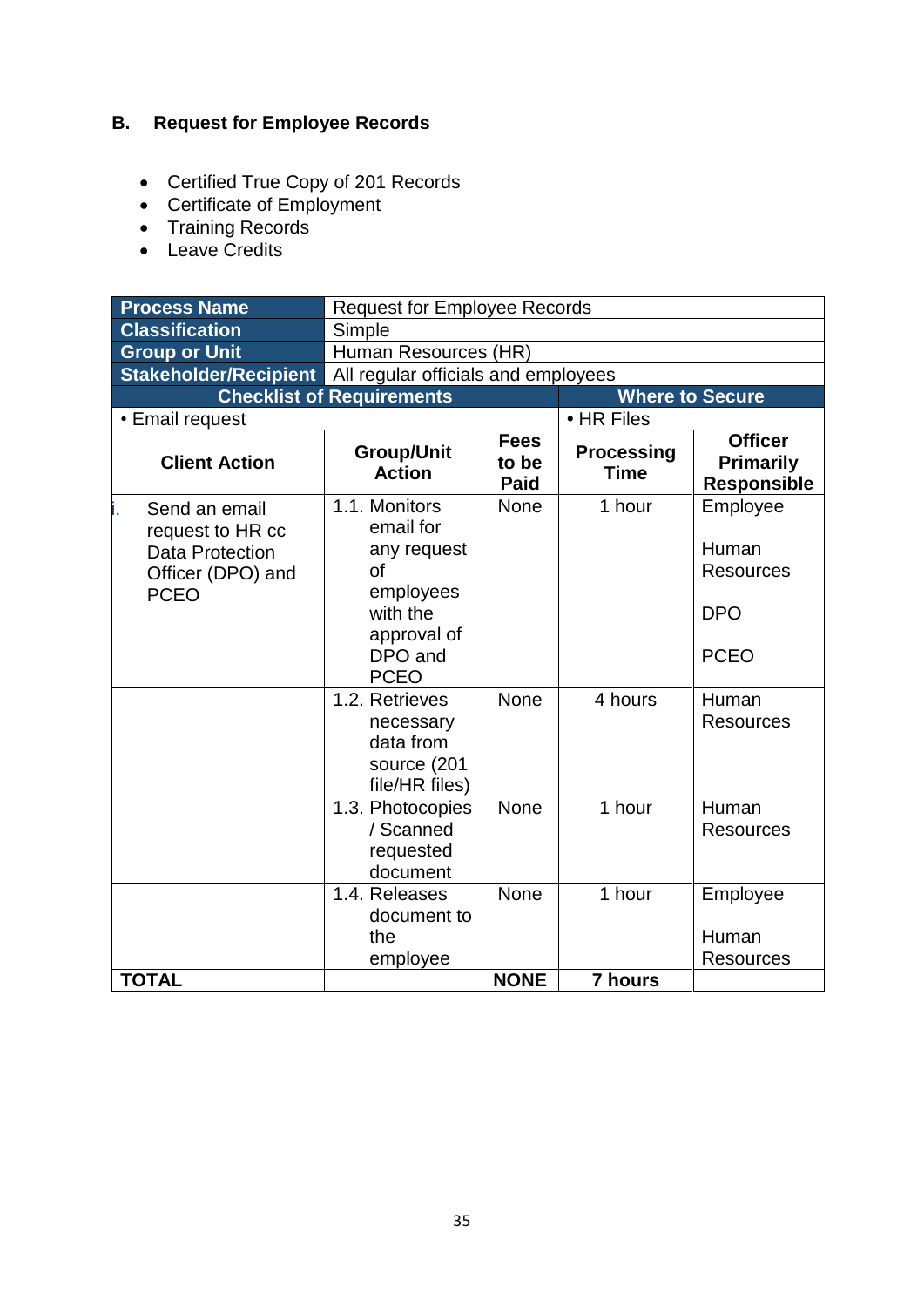### **VIII. BIDS AND AWARDS COMMITTEE**

### **A. Procurement of Goods and Services**

| <b>Process Name</b><br><b>Classification</b><br><b>Group or Unit</b><br>Stakeholder/Recipient   DBPLC End-Users; Interested suppliers/service providers<br><b>Checklist of Requirements</b><br><b>Terms of Reference</b><br>$\bullet$<br><b>Suppliers Quotation and Documentary</b><br>Requirements | <b>Procurement of Goods and Services</b><br>Bids and Awards Committee (BAC)                                                                                                                                                                                                                                                             | End-User<br>$\bullet$<br>Suppliers/Service<br>Providers  | <b>Where to Secure</b>           |                                                            |
|-----------------------------------------------------------------------------------------------------------------------------------------------------------------------------------------------------------------------------------------------------------------------------------------------------|-----------------------------------------------------------------------------------------------------------------------------------------------------------------------------------------------------------------------------------------------------------------------------------------------------------------------------------------|----------------------------------------------------------|----------------------------------|------------------------------------------------------------|
| <b>TWG Evaluation and Abstract of Quotation</b><br>• BAC Resolution<br><b>Notice of Award</b><br>Notice to Proceed/Purchase Order<br>Contract (if applicable)<br>$\bullet$                                                                                                                          | <b>BAC Technical</b><br>TWG)<br>Sec) / Members<br><b>BAC Sec</b>                                                                                                                                                                                                                                                                        | <b>Working Group (BAC</b><br><b>BAC Secretariat (BAC</b> |                                  |                                                            |
| <b>Client Steps</b>                                                                                                                                                                                                                                                                                 | Group/<br><b>Unit Action</b>                                                                                                                                                                                                                                                                                                            | <b>Fees</b><br>to be<br><b>Paid</b>                      | <b>Processing</b><br><b>Time</b> | <b>Officer</b><br><b>Primarily</b><br><b>Responsible</b>   |
| 1. End-user will submit<br>the<br>Terms<br>οf<br>Reference (TOR) to<br>BAC Sec.                                                                                                                                                                                                                     | 1.1. BAC Sec<br>shall<br>update<br>the<br>monitoring<br>file<br>assign<br>and<br>a<br>reference<br>number to<br>the<br>TOR.<br>The<br>Annual<br>Procurement<br>Plan shall then<br>be attached<br>to<br>the TOR<br>and<br>route the same<br><b>BAC</b><br>the<br>to<br><b>Members</b><br>for<br>review,<br>comments,<br>and<br>approval. | <b>None</b>                                              | 1 to $2$<br>working<br>days      | End-user<br><b>BAC Sec</b><br><b>BAC</b><br><b>Members</b> |
|                                                                                                                                                                                                                                                                                                     | 1.2.<br>The<br>approved                                                                                                                                                                                                                                                                                                                 | None                                                     | Within 7                         | <b>BAC Sec</b>                                             |

TOR, signed by the Head of Procuring Entity, shall then be

days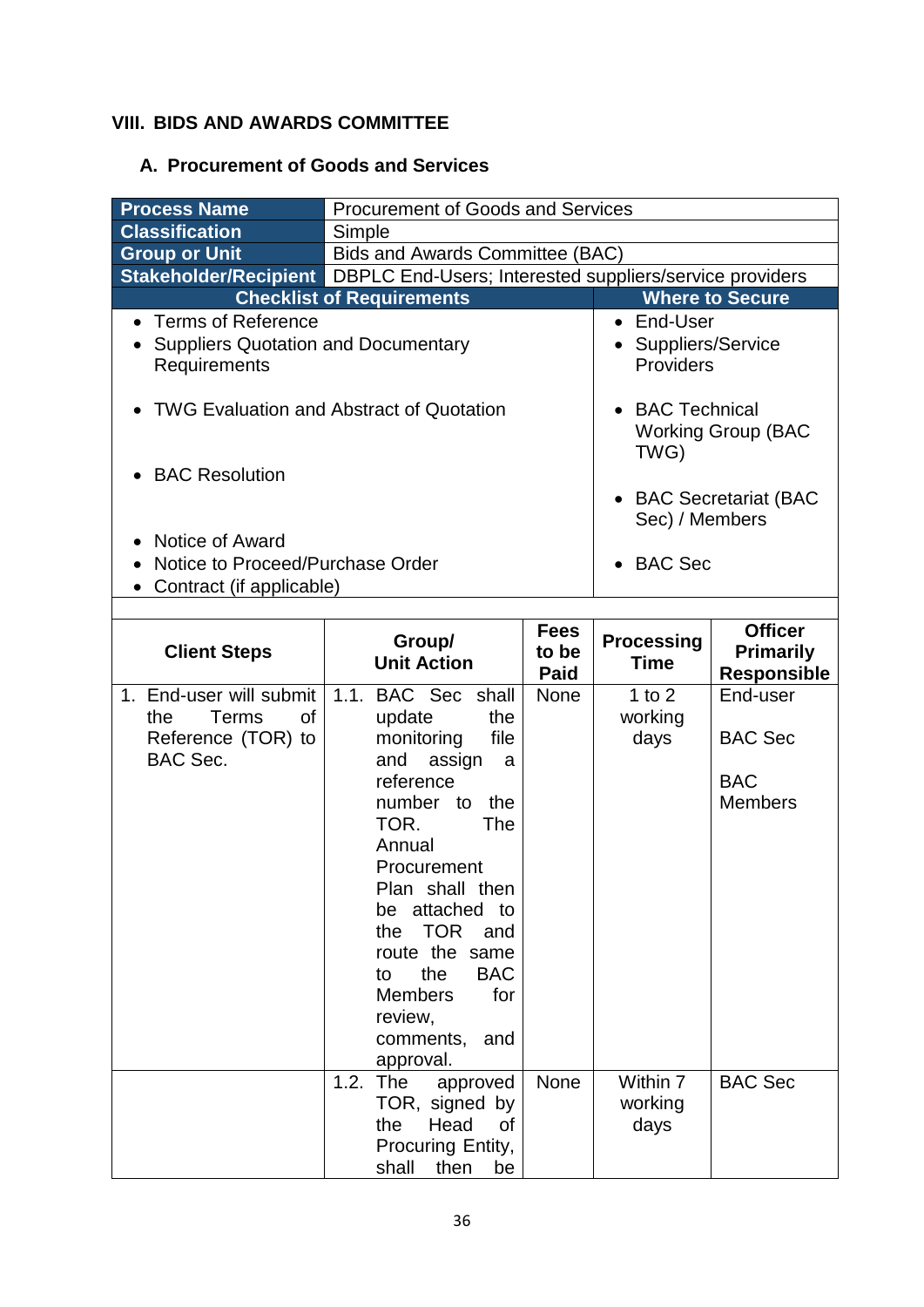|                                                      |      | posted<br>at<br><b>PhilGEPS</b><br>and/or Requests<br>Quotation<br>for<br>shall be sent to<br>suppliers/service<br>providers.                                                                                                                                                                                                  |             |                               |                                                |
|------------------------------------------------------|------|--------------------------------------------------------------------------------------------------------------------------------------------------------------------------------------------------------------------------------------------------------------------------------------------------------------------------------|-------------|-------------------------------|------------------------------------------------|
|                                                      |      | 1.3. BAC Sec shall<br>collate<br>all<br>documentary<br>requirements<br>from suppliers/<br>service<br>providers<br>and<br>endorse<br>the<br><b>BAC</b><br>to<br>same<br><b>TWG</b><br>for<br>evaluation.                                                                                                                        | <b>None</b> | Within 7<br>working<br>days   | <b>BAC Sec</b><br><b>BAC TWG</b>               |
|                                                      |      | 1.4. After receipt of<br>the BAC TWG<br>Memorandum,<br><b>BAC</b> Sec shall<br>prepare the BAC<br>Resolution<br>and<br><b>BAC</b><br>route to<br><b>Members</b><br>for<br>review,<br>comments, and<br>approval.                                                                                                                | None        | 2 working<br>days             | <b>BAC Sec</b><br><b>BAC</b><br><b>Members</b> |
|                                                      | 1.5. | Once the BAC<br>Resolution<br>is<br><b>BAC</b><br>approved,<br>Sec<br>shall<br>subsequently<br>the<br>prepare<br>Notice of Award<br>(NOA)<br>and/or<br><b>Notice</b><br>to<br>(NTP)<br>Proceed<br>Purchase<br>or<br>Order (PO), and<br>Contract<br>(if<br>applicable)<br>and<br>issue the same<br>the winning<br>to<br>bidder. | <b>None</b> | $2$ to $7$<br>working<br>days | <b>BAC Sec</b>                                 |
| 2. Delivery of goods /<br>commencement of<br>service |      | 2.1. BAC Sec to<br>secure originally<br>signed NOA and<br>PO or NTP, and                                                                                                                                                                                                                                                       | <b>None</b> | 1 day                         | <b>BAC Sec</b>                                 |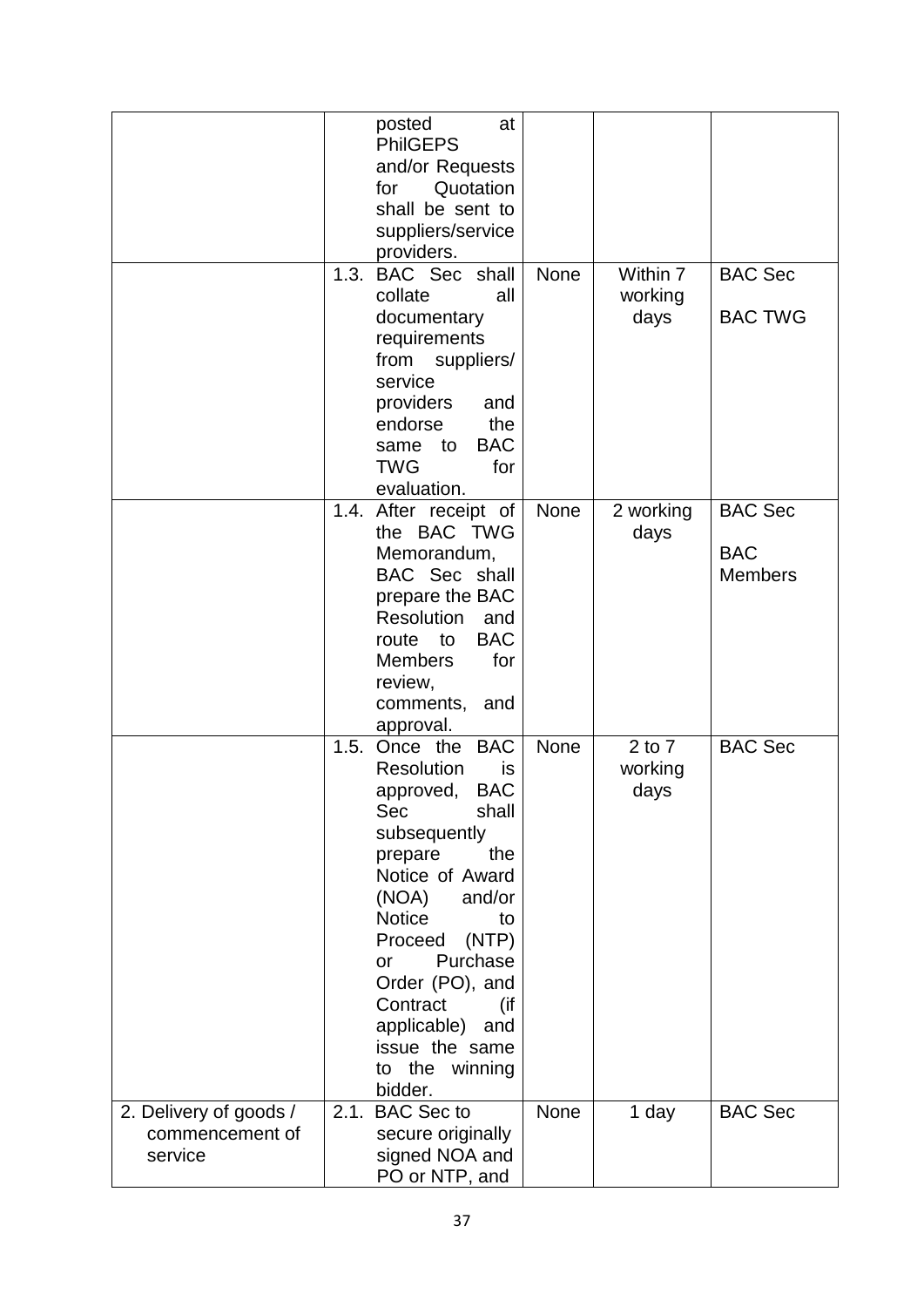|              | contract (if<br>applicable).                      |             |                              |          |
|--------------|---------------------------------------------------|-------------|------------------------------|----------|
|              | 2.2. Inspection of<br>goods or<br>implementation. | None        | 1 day                        | End-user |
| <b>TOTAL</b> |                                                   | <b>NONE</b> | $14 - 16$<br>working<br>days |          |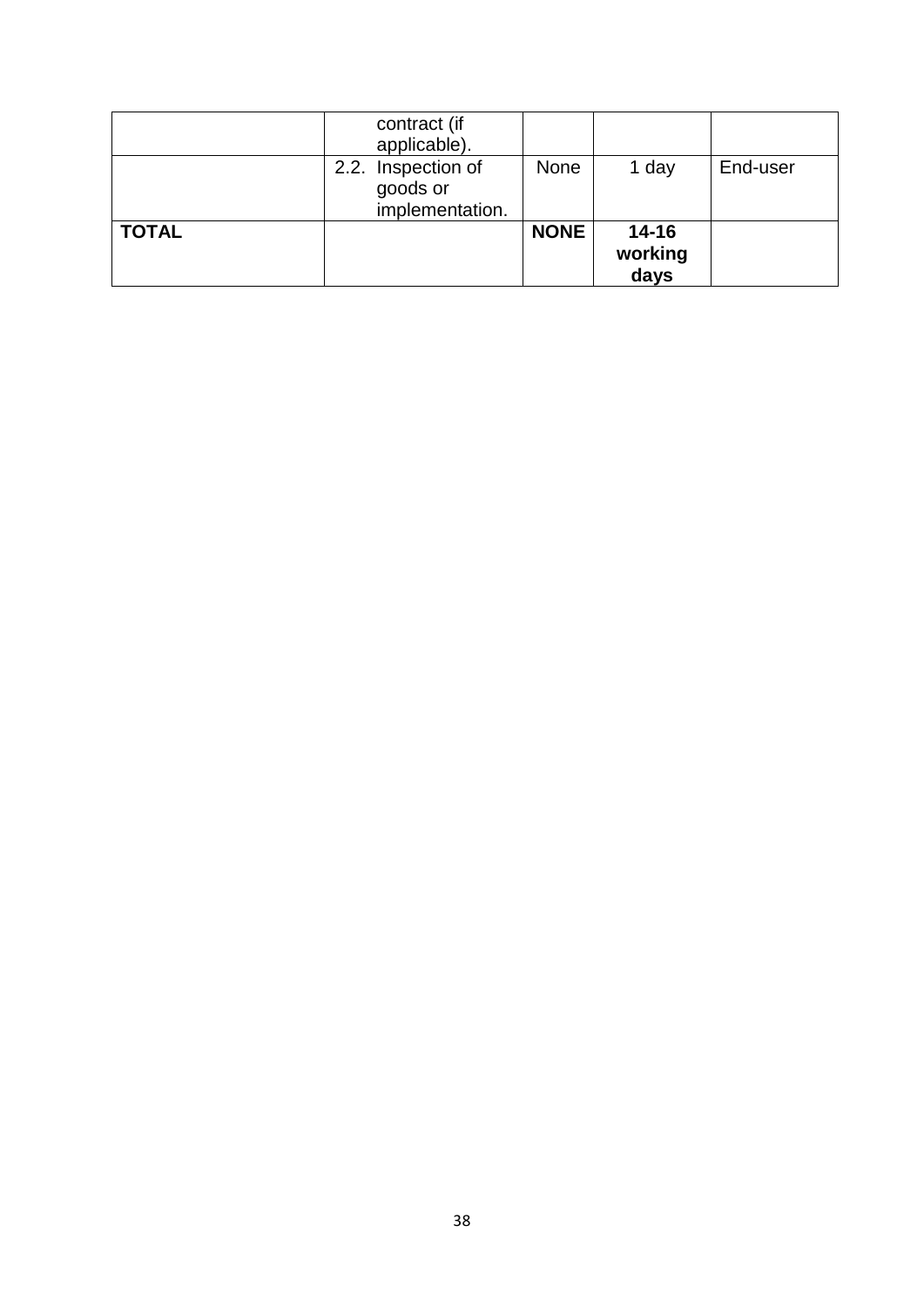### **LIST OF OFFICES**

| <b>LIST OF OFFICES</b>         |                             |                                 |  |  |  |
|--------------------------------|-----------------------------|---------------------------------|--|--|--|
| <b>Office</b>                  | <b>Contact Number</b>       | <b>Contact Person</b>           |  |  |  |
| Office of the                  | Tel No. (632) 5304-7916     | P/CEO Jess G. Estoesta          |  |  |  |
| <b>President/CEO</b>           |                             |                                 |  |  |  |
| <b>Accounts Management</b>     |                             | VP Caesar A. Lejano - AMG       |  |  |  |
| <b>Group (AMG)</b>             |                             | Head                            |  |  |  |
|                                |                             | AVP Maria Lourdes M. Soto -     |  |  |  |
|                                |                             | <b>AMG Unit I Head</b>          |  |  |  |
|                                |                             | Ms. Thyrza F. Pacris - AMG      |  |  |  |
|                                |                             | Unit II Head                    |  |  |  |
| <b>Credit Review and</b>       |                             | Ms. Shiela P. Trinidad - Credit |  |  |  |
| <b>Evaluation Group</b>        |                             | Manager                         |  |  |  |
| (CREG)                         |                             | AVP Alex A. De Guzman - OG      |  |  |  |
| <b>Operations Group (OG)</b>   |                             | Head                            |  |  |  |
| <b>Finance Group (FG)</b>      |                             | VP/CFO Agnes Z. Bengco - FG     |  |  |  |
|                                |                             | Head                            |  |  |  |
| <b>Legal Services Group /</b>  |                             | Atty. Anna Karenina A.          |  |  |  |
| <b>Office of the Corporate</b> |                             | Zenarosa - Legal Officer        |  |  |  |
| <b>Secretary (LSG)</b>         |                             | <b>IV/Corporate Secretary</b>   |  |  |  |
| <b>Risk and Compliance</b>     |                             | Ms. Colleen F. Dilla – Risk and |  |  |  |
| Office (RCO)                   |                             | <b>Compliance Officer</b>       |  |  |  |
| <b>Support Services Unit</b>   | Telefax No. (632) 5304-7915 | Ms. Karla Camille A. Bautista - |  |  |  |
| (SSU)                          |                             | <b>Admin Assistant</b>          |  |  |  |
| <b>Human Resources</b>         |                             | Ms. Ayra Janine M. Paredes -    |  |  |  |
| (HR)                           |                             | <b>HR Specialist</b>            |  |  |  |
| <b>Bids and Awards</b>         |                             | Ms. Thyrza F. Pacris - BAC      |  |  |  |
| <b>Committee Secretariat</b>   |                             | <b>Secretariat Head</b>         |  |  |  |